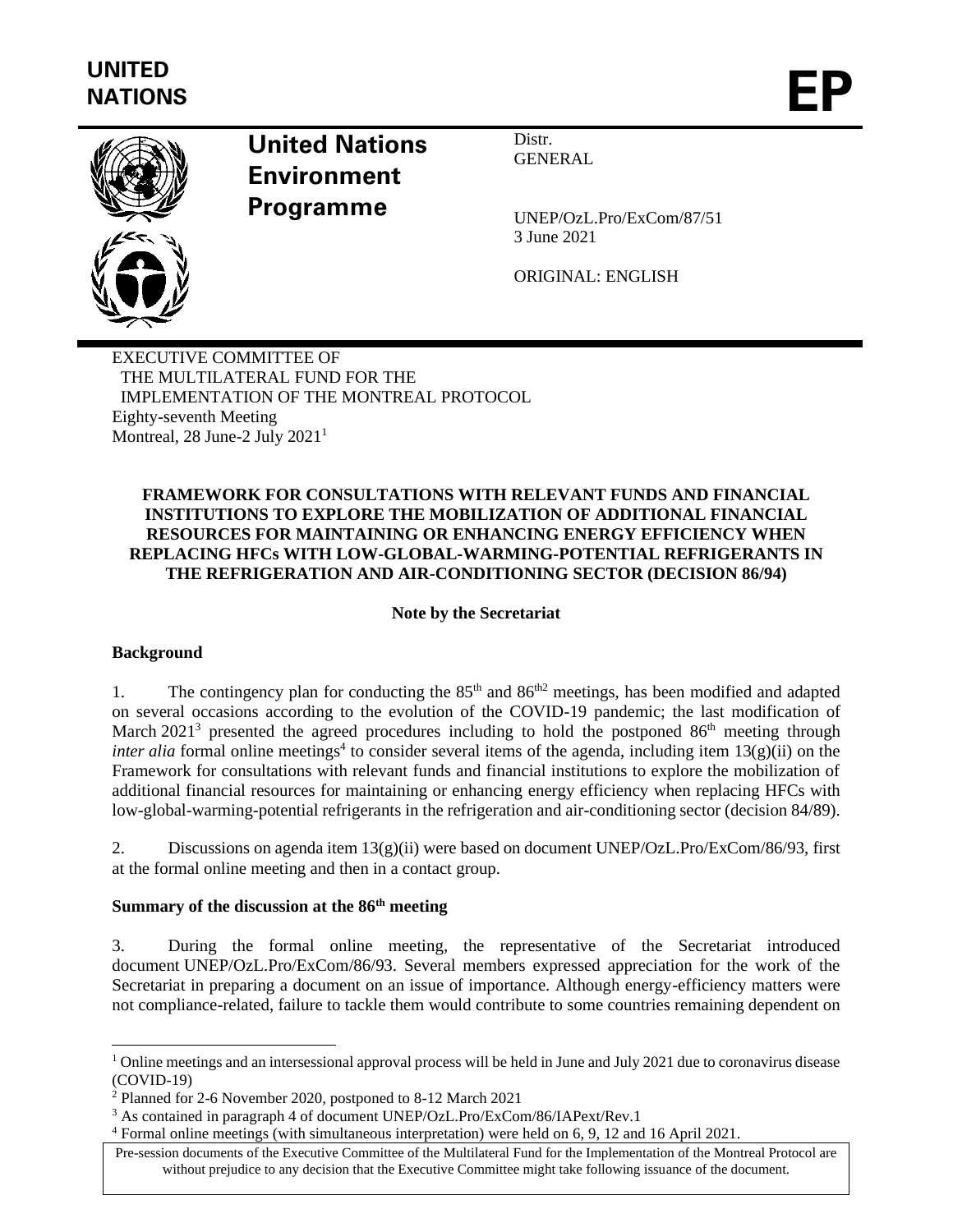equipment using high-global-warming-potential (GWP) HFCs; actions designed to enhance energy efficiency, such as upgrades to manufacturing lines, should be addressed holistically, and that solutions should be found to provide countries with adequate funding support for the replacement of HFCs. As in the past, an approach whereby the Executive Committee gathered knowledge and experience through the implementation of projects could be considered.

4. Many members mentioned that the Secretariat should build on the information-gathering efforts undertaken for the document, including by continuing to consult with other financial organizations and by seeking the views of the Technology and Economic Assessment Panel (TEAP) and external experts on emerging energy-efficient technologies. Cooperating with other financial institutions would enable the Multilateral Fund to have a greater impact than it could achieve with its own resources. While it made sense to approach institutions such as the Global Environment Facility (GEF) and the Green Climate Fund (GCF), the Secretariat could also approach other partners, including multilateral climate funds and multilateral and regional development banks. It would also be helpful to find out from potential partners what activities they would consider for funding and what their requirements were in terms; it would also be interesting to know the types of arrangements that might be possible with other financial institutions. Furthermore, the implementing agencies should be involved in defining the framework for consultations, in light of their knowledge of the procedures and operating practices of some of the financial institutions to be approached. Further, it was noted that cost analysis that would be undertaken in relation to EE should also take into consideration payback that would result in energy efficient operation of equipment.

5. A few members said that the document had gone beyond the mandate given to it by decision 84/89. The Executive Committee should focus initially on responding to decision XXX/5 and decision 84/89, before considering other concerns. It was also mentioned that limited information was provided in the document that could constitute the basis for a framework for consultations with funds and financial institutions, although several elements were missing. Other members proposed that the Secretariat prepares, for the first meeting in 2022, a report identifying options, both within the Multilateral Fund and through work with other financial institutions, for the inclusion of innovative funding models, such as incentives and concessional finance, along with estimates of the costs and benefits of potential interventions to maintain or enhance energy efficiency through installation and maintenance of equipment, manufacturing sector conversions and broad energy-efficiency policy measures.

6. During the discussions, working text was proposed for providing additional guidance to the Secretariat for preparing a report on options available for the mobilization of additional financial resources for maintaining and/or enhancing energy efficiency when phasing out HFCs in the refrigeration and air-conditioning sector including consideration of innovative funding models such as incentives and concessional finance, and estimate costs and benefits of potential interventions. Working text was also proposed for inviting members to submit their views on the issues in relation to reaching out to other funds and institutions for the purpose of mobilizing resources to support enhancing energy efficiency when phasing down HFCs and requested the Secretariat to compile all submissions received from members and continue discussions at the  $87<sup>th</sup>$  meeting.

7. As the discussion could not be concluded during the formal online meeting, the Committee agreed to reconstitute the contact group on energy efficiency to discuss the matter further. During the discussion in the contact group, discussions were held on different aspects presented in the working text and changes to the text were proposed. The discussions, however, could not be concluded. As a result, the convener informed the Chair that the group had been unable to arrive at a conclusion, and proposed that the matter be taken up at the 87<sup>th</sup> meeting. Subsequent to the report by the convener of the contact group, the Executive Committee decided to continue, at its  $87<sup>th</sup>$  meeting, consideration of the framework for consultations with relevant funds and financial institutions to explore the mobilization of additional financial resources for maintaining or enhancing energy efficiency when replacing HFCs with low-global-warming-potential refrigerants in the refrigeration and air-conditioning sector, on the basis of the working document produced by the contact group (decision 86/94).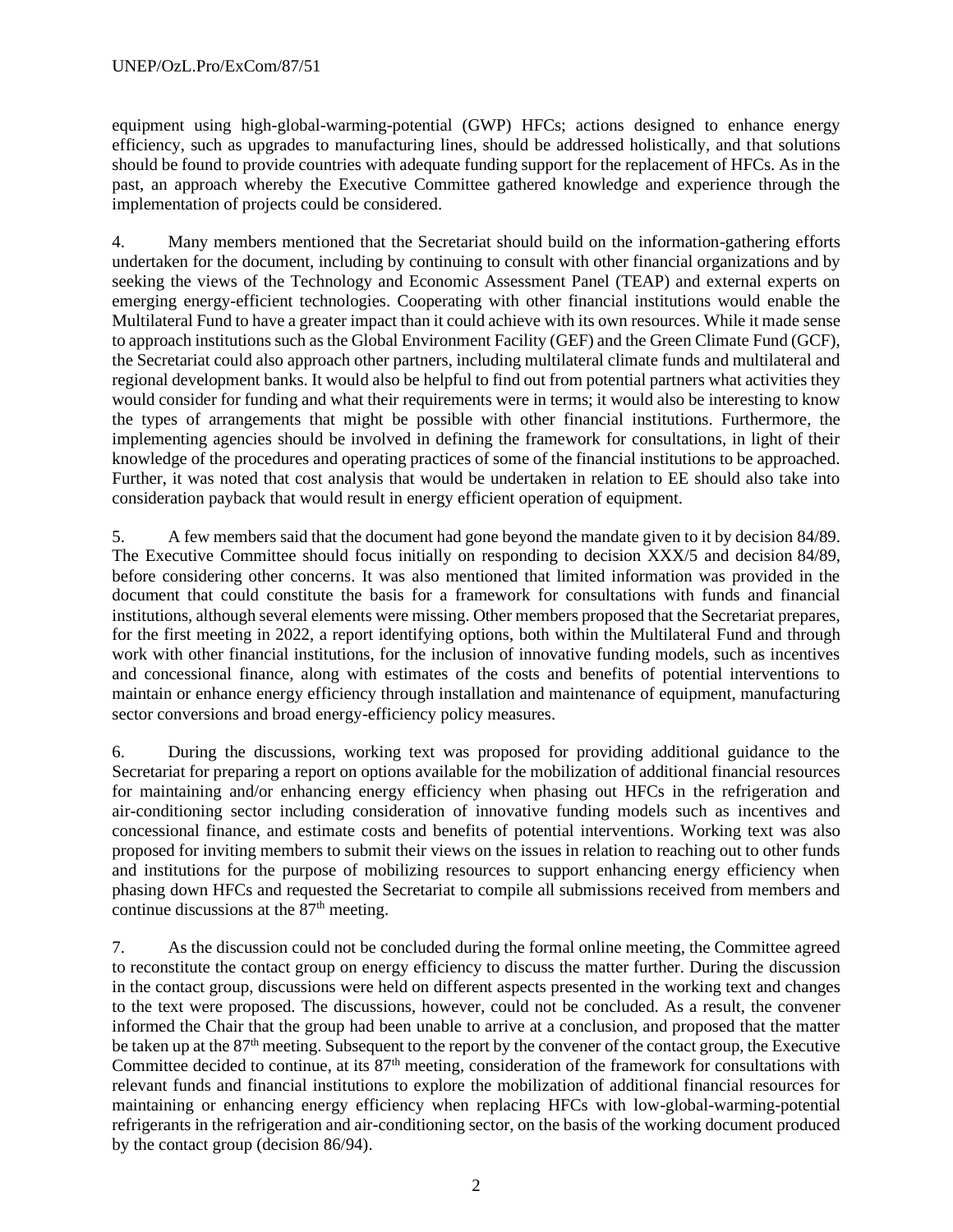## **Discussions at the 87th meeting**

8. To facilitate the discussion and in line with decision 86/94, the Secretariat has prepared the present Note which contains:

- (a) The working document produced by the contact group on energy efficiency that was reconstituted at the 86th meeting, and reproduced below.
- (b) The write-up of the discussion on the matter during the  $86<sup>th</sup>$  meeting (extracted from the advance version of the Report of the  $86<sup>th</sup>$  meeting of the Executive Committee<sup>5</sup>), reproduced in Annex I to the present document; and
- (c) The document on the matter (UNEP/OzL.Pro/ExCom/86/93) presented at the  $86<sup>th</sup>$  meeting, and attached to the present document.

#### **Working document**

9. The working document produced by the contact group on energy efficiency is presented below:

"The Executive Committee may wish:

- (a) [To request the Secretariat to prepare a report for the first meeting of the Executive Committee in 2022 identifying options within the Multilateral Fund as well as working with other financial institutions [including those willing to align with the Multilateral Fund] [whose procedures could be aligned with the Multilateral Fund], [procedures, and the modalities for mobilizing financial resources for maintaining and/or enhancing energy efficiency when replacing HFCs with low-GWP alternatives in the refrigeration, air-conditioning and heat pump (RACHP) sectors] [including consideration of innovative funding models such as incentives and concessional finance, estimate costs and benefits of potential interventions to maintain or enhance energy efficiency through]:
	- (i) Installation and maintenance;
	- (ii) Manufacturing sector conversions; and
	- (iii) Broad energy efficiency policy measures (e.g. minimum energy performance standards, labelling, or consumer incentives).
- (b) To request the Secretariat as part of the report referred to sub-paragraph (?) above to identify the relevant procedures and conditionalities for funding from those other financial institutions [including multilateral development banks, climate investment funds, bilateral development banks, the Green Climate Fund and the Global Environment Facility] on energy efficiency to enable co-financing alongside or to align with Multilateral Fund projects [and the possibility of these institutions aligning with the Multilateral Fund, procedures, and the modalities for mobilizing financial resources for maintaining and/or enhancing energy efficiency];
- (c) [Recommendations for the consideration of the Executive Committee for channeling these funds through the Multilateral Fund for maintaining and/or enhancing the energy efficiency over and above the funds for phase down of HFCs at the time of approval of the projects in the following RACHP sector:]

<sup>5</sup> UNEP/OzL.Pro/ExCom/86/100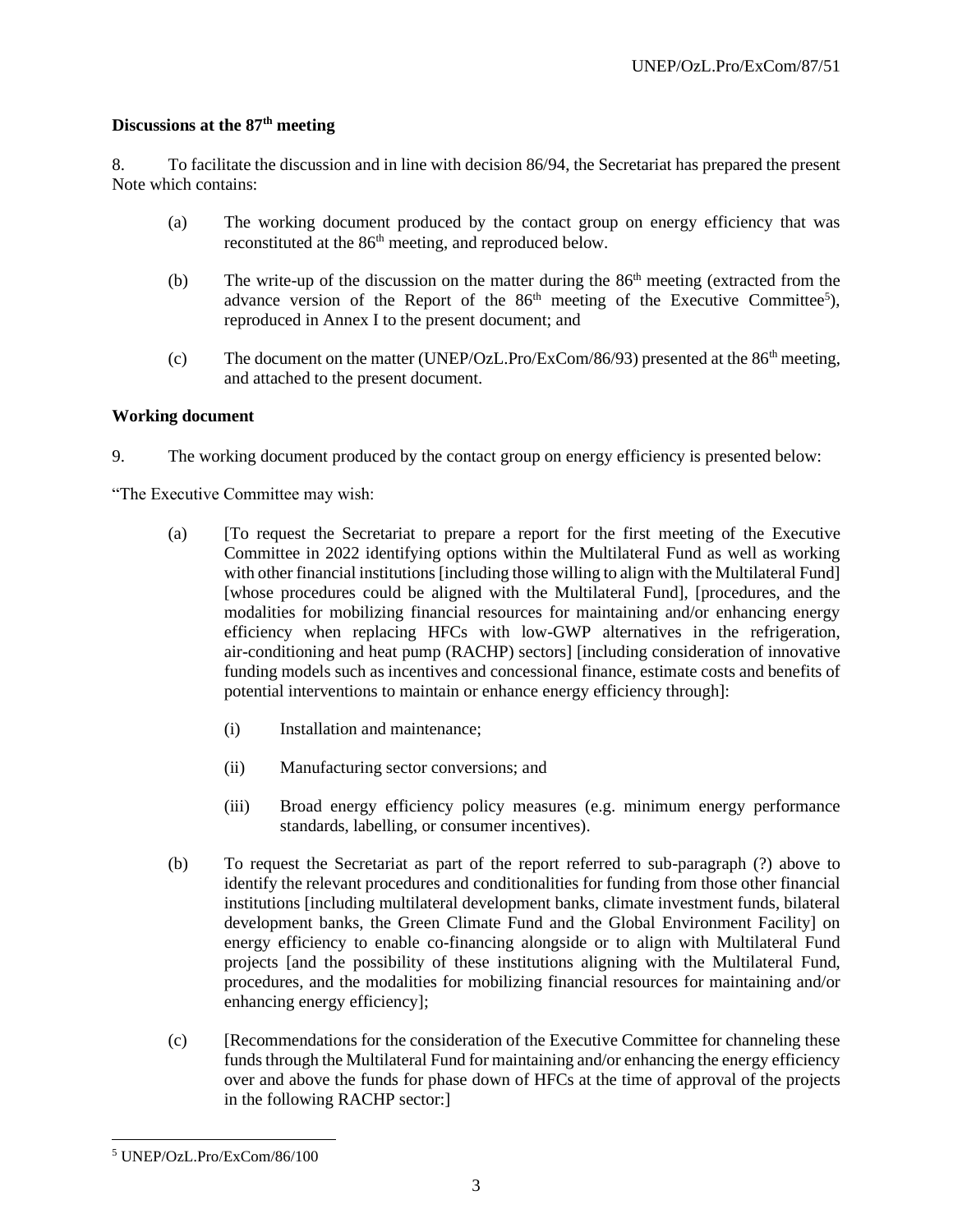- (i) Installation and maintenance;
- (ii) Manufacturing sector conversions; and
- (iii) Broad energy efficiency policy measures (e.g. minimum energy performance standards, labelling, or consumer incentives).

#### **Australia proposal**

[To invite Executive Committee members to submit their views by [14 May 2021] on the following issues in relation to reaching out to other funds and institutions for the purpose of mobilizing resources to support enhancing energy efficiency when phasing down HFCs:

- (a) Which institutions should be formally approached?
- (b) Which types of activities and projects related to enhancing energy efficiency could be considered for potential funding from sources outside of the Multilateral Fund?
- (c) Which types of collaborative arrangements should the Multilateral Fund consider with other institutions?
- (d) What key questions does the Executive Committee needs to be answered from these institutions?
- (e) Proposed revisions to the information note in Annex II of document UNEP/OzL.Pro/ExCom/86/93 that could be shared with institutions that are consulted.

[To request the Secretariat to compile all submissions received from Executive Committee members in line with sub-paragraph (xx) above] and to continue to discuss the issues of consulting with other funds and financial institutions at the  $87<sup>th</sup>$  meeting taking into account document UNEP/OzL.Pro/ExCom/86/93.]"

#### **Recommendation**

- 10. The Executive Committee may wish:
	- (a) To note the framework for consultations with relevant funds and financial institutions to explore the mobilization of additional financial resources for maintaining or enhancing energy efficiency when replacing HFCs with low-global-warming-potential refrigerants in the refrigeration and air-conditioning sector (decision 86/94), contained in document UNEP/OzL.Pro/ExCom/87/51;
	- (b) [To be completed based on the outcomes of the discussion of the matter referred to in sub-paragraph (a) above at the  $87<sup>th</sup>$  meeting.]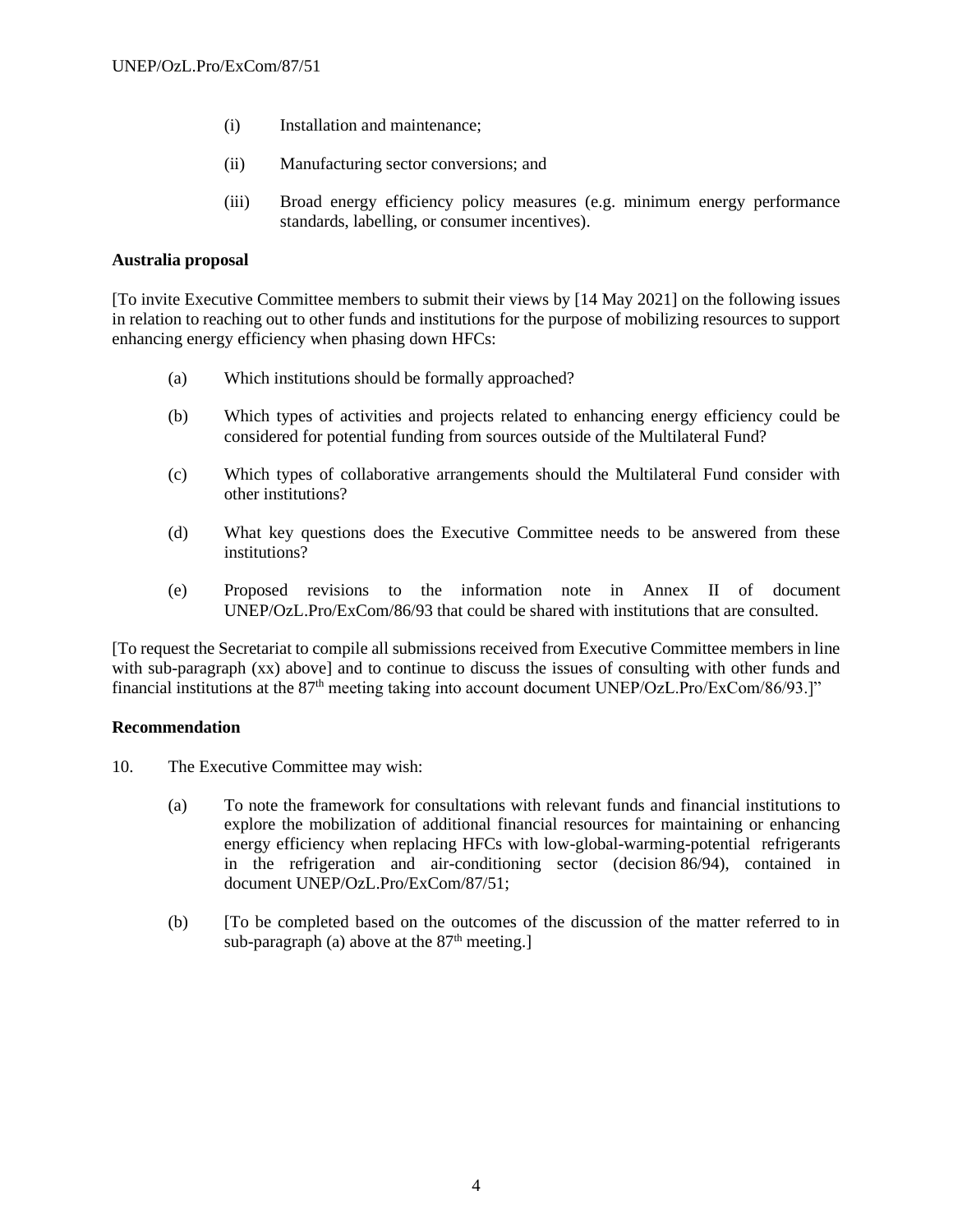#### **Annex I**

#### **EXTRACT FROM DOCUMENT UNEP/OzL.Pro/ExCom/86/100**

#### **(ii) Framework for consultations with relevant funds and financial institutions to explore the mobilization of additional financial resources for maintaining or enhancing energy efficiency when replacing HFCs with low global-warming potential refrigerants in the refrigeration and air conditioning sector (decision 84/89)**

344. At the the formal online  $86<sup>th</sup>$  meeting, the representative of the Secretariat introduced document UNEP/OzL.Pro/ExCom/86/93.

345. In the ensuing discussion, there was widespread appreciation for the work of the Secretariat in preparing a document on what two members stressed was an issue of great importance. One member noted that, although energy-efficiency matters were not compliance-related, failure to tackle them would contribute to some countries remaining dependent on equipment using high-GWP HFCs; he said that it was crucial to develop performance metrics to measure, monitor and report on the achievement of both project-specific and national energy-efficiency targets. Another member said that actions designed to enhance energy efficiency, such as upgrades to manufacturing lines, should be addressed holistically, and that feasible solutions should be found to provide countries with adequate funding support for the replacement of HFCs. As in the past, an approach whereby the Executive Committee gathered knowledge and experience through the implementation of projects could be considered. One member noted that enhancing energy efficiency was a complicated and expensive process and that the approach should take into consideration both what was feasible and what was desirable.

346. Many members mentioned that the Secretariat should build on the information-gathering efforts undertaken for the document, including by continuing to consult with other financial organizations and by seeking the views of the TEAP and external experts on emerging energy-efficient technologies. Furthermore, they stated that cooperating with other, mostly larger, financial institutions would enable the Multilateral Fund to have a greater impact than it could achieve with its own, relatively modest resources, but that the specific financial institutions to approach would depend on the activities envisaged. While it made sense to approach multilateral financial institutions such as the GEF and the GCF, particularly given the history of positive interaction with the Multilateral Fund, the Secretariat could also approach other potential partners, including multilateral climate funds and multilateral and regional development banks. It would also be helpful to find out from potential partners what activities they would consider for funding and what their requirements were in terms, for example, of project approval mechanisms, performance measurement framework and decision-making timelines. It would also be interesting to know whether the Secretariat had researched the types of arrangements that might be possible with other financial institutions, including, for example, a broad memorandum of understanding. Furthermore, the implementing agencies should be involved in defining the framework for consultations as part of a bottom-up approach, in light of their knowledge of the procedures and operating practices of some of the financial institutions to be approached.

347. Two members asked why, on the basis on its informal consultations with GEF and GCF, the Secretariat had concluded that there were limited opportunities to access funds from those institutions to enhance energy efficiency. In reply, the representative of the Secretariat said that, as GEF funds for climate change mitigation were currently disbursed through its system for transparent allocation of resources, which required funding requests to be part of project proposals submitted by developing countries within a climate change mitigation portfolio, direct collaboration with GEF for accessing funds was complicated. GCF, meanwhile, had not earmarked funds for activities to enhance energy efficiency in cooling applications and accepted proposals only from accredited entities or bodies working with them.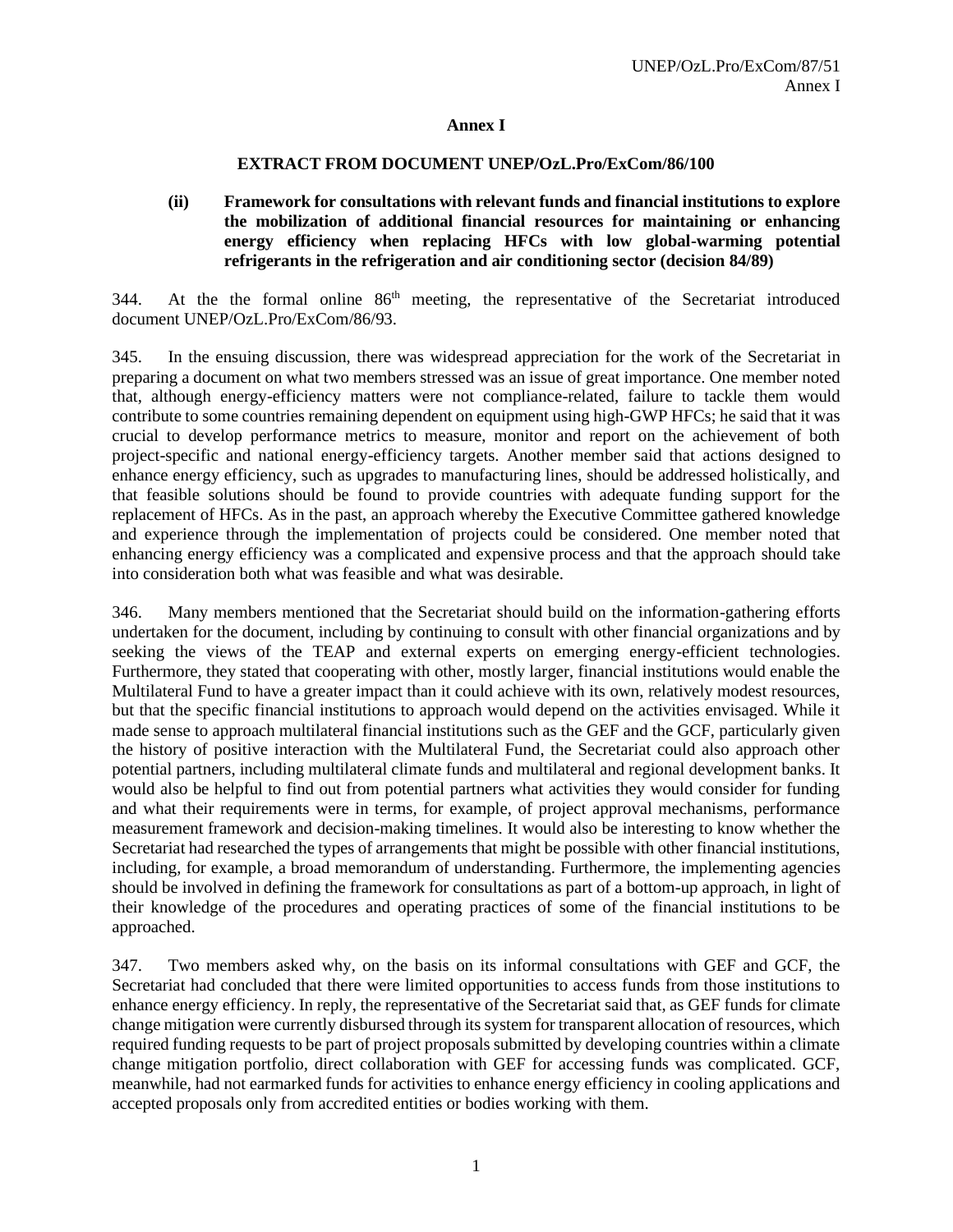#### UNEP/OzL.Pro/ExCom/87/51 Annex I

348. Responding to another question, the representative of the Secretariat said that the broad cost estimates in Annex I to document UNEP/OzL.Pro/ExCom/86/93 were based on reports published by international institutions and would have to be refined depending on several factors. One member suggested that the agreed incremental costs model that appeared to have been followed for some of the costs presented in Annex I was perhaps not applicable to activities to enhance energy efficiency, which could be expensive but also offered enormous payback, sometimes within only two or three years.

349. Furthermore, the representative of the Secretariat clarified that, in conducting its research and drafting the document, the Secretariat had drawn on relevant technical information published by TEAP, although TEAP had not been contacted directly; and that more time would be needed to gauge the additional burden on the Secretariat in reviewing projects that included energy-efficiency components if the decision proposed in the document was adopted. Some members expressed their willingness to explore ways of alleviating the potential burden on the Secretariat, for example by providing additional resources that could be used to hire consultants with relevant technical expertise.

350. One member said that, while his delegation welcomed the possibility of the Executive Committee considering additional contributions from non-Article 5 countries for enhancing energy efficiency, it did not support requesting the Secretariat to hold formal consultations with the government funding institutions of those countries, as those Governments were represented on the Committee and could thus convey their interest in providing additional funds to enhance energy efficiency at any time.

351. Two members said that the document presented by the Secretariat had gone beyond the mandate given to it by decision 84/89. One of those members added that the Executive Committee should focus initially on responding to decision XXX/5 of the Parties and decision 84/89, before considering other concerns; in the document, only paragraphs 65 to 69 and the information contained in Annex II could be seen to constitute the basis for a framework for consultations with relevant funds and financial institutions, although several elements were missing. The member, therefore, proposed that Executive Committee members should be invited to submit, by 14 May 2021, their views on which institutions should be formally approached; which types of activity and project related to enhancing energy efficiency could be considered for potential funding from sources outside of the Multilateral Fund; which types of collaborative arrangement the Multilateral Fund should consider with other institutions; and which key questions needed to be answered by these institutions. He said that the information in Annex II of document UNEP/OzL.Pro/ExCom/86/93 could be used for outreach purposes, but that it would benefit from being more succinct, more clearly organized and adapted to reflect the current discussion. He therefore proposed that members also submit comments on that information note.

352. Some members expressed their concern that the approach in the report was top-down and too much centred on the role of the financial institutions. It was stressed that the process of initiation, implementation and coordination of energy efficiency should be developed from the bottom up with national institutions and implementing agencies as key actors in managing and integrating the demands and resources from various donors and funding sources; understanding the perspectives of these actors was key to facilitating the process and implementation.

353. One member, supported by two others, proposed that the Executive Committee request the Secretariat to prepare, for the first meeting in 2022, a report identifying options, both within the Multilateral Fund and through work with other financial institutions, for the inclusion of innovative funding models, such as incentives and concessional finance, along with estimates of the costs and benefits of potential interventions to maintain or enhance energy efficiency through installation and maintenance of equipment, manufacturing sector conversions and broad energy-efficiency policy measures, such as MEPS, labelling or consumer incentives. Another member proposed that the report look at how the relevant procedures and conditionalities for obtaining funding from institutions for energy efficiency could be aligned with Multilateral Fund projects.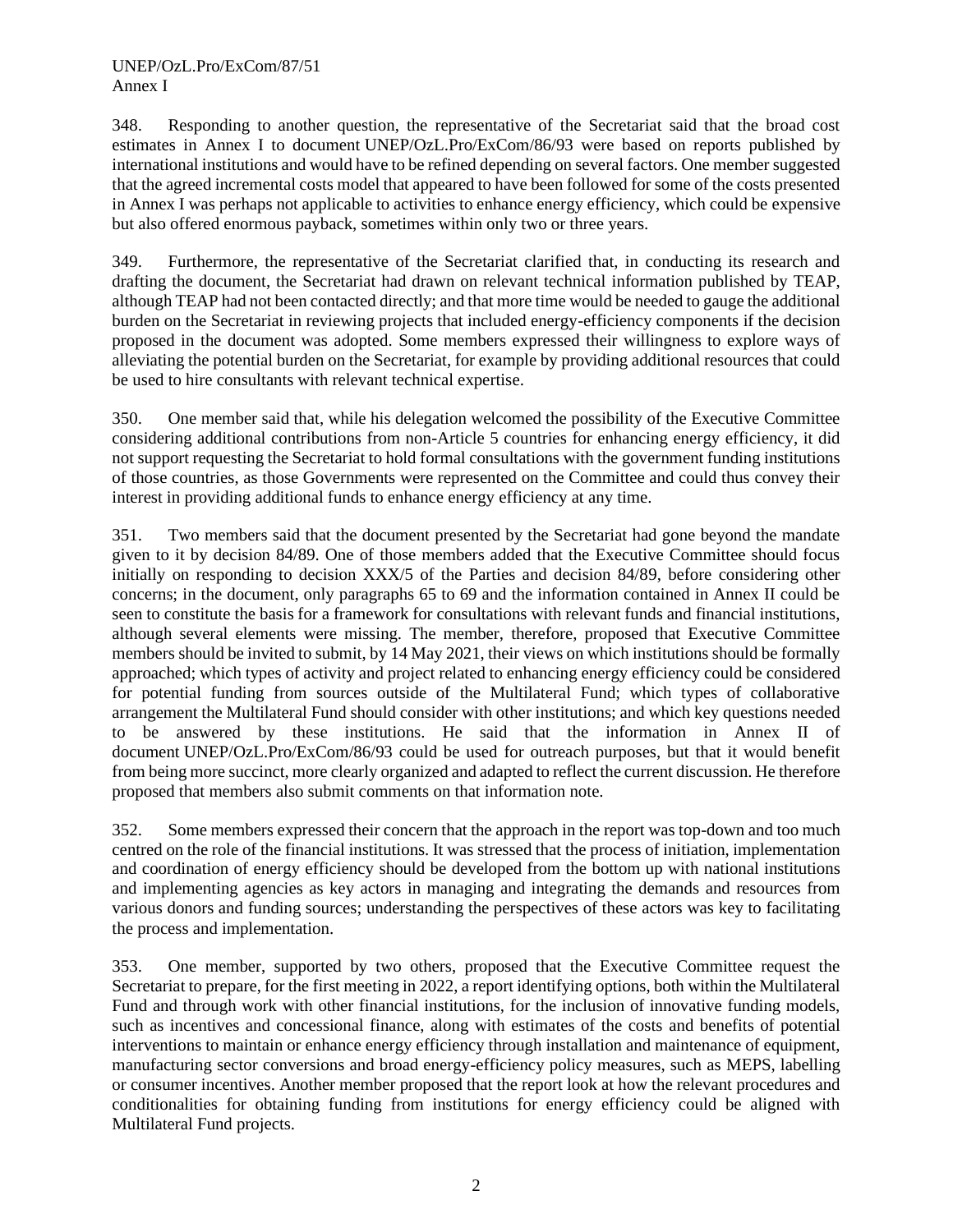354. During the discussions, working text was proposed by other members to provide additional guidance to the Secretariat in preparing a report on options available for the mobilization of additional financial resources for maintaining and/or enhancing energy efficiency when phasing out HFCs in the refrigeration and air-conditioning sector.

355. While two members said that it was challenging to address the complex issues raised by the document in a virtual meeting, there was general agreement that more time was needed to consider the issues and the proposals by members on the working text to be included in a draft decision.

356. Following a discussion, the Executive Committee agreed to reconstitute the contact group on energy efficiency to discuss the matter further and that the contact group would meet again after conclusion of the formal online 86th meeting, but still during the period agreed for the IAPext-86, on 21 April 2021. Any draft decision agreed on by the contact group would be posted on the in-session website of the 86th meeting for consideration by the Committee on a non-objection basis. If any delegation expressed an objection to the draft decision, or if the contact group were unable to reach agreement, consideration of the matter would be deferred to the 87<sup>th</sup> meeting.

357. Following a discussion in the contact group, the convener informed the Chair that the group had been unable to arrive at a conclusion and proposed that the matter be taken up at the  $87<sup>th</sup>$  meeting.

358. The Executive Committee decided to continue, at its 87th meeting, consideration of the framework for consultations with relevant funds and financial institutions to explore the mobilization of additional financial resources for maintaining or enhancing energy efficiency when replacing HFCs with low-global-warming-potential refrigerants in the refrigeration and air-conditioning sector, on the basis of the working document produced by the contact group formed at the formal online 86<sup>th</sup> meeting, as contained in Annex XLVIII, to the present report.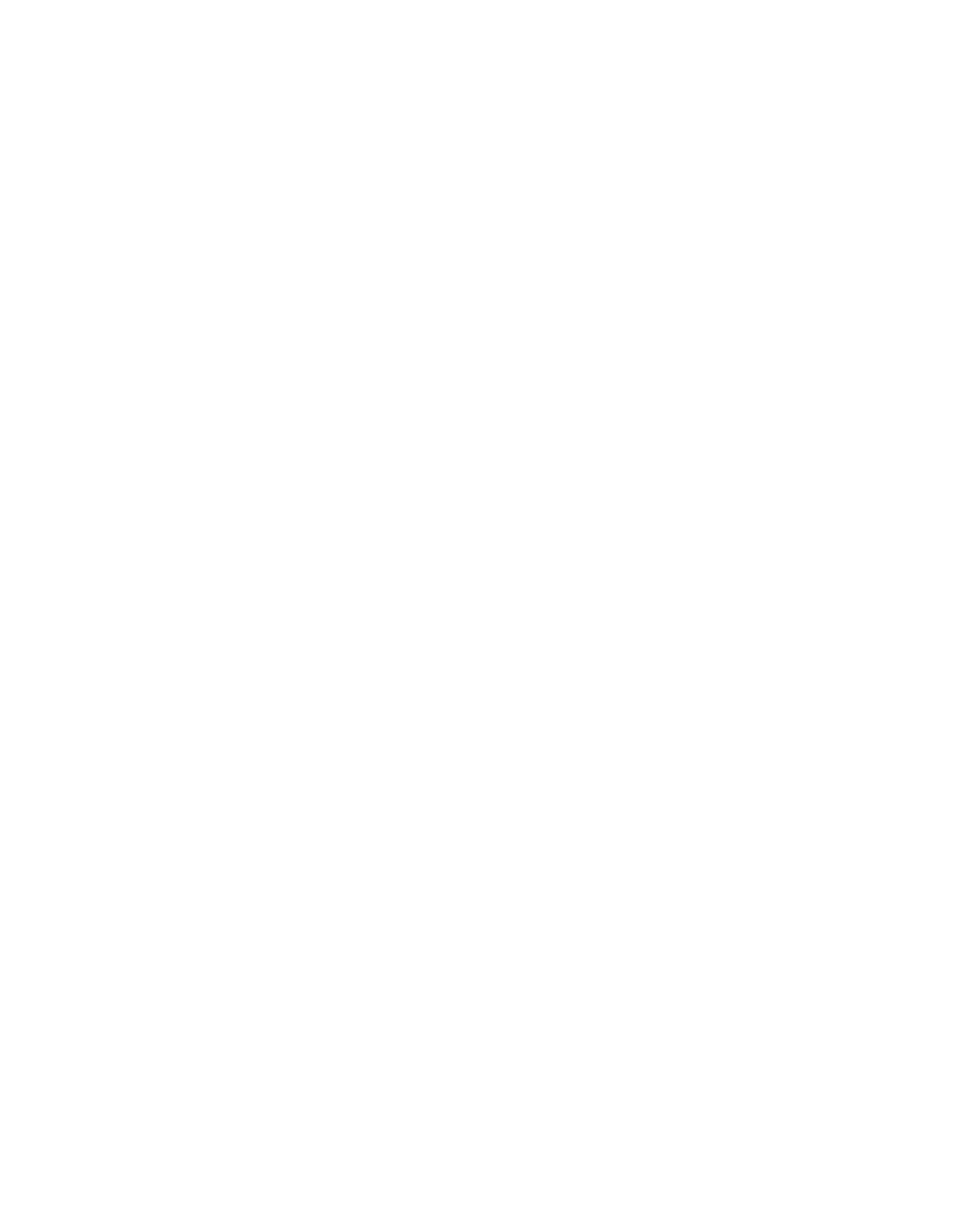# **UNITED** UNITED<br>NATIONS



## **United Nations Environment Programme**

UNEP/OzL.Pro/ExCom/86/93 19 March 2021

Distr. GENERAL

ORIGINAL: ENGLISH

EXECUTIVE COMMITTEE OF THE MULTILATERAL FUND FOR THE IMPLEMENTATION OF THE MONTREAL PROTOCOL Eighty-sixth Meeting Montreal, 2-6 November 2020 Postponed to 8-12 March 2021<sup>1</sup>

## **FRAMEWORK FOR CONSULTATIONS WITH RELEVANT FUNDS AND FINANCIAL INSTITUTIONS TO EXPLORE THE MOBILIZATION OF ADDITIONAL FINANCIAL RESOURCES FOR MAINTAINING OR ENHANCING ENERGY EFFICIENCY WHEN REPLACING HFCs WITH LOW-GLOBAL-WARMING-POTENTIAL REFRIGERANTS IN THE REFRIGERATION AND AIR-CONDITIONING SECTOR (DECISION 84/89)**

## **Background**

1. At their Twenty-Eighth Meeting,<sup>2</sup> the Parties adopted the Amendment to the Montreal Protocol known as the Kigali Amendment (decision XXVIII/1) and adopted decision XXVIII/22 related to the amendment phasing down HFCs. In paragraph 22 of that decision, the Parties requested the Executive Committee to develop cost guidance associated with maintaining and/or enhancing the energy efficiency (EE) of low-global-warming-potential (GWP) or zero-GWP replacement technologies and equipment when phasing down hydrofluorocarbons (HFCs), while taking note of the role of other institutions addressing energy efficiency, when appropriate.

2. In response to decision  $82/83(d)$ , the Secretariat submitted to the  $83<sup>rd</sup>$  meeting,<sup>3</sup> document UNEP/OzL.Pro/ExCom/83/41, Paper on information on relevant funds and financial institutions mobilizing resources for energy efficiency that may be utilized when phasing down HFCs. During the discussions, members noted that the document was a good basis for further exploration of potential sources of external resources for improving EE that could be leveraged to enhance the future work of the Multilateral Fund when phasing down HFCs. However, members noted that the following issues should be considered when providing guidance to the Secretariat on approaching relevant funding mechanisms and institutions mobilizing resources for improving EE:

(a) It was important to first resolve the issue of whether the Multilateral Fund could accept external funding. It would be time consuming to request the Secretariat to obtain further

<sup>&</sup>lt;sup>1</sup> Due to coronavirus disease (COVID-19).

<sup>2</sup> Kigali, 10–15 October 2016.

<sup>3</sup> Montreal, 27–31 May 2019.

Pre-session documents of the Executive Committee of the Multilateral Fund for the Implementation of the Montreal Protocol are without prejudice to any decision that the Executive Committee might take following issuance of the document.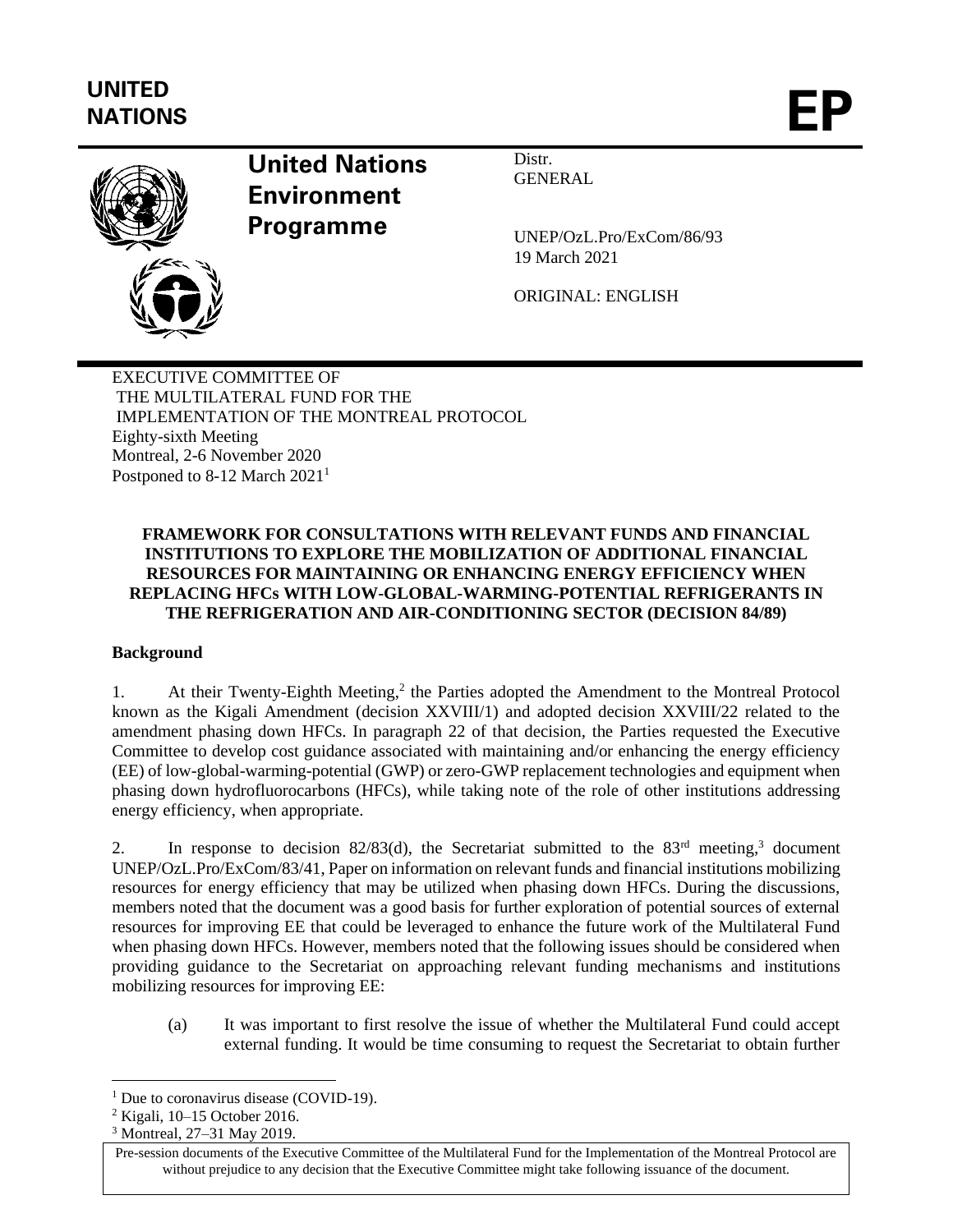information from relevant funding mechanisms and institutions if the Committee were ultimately to decide that external funds could not be accepted. The Committee also needs to agree on the types of projects and activities for which funds from other institutions might be mobilized. Further, such funds could be used to complement funding provided by the Multilateral Fund for projects in the manufacturing sector to support technology upgrades to improve the EE of equipment and to support enabling activities to promote EE;

- (b) There were many sources for financing the costs linked to EE that could be leveraged to support the work of the Multilateral Fund, which finances the incremental costs involved in the transition away from HFCs;
- (c) It was relevant to keep in mind the linkages between the Paris Accord and the Kigali Amendment, with climate change adaptation and mitigation efforts featuring more prominently in the policies of some Article 5 countries;
- (d) It was premature to state that the Multilateral Fund should engage with all types of funding mechanisms and institutions. It might be a good idea to start by approaching the implementing agencies of the Fund that had funds available for EE, and include the bilateral agencies among the potential sources for external funding;
- (e) It was important that any cooperation should fit the existing modalities and procedures of the Multilateral Fund, without being prescriptive. Arrangements for cooperation with other funding mechanisms could take the shape of memoranda of understanding, or of co-funding modalities with implementing agencies. Finalizing the cost guidelines for HFC phase-down would be essential for establishing eligible and non-eligible costs;
- (f) The criteria for access to the funds should apply to all Article 5 countries without exclusion. Some members said that countries could perhaps access funds from other funding mechanisms and institutions through a set procedure involving templates designed by the Multilateral Fund. Other members suggested channelling all external funds through the Multilateral Fund, which would then distribute those funds through its customary procedure, given that the Multilateral Fund was known for its efficient management of projects and funding, that Article 5 countries were familiar with the modalities of the Fund, and that countries trusted the Fund to fulfil its obligations without fail;
- (g) There was some discussion on the usefulness, for instance, of having more detailed information on: the strategies of funding mechanisms and institutions; the way they dealt with funding requests from countries; their operating structure (such as accredited agencies and national focal points in the case of the Global Environment Facility (GEF)); and the way that the implementing agencies of the Fund could help facilitate countries' requests for co-financing from other funding mechanisms and institutions; and
- (h) Some members suggested providing the Secretariat with a brief "consultation" document for ensuring effective communication between the Secretariat and the secretariats of other bodies in that context. The document, which should be approved by all members of the Executive Committee, could provide background information on the Multilateral Fund and on the phase-down of HFCs in Article 5 countries; highlight the opportunity to achieve significant additional climate benefits; convey the interest on the part of the Multilateral Fund in collaborating with other funding mechanisms and institutions; outline the projects and activities that could be carried out collaboratively; describe funding procedures and modalities; and provide examples of collaborative initiatives.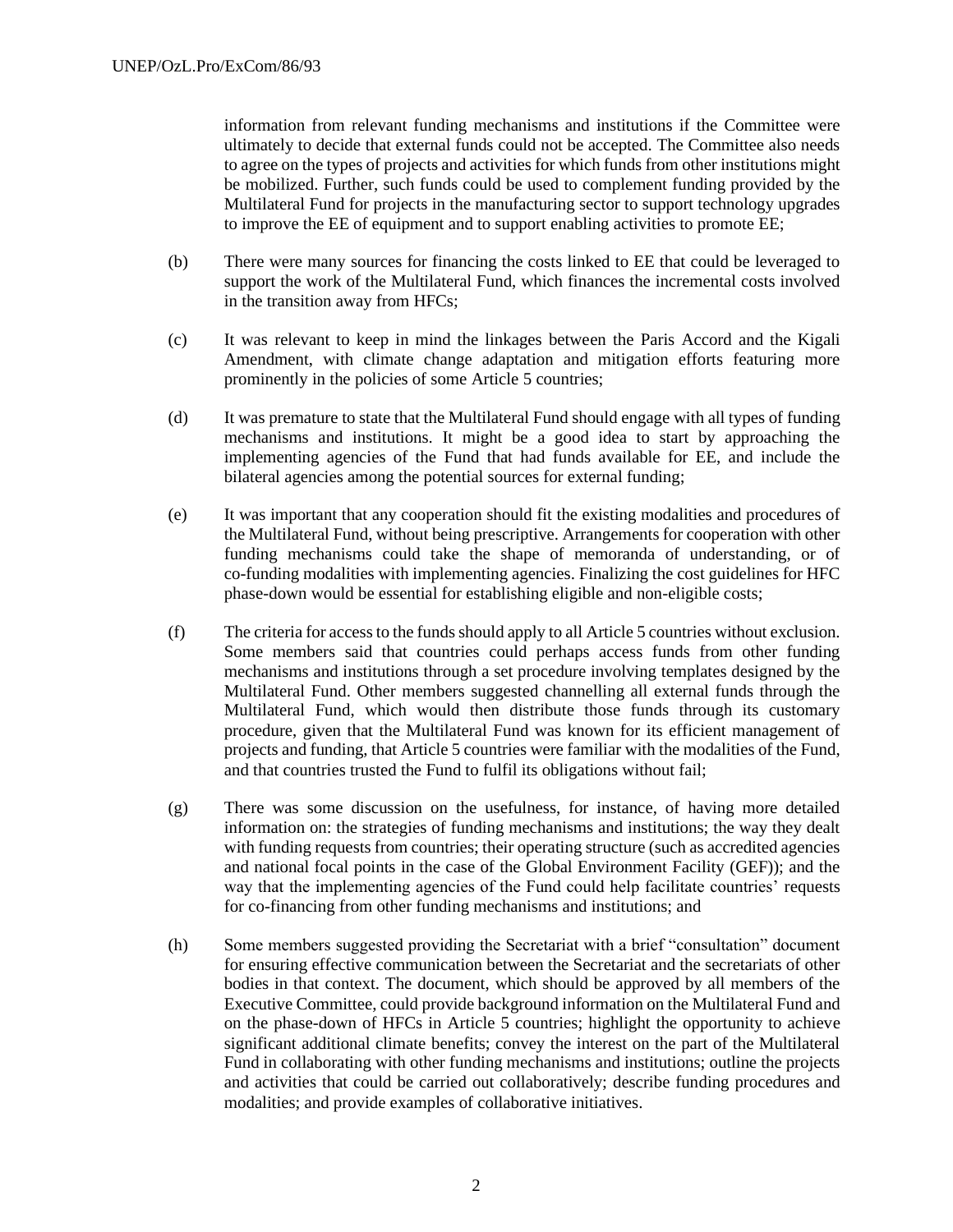3. The Executive Committee agreed to task the contact group on energy efficiency with consideration of the issues raised; however, owing to time constraints, the contact group was unable to address the issues. Subsequently, the Executive Committee deferred to the 84<sup>th</sup> meeting consideration of the issues raised by the document (decision 83/63).

4. In line with decision 83/63, the Secretariat resubmitted the paper on information on relevant funds and financial institutions mobilizing resources for EE that may be utilized when phasing down HFCs as document UNEP/OzL.Pro/ExCom/84/68. During discussion of this item, the Committee agreed to refer it to the contact group on energy efficiency. Following a discussion in the contact group, the Executive Committee *inter alia* requested the Secretariat:

- $(b)(i)$  To prepare, in consultation with implementing agencies, a document for the 85<sup>th</sup> meeting that could provide a framework for consultations with relevant funds and financial institutions to explore, at both the governing and operational levels, the mobilization of financial resources, additional to those provided by the Multilateral Fund, for maintaining or enhancing energy efficiency when replacing HFCs with low global-warming-potential refrigerants in the refrigeration and air-conditioning sector; and
- (b)(ii) To continue the informal exchange of information with relevant funds and financial institutions, including for the preparation of the document referred to in sub-paragraph (b)(i) above (decision  $84/89(b)(i)$  and(ii)).

## Impact of the COVID-19 pandemic

5. The Executive Committee decided to discuss the document requested under decision 84/89(b)(i) at its 85th meeting. However, in light of the COVID-19 pandemic, the Executive Committee agreed to postpone its  $85<sup>th</sup>$  meeting, originally scheduled from 25 to 29 May 2020, and to hold it back-to-back with the 86th meeting in November 2020. In order to ensure continuity of compliance-related activities in Article 5 countries, and to reduce its workload when convened, the Executive Committee decided to implement an intersessional approval process for projects and activities that were to be submitted to the 85<sup>th</sup> meeting;<sup>4</sup> agenda items that were not considered intersessionally would be included in the agenda of the 86th meeting. Given the evolution of the pandemic, the Executive Committee further deferred both meetings to March 2021, leading to a 15-month period between the  $84<sup>th</sup>$  and  $86<sup>th</sup>$  meetings.

#### Submission to the  $86<sup>th</sup>$  meeting

6. In line with decision 84/89(b), the Secretariat has submitted the present document to the 86th meeting.

#### Scope of the document

7. For the preparation of the present document, the Secretariat reviewed and extracted the information from the Technology and Assessment Panel (TEAP) task force report on EE<sup>5</sup> that would be relevant to the

<sup>4</sup> The intersessional approval process commenced on 4 May 2020 and concluded on 8 June 2020; through this process the Committee considered 42 meeting documents, namely, the Reports on projects with specific reporting requirements, the Overview of issues identified during project review; project proposals submitted under bilateral cooperation and under the 2020 work programmes of UNDP, UNEP and UNIDO; and project proposals in 35 Article 5 countries and the 12 Pacific Island Countries (the report on the process is contained in document UNEP/OzL.Pro/ExCom/85/IAP/3).

 $5$  The document presents the actions that have been taken in response to decision XXIX/10, particularly regarding the report by the TEAP on issues related to EE, and the workshop on EE opportunities while phasing down HFCs, held in the margins of the 40<sup>th</sup> meeting of the OEWG. It further presents the discussions at the meeting of the OEWG in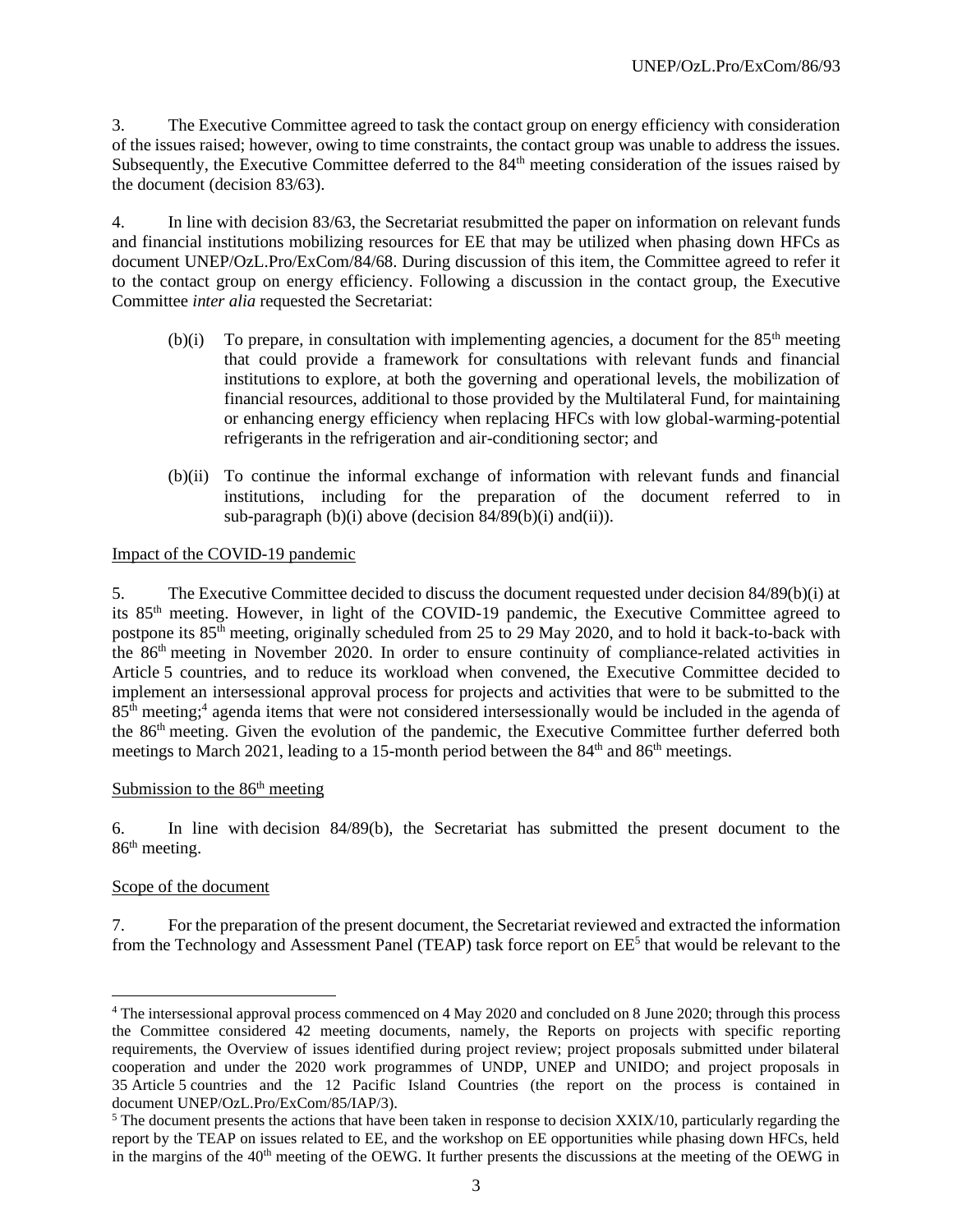discussion by the Executive Committee. In addition, the Secretariat updated or expanded the extracted information from the TEAP task force report as required, based on publicly available information.

8. As the impact of the refrigerant choice on the EE of the refrigeration and air-conditioning (RAC) equipment is usually relatively small (i.e., ranging from  $+/-$  5 to 10 per cent), for the purposes of this document, it is considered that activities for EE will be aimed at enhancing (and not only maintaining) the performance of the RAC equipment beyond the effect of the refrigerant change.<sup>6</sup>

- 9. The present document consists of the following sections:
	- I Policy and management considerations
	- II Informal consultations with the Green Climate Fund (GCF) and the GEF
	- III Essential elements of a draft framework for consultations with relevant funds and financial institutions to explore, at both the governing and operational levels, opportunities for mobilization of financial resources

The document also contains the following annexes:

- I Estimated cost for enhancing EE of RAC equipment when phasing down HFCs
- II Information note on Multilateral Fund and EE aspects in relation to RAC equipment under the Kigali Amendment

10. In line with decision 84/89(b)(i), during the preparation of the document, the Secretariat consulted the implementing agencies and explained that due to the constraints imposed by the pandemic, the Executive Committee had decided to defer consideration of all policy documents to the postponed 86th meeting, which was proposed to be held in-person in March 2021. The Secretariat prepared a background note containing key points that would be included in the present document, and requested the views of the implementing agencies.<sup>7</sup> The Secretariat expresses its appreciation to the implementing agencies for submitting their comments, which were duly considered when finalizing the document. In their responses, the implementing agencies expressed the need for addressing EE and HFC phase-down together to maximise the climate benefits while phasing down HFCs, and noted that the Multilateral Fund is the best suited institution to address EE and HFC phase-down in an integrated manner given the nature of the activities and extensive experience in phasing out controlled substances in the RAC sector.

11. In line with decision 84/89(b)(ii), the Secretariat held informal consultations with the GEF and GCF on the mobilization of financial resources additional to those provided by the Multilateral Fund, for maintaining or enhancing EE when replacing HFCs with low-GWP refrigerants in the RAC sector.<sup>8</sup> The Secretariat expresses its appreciation to the staff of the GEF and GCF for the extensive informal consultations held on this matter.

relation to the report by the TEAP and the workshop, and transcribes the general discussion in the OEWG on the issue of EE while phasing down HFCs.

<sup>6</sup> UNEP/OzL.Pro/ExCom/83/42

<sup>7</sup> Under "normal" circumstances, the Secretariat would have had substantive discussions during the Inter-agency coordination meeting, which has not been convened due to the pandemic restrictions.

<sup>8</sup> Consultation by the Secretariat with these two institutions (as well as with several others), are summarized in the document on the Secretariat activities submitted at each meeting of the Executive Committee.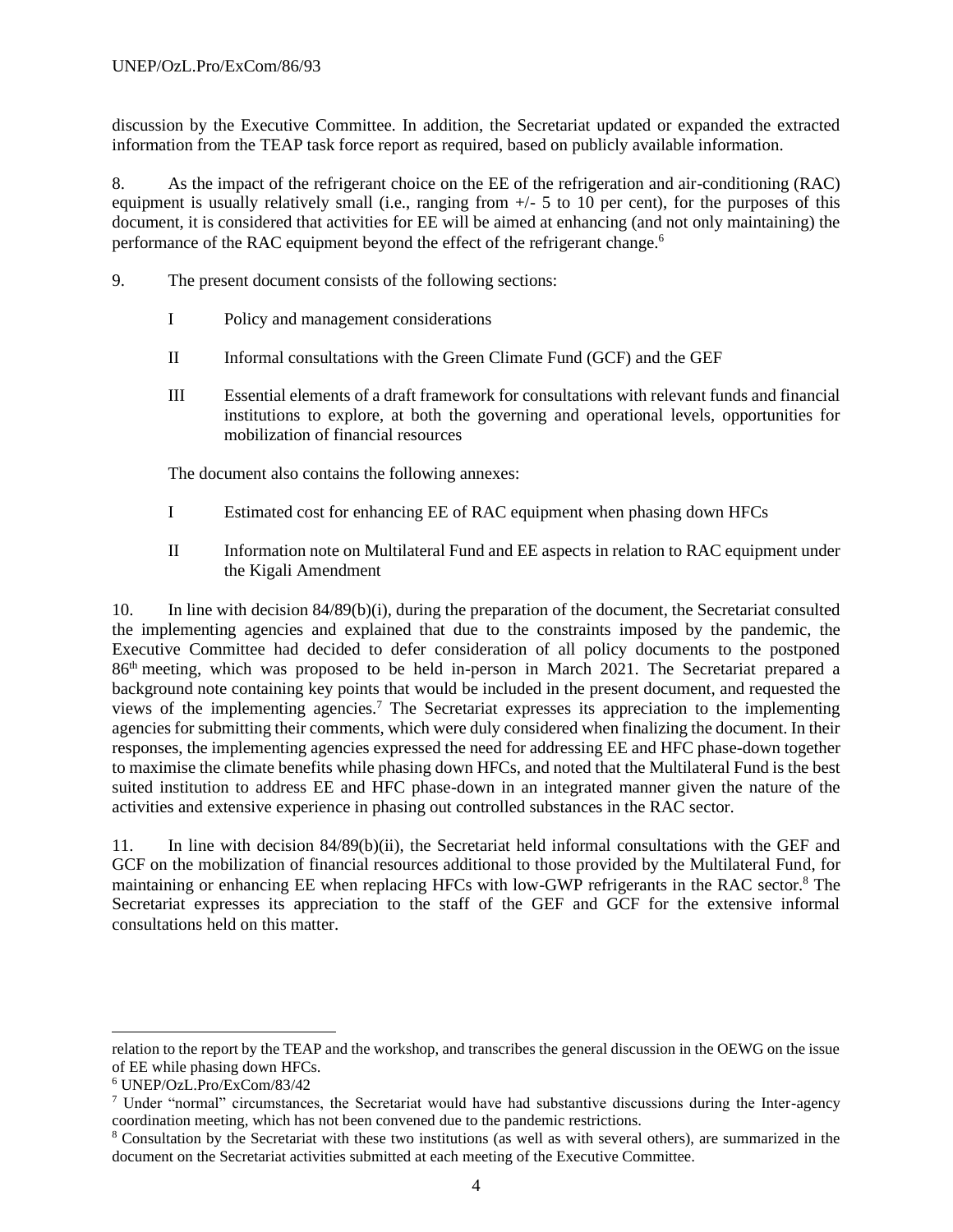## **I. POLICY AND MANAGEMENT CONSIDERATIONS**

12. In preparing the document, the Secretariat identified policy and management issues related to: the eligibility of funding for activities to enhance EE; alignment of the policies of funds and financial institutions with the policies of the Multilateral Fund; maintaining the sustainability and accountability of the Multilateral Fund funding allocations for enhancing EE; the duration of the assistance for enhancing EE; managing of additional voluntary contributions by the Multilateral Fund, and workload of the Multilateral Fund institutions. While a few of these issues were described in previous documents considered by the Parties and/or the Executive Committee, or raised by the Committee during its discussion of document UNEP/OzL.Pro/ExCom/83/41 (as summarized in the Background section above), other issues had not been discussed.

13. Therefore, the Executive Committee may wish to consider these policy and management issues, as described below, when considering the present document and may also wish to give guidance to the Secretariat prior to contacting relevant funds and financial institutions for the mobilization of financial resources, in addition to those provided by the Multilateral Fund, for enhancing EE when converting HFC-based RAC equipment to alternative technologies.

## **Eligibility of funding for activities to enhance the EE of RAC equipment while phasing down HFCs**

14. The Multilateral Fund was established for the purpose of providing technical and financial assistance to allow Article 5 countries to fulfill their compliance obligations under the Montreal Protocol. The funding levels of the Fund are established on a triennium basis, following an assessment of the compliance needs of Article 5 countries in relation to imminent compliance targets by a Task Force on the replenishment of the Fund, constituted by the TEAP.

15. Decision XXVIII/1 on the Kigali Amendment set out the compliance obligations of the Parties in relation to the phase-down of HFCs, according to a staged reduction in consumption and production. On this basis, compliance by the Parties will be determined against the reported levels of consumption and production of the newly controlled substances, i.e., HFCs (as well as based on other compliance obligations e.g., licensing systems, annual data reporting on controlled substances). Through the Kigali Amendment, non-Article 5 Parties committed to provide the funding required to enable Article 5 Parties that have been receiving assistance from the Fund, to achieve the control targets agreed by the Parties.

16. As the Kigali Amendment entered into force in 1 January 2019, future assessments of the funding requirements of the Multilateral Fund will have to consider the newly acquired compliance obligations for the phase-down of HFCs in Article 5 countries. Although the Parties requested the Executive Committee to develop cost guidance associated with maintaining and/or enhancing EE when converting HFC-based RAC equipment to alternative low-GWP technologies, matters on EE are not compliance related and do not have specific compliance targets, or agreed performance metrics for measuring, monitoring and reporting achievement of EE targets and, therefore, cannot be funded through the Multilateral Fund unless there is a specific decision by the Parties and/or the Executive Committee. Absent a decision from the Executive Committee, funding for EE-related activities should be provided from sources outside the Multilateral Fund.

17. In the past, the Parties to the Montreal Protocol have decided to provide funding to Article 5 countries to address specific matters not related to their compliance obligations. For example, decision VIII/4 on the 1997–1999 replenishment of the Multilateral Fund, agreed that the budget figure US \$540,000,000 included US \$10 million to enable Article 5 Parties to apply the measures contained in paragraph 2 of decision VII/8,<sup>9</sup> and to assist those Parties to start the implementation of any

<sup>&</sup>lt;sup>9</sup> That, in considering the viability of possible substitutes and alternatives to methyl bromide, the TEAP shall examine and be guided by the extent to which technologies and chemicals identified as alternatives and/or substitutes have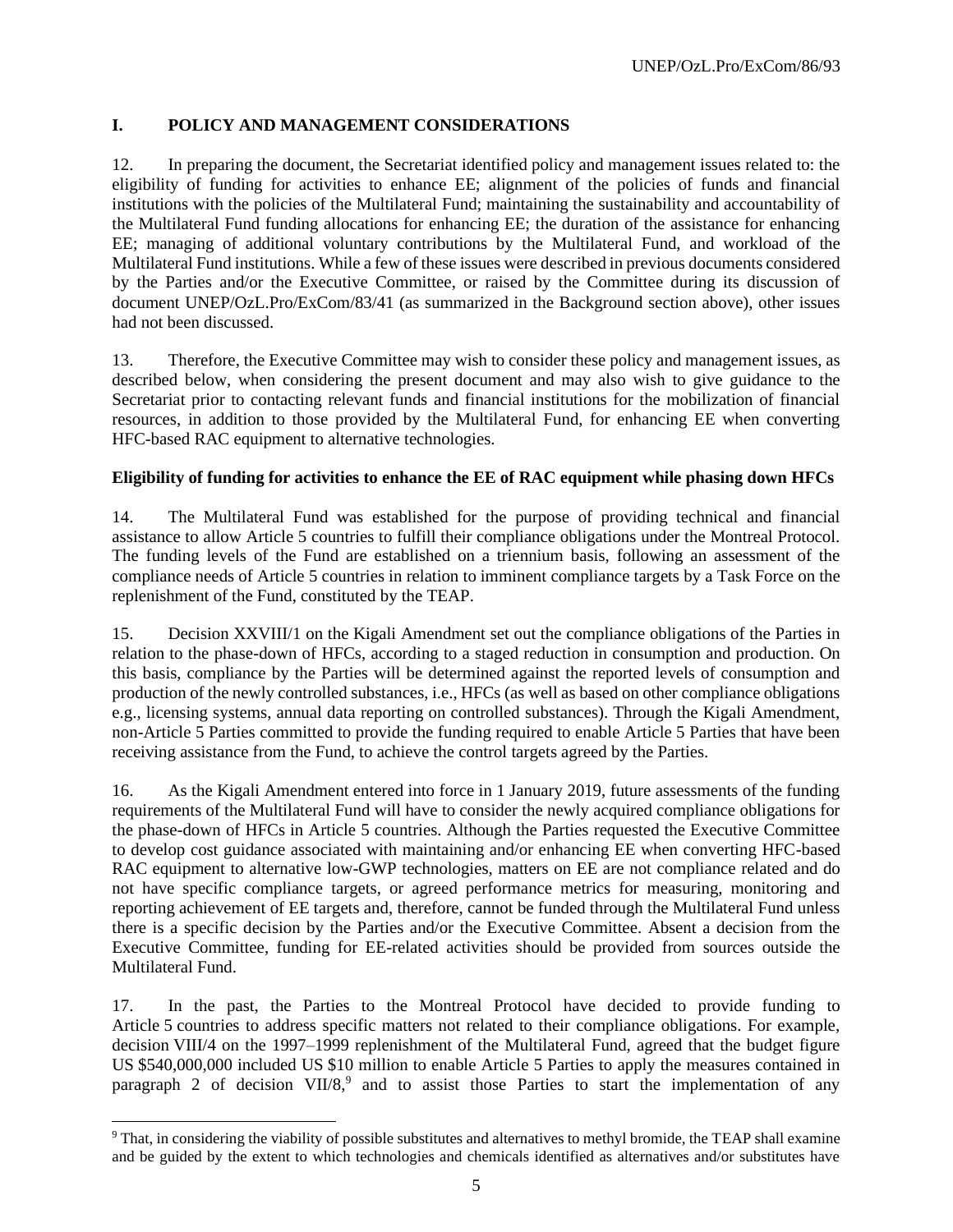recommendations that might arise from the Ninth Meeting of the Parties on this matter (i.e., methyl bromide control measure in line with the Copenhagen Amendment). Subsequently, through decision IX/5, noting that the funding for the 1997–1999 triennium was limited to the amounts agreed in decision VIII/4, the Parties gave immediate priority to the use of Fund resources for the purpose of identifying, evaluating, adapting and demonstrating methyl bromide alternatives and substitutes in Article 5 Parties, and decided that US \$25 million per year should be made available for these activities in both 1998 and 1999 to facilitate the earliest possible action towards enabling compliance with the agreed control measures on methyl bromide. Further, through decision 77/60(d), the Executive Committee has accepted funding from a number of non-Article 5 countries for assisting parties to provide fast-start support for implementation of the Kigali Amendment.<sup>10</sup>

18. Similarly, the Executive Committee may wish to consider providing funding for enhancing EE when converting HFC-based RAC equipment to alternative technologies.

## **Alignment of the policies of funds and financial institutions with the policies of the Multilateral Fund**

19. The key findings of the TEAP Decision XXIX/10 task force report on issues related to EE while phasing down HFCs included *inter alia* the need to address the barriers in coordinating with existing financial organizations (e.g. GEF, GCF, Climate Investment Fund (CIF)), with a view to having strategic focal areas introduced with earmarked financial windows/flows, and within a streamlined timeframe to meet the Montreal Protocol compliance targets and the EE objectives when phasing down HFCs. This indicates a need to develop appropriate liaison/coordination mechanisms with the funding institutions in order to examine the potential for increasing the funding levels and improving the streamlining of processes that either currently do not exist or for which there are only low levels of funding being made available enhance the EE of the RAC sector. There is also a need to evaluate funding structures that could build on and complement the current Multilateral Fund and, if deemed appropriate, to establish rules, regulations, and governance structures for any such new funding infrastructure.

20. The lack of alignment of the policies of financial institutions with the policies of the Multilateral Fund had been identified as a potential challenge in projects funded under the Fund where additional funding resources from external sources were required. A few examples are described below.

21. At the 45<sup>th</sup> meeting,<sup>11</sup> the Secretariat was requested to prepare a study on criteria and modalities for chiller projects that would demonstrate the feasibility of and modalities for replacing centrifugal chillers through the use of resources external to the Fund (decision  $45/4(d)$ ). In line with decision  $45/4(d)$ , at its  $47<sup>th</sup>$  meeting,<sup>12</sup> the Executive Committee approved seven chiller demonstration projects, comprising individual country projects, regional projects, and a global project, proposing various sources of co-financing, namely, the GEF, Carbon Financing, the Canadian International Development Agency (CIDA), the French GEF, implementing agency funding and counterpart funding. A review of the progress reports on the chillers projects highlighted the following observations:

(a) Speed in implementation was highest in the case of counterpart funding and grants. Innovative funding,<sup>13</sup> including GEF support, has taken significantly more time. The project cycle timeframe varied from three-to-four years to six-to-eight years depending on

been tested under full laboratory and field conditions, including field tests in Article 5 countries, and have been fully assessed, *inter alia*, as to their efficacy, ease of application, relevance to climatic conditions, soils and cropping patterns, commercial availability, economic viability and efficacy with respect to specific target pests.

 $10$  These funds were approved for implementing enabling activities in many Article 5 countries during the years 2017 to 2019.

 $11$  Montreal, 4–8 April 2005.

 $12$  Montreal, 21-25 November 2005.

<sup>&</sup>lt;sup>13</sup> In the context of document, innovative funding refers to combining funding from different financial mechanisms.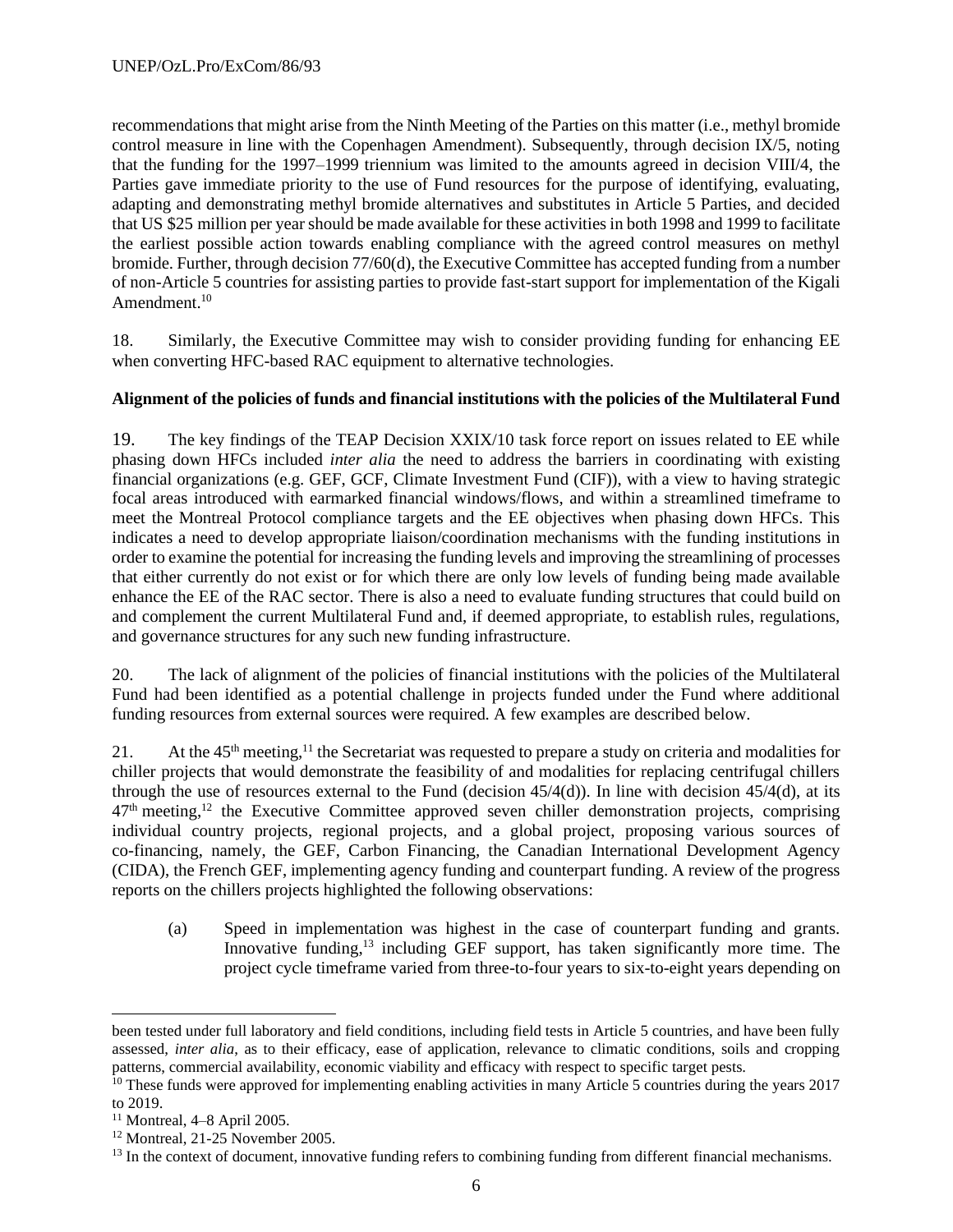the source of co-financing;

- (b) Because of short processing times and relatively quick on-the-ground results, the counterpart funding and the Overseas Development Assistance (ODA) grant co-financing options lend themselves more easily to situations where early results were needed. Innovative funding arrangements took considerably longer to secure co-financing; and
- (c) Funds available from other mechanisms, if not directly managed by the Multilateral Fund, could be subject to specific procedures and policies taken by the governing bodies of those funds and might not be aligned with the Multilateral Fund policies and project cycle. Furthermore, the governing bodies could change policies and procedures at different points in time, which might affect the project implementation cycle. Experience with the chiller projects shows such instances significantly delaying project implementation.

22. At the  $62<sup>nd</sup>$  meeting,<sup>14</sup> UNDP, UNEP, UNIDO and the World Bank submitted stand-alone projects for resource mobilization for climate co-benefits beyond those that could be secured through HCFC phase-out alone, which were subsequently approved at the 63<sup>rd</sup> meeting.<sup>15</sup> A review of the progress reports<sup>16</sup> on two of these projects highlighted the following observations:

- (a) The proposal for the preparation of four pilot demonstration projects in the RAC manufacturing sector to examine technical intervention to improve EE, national policy and regulatory measures to sustain such intervention in order to maximize the climate impact of HCFC phase-out, to be funded as resource mobilization activities submitted by UNDP, noted that it is important to increase the understanding on the part of the decision-making bodies of the Multilateral Fund, the GEF and other potential partners regarding the common objectives of the projects and their expected results (i.e., HCFC phase-out and additional EE gains) to encourage faster approval. The main challenge in encouraging and promoting synergies among different funding mechanisms related to simplifying complex arrangements to ensure that funding was made available on time for the country/company to make the necessary technology changes and achieve compliance without unnecessary delays; and
- (b) The proposal for a study focusing solely on monetizing carbon credits, to be funded as a resource mobilization activity submitted by the World Bank, noted that there were a number of sources of financing that address the EE gains of HCFC phase-out, but challenges emerged with respect to timing, approach, and implementation; in addition, bringing together multi-source financing increased the transaction costs associated with these activities. As part of the study, the World Bank provided a review of its experiences with the multi-sector financing approach used in the chiller projects and noted that the principal barrier was the high opportunity cost of access to up-front financing for the investment; project boundaries must be clearly defined against goals and objectives at the time of project design to generate maximum project impact; the policies and objectives of funding institutions need to be harmonized to avoid issues related to opposing views with respect to commercial availability, cost-effectiveness and suitability, including safety considerations linked to alternatives.

<sup>14</sup> Montreal, 29 November–3 December 2010.

<sup>15</sup> Montreal, 4–8 April 2011.

<sup>16</sup> UNEP/OzL.Pro/ExCom/83/41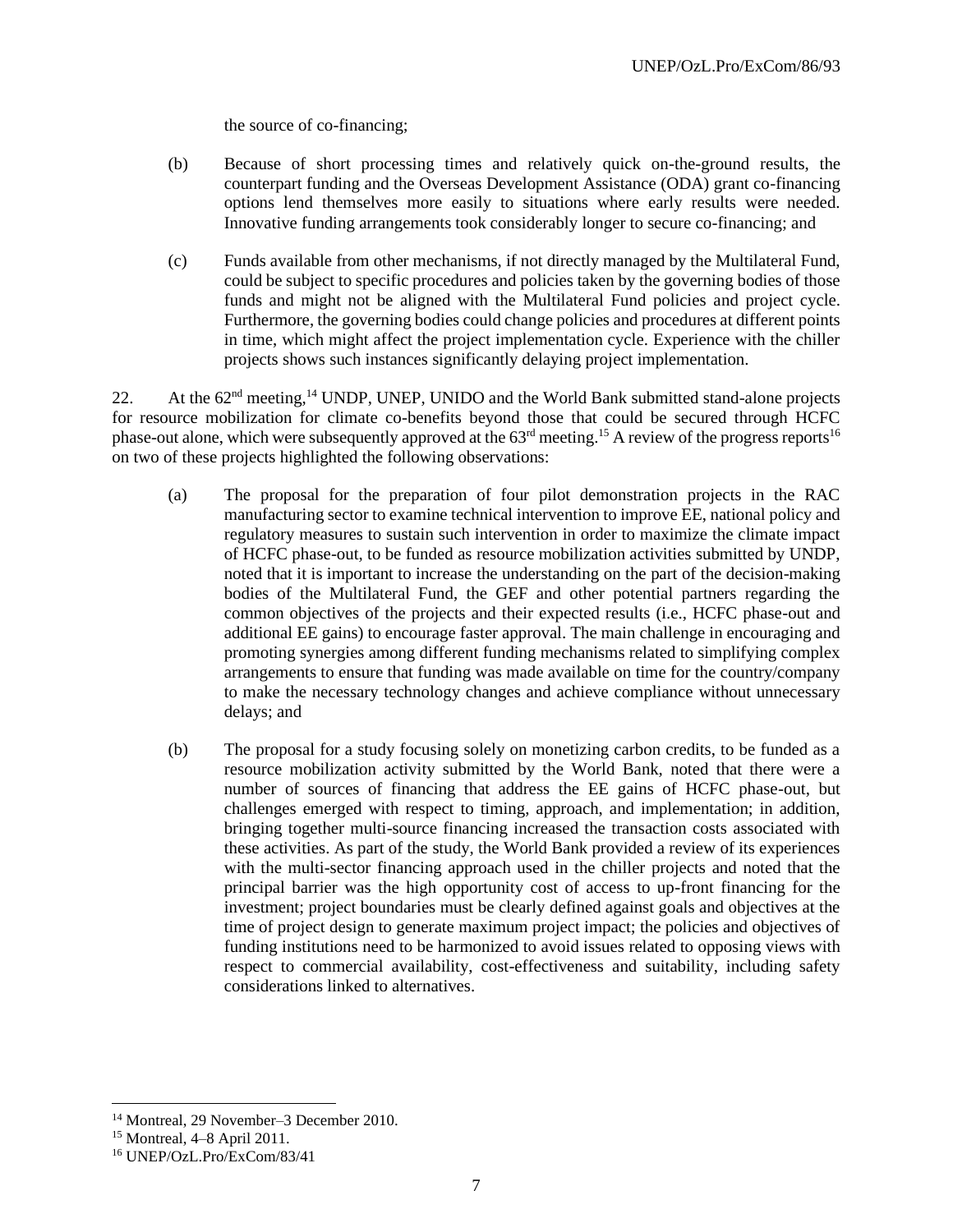23. The Secretariat considers that synchronisation of management processes from other funds and financial institutions is critical for ensuring project performance effectiveness including the timely conversion of the projects within the funding levels approved.

#### **Maintaining the sustainability and accountability of the Multilateral Fund**

24. The Parties to the Montreal Protocol have entrusted the management of the Multilateral Fund to the Executive Committee since the Fund's inception. From the beginning, the Executive Committee has established a robust framework, based on policies, guidelines and procedures that have ensured the Multilateral Fund's sustainability and accountability. Overall planning for projects is done through the three-year rolling business plan, which includes project activities submitted by the bilateral and implementing agencies on behalf of Article 5 countries for the main purpose of achieving their national compliance targets.

25. Activities included in the work programmes and project proposals are submitted by the agencies based on their business plans. The Secretariat undertakes a thorough review of the documents submitted, based on Executive Committee's policies, guidelines and decisions, and presents an analysis of the findings to the Executive Committee for its consideration for approval. Upon approval, the funds are immediately released by the Treasurer to the implementing agencies, or recorded as a contribution to the Fund for projects funded as bilateral cooperation.

26. Funds transferred to the agencies for project implementation are continuously monitored until the projects are completed. The funds received, disbursed and returned are scrutinized, accounted for and reported to the Executive Committee. In addition, any interest earned by the agencies and any unspent balances on projects are returned to the Multilateral Fund for reprogramming. To ensure timely returns, these are monitored by the Secretariat and reported to each meeting.

27. Project progress is monitored closely through specific project reports, such as the annual project progress reports, which also include reconciliation of accounts. Upon completion of the projects, the bilateral and implementing agencies submit project completion reports providing a complete overview of project implementation achievements against plans and learning from project implementation, for consideration by the Executive Committee. Thematic evaluations of projects are undertaken by the independent monitoring and evaluation officer and the reports are presented to the Executive Committee. These reports are used by the Secretariat and the bilateral and implementing agencies for future project assessments and evaluations.

28. These institutionalized processes of business planning, project monitoring and reporting, and financial accountability are elements that have made the Multilateral Fund a successful funding mechanism. In light of this, funding for enhancing EE when phasing down HFCs should be governed, to the extent possible, by the policies, guidelines and procedures that have ensured the sustainability and accountability of the Multilateral Fund, taking into consideration relevant policies, guidelines and procedures of the funds and financial institutions.

#### **Funding allocations for enhancing EE**

29. One of the basic principles of the Multilateral Fund is that funding can only be disbursed up to the level of funding available in the Fund. As the sectoral and national phase-out plans that have been submitted by Article 5 countries have been based on multi-year performance-based funding tranches, the Executive Committee has been able to approved them only "in principle", as the total aggregated funding for all the sector/national plans was not available in the Multilateral Fund at the time of their approval.

30. In considering the funding requirements of the Multilateral Fund during any given triennium of the replenishment of the Fund, the TEAP Task Force includes the funding approved "in principle" as part of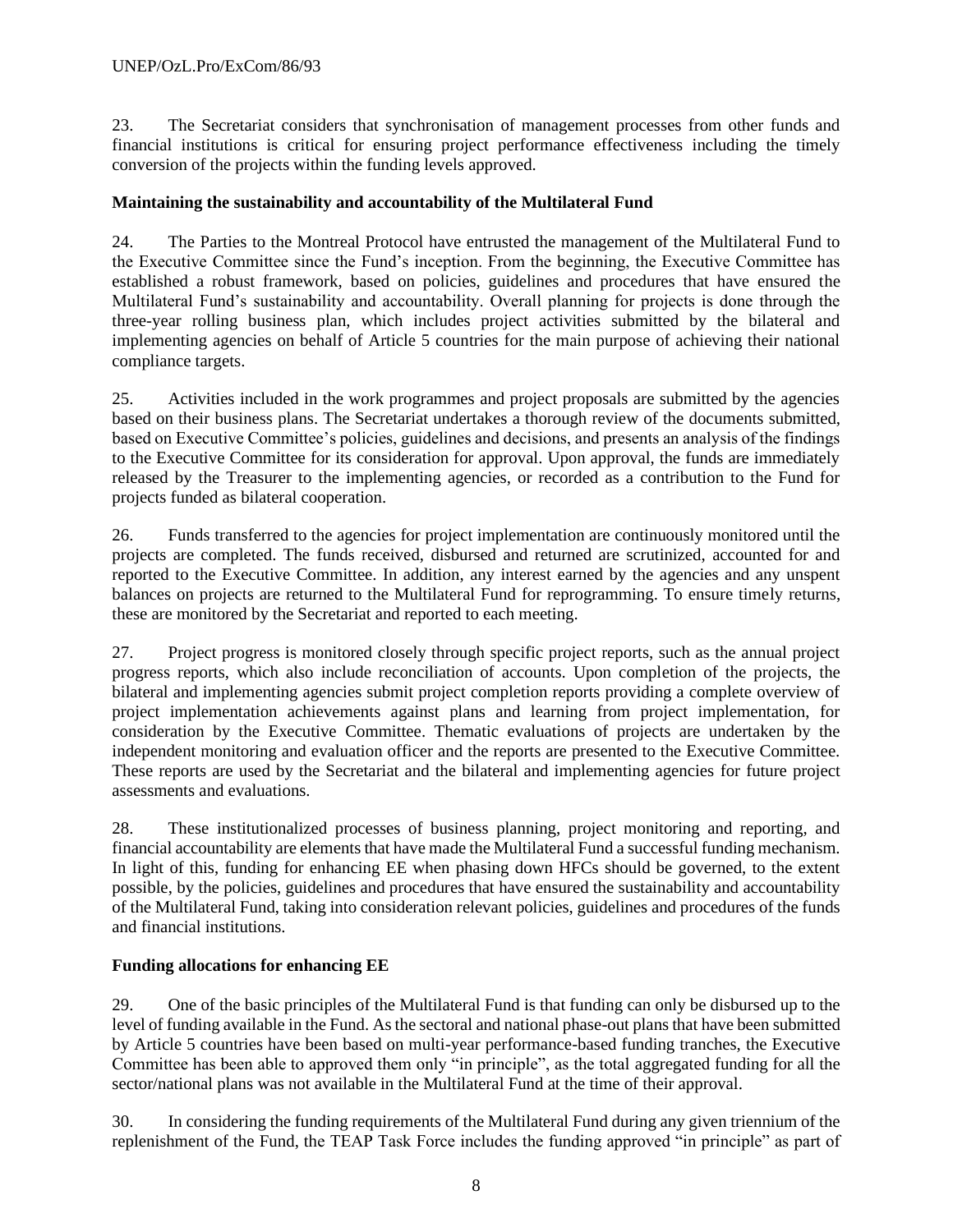the ("priority") financial requirements for Article 5 countries. This policy has ensured that funding has always been available at the time required to cover the funding tranches of the plans approved "in principle".

31. Similarly, all the funding requirements for matters related to EE must be available at the same time the funding for the conversion of the RAC manufacturing enterprises is approved under the Multilateral Fund. In the absence of this funding up-front, the phase-down of HFCs associated with the conversion of the enterprise would be delayed, resulting in a potentially higher cost of the conversions (e.g., because of the longer downtime of the enterprise), and could put the country concerned at risk of non-compliance with its obligations under the Protocol.

32. To have a better understanding of the overall funding requirements for enhancing the EE of HFC-based RAC equipment in Article 5 countries, the Secretariat did an assessment based on, information currently available in technical sources,<sup>17</sup> obtained through technical experts on the manufacturing of RAC equipment, and reported under the completed project for the conversion from HFC-134a to isobutane as refrigerant in manufacturing household refrigerator and of reciprocating compressor of HFC-134a to energy-efficient compressor (isobutane) in Walton Hi-Tech Industries Limited (approved at the  $80<sup>th</sup>$  meeting under decision  $78/3(g)$ .<sup>18</sup> Based on this information, the cost of enhancing the EE of the 263.3 million RAC equipment manufactured worldwide<sup>19</sup> could range between US \$7.0 and US \$9.0 billion, of which between US \$4.9 and US \$6.3 billion would be associated with RAC equipment manufactured in Article 5 countries. The reduction in emissions associated with enhanced EE of the RAC equipment amounts to approximately 600 million CO2 eq. tonnes, which will result in a cost of achieving  $CO<sub>2</sub>$  emissions reduction of US \$11.7 to US \$15.1 per  $CO<sub>2</sub>$  eq. tonne. Annex I to the present document presents the analysis of the incremental cost of enhancing the EE of RAC equipment.

33. Considering the experience of the conversion of CFC-based and HCFC-based manufacturing enterprises, it could be expected that the existing HFC-based RAC manufacturing enterprises would be converted over the next 15 to 20 years. If with the conversion of the RAC equipment to non-HFC the EE of the equipment will be enhanced, then the estimated US \$4.9 to US \$6.3 billion would be required in the next 15 to 20 years. In this regard, it is necessary to determine whether funding requirements for matters related to EE would be available until all the eligible HFC-based RAC manufacturing enterprises are converted.

#### **Duration of the assistance for enhancing EE**

34. Alternatively, consideration could be given to establishing a funding window with a predetermined funding level and a predetermined duration. Similar windows have been considered under the Multilateral Fund, including:

- (a) A window amounting to US \$10.0 million to facilitate pilot conversions of significant groups of small firms, in line with decision 25/56;
- (b) A window amounting to US \$15.2 million for the chiller sector in 2005, established in line with decision XVI/13;
- (c) A window amounting to US \$10.0 million for demonstration projects for low-GWP

<sup>&</sup>lt;sup>17</sup> The following sources were consulted: document UNEP/OzL.Pro/ExCom/83/42; TEAP Decision XXIX/10 task force report on issues related to EE; Cooling Imperative report prepared by Economist Intelligence Unit, 2019; and the report by the Japan Refrigeration and Air Conditioning Industry Association (JRAIA) of 2017.

<sup>&</sup>lt;sup>18</sup> At the time of preparing the present document, this was the only project under decision  $78/3(g)$  that has been completed and provided detailed data on the incremental capital costs and incremental operating costs.

<sup>&</sup>lt;sup>19</sup> RAC equipment consists of: 127.4 million domestic refrigerators; 15.0 million commercial refrigerators; and 120.8 million air-conditioners.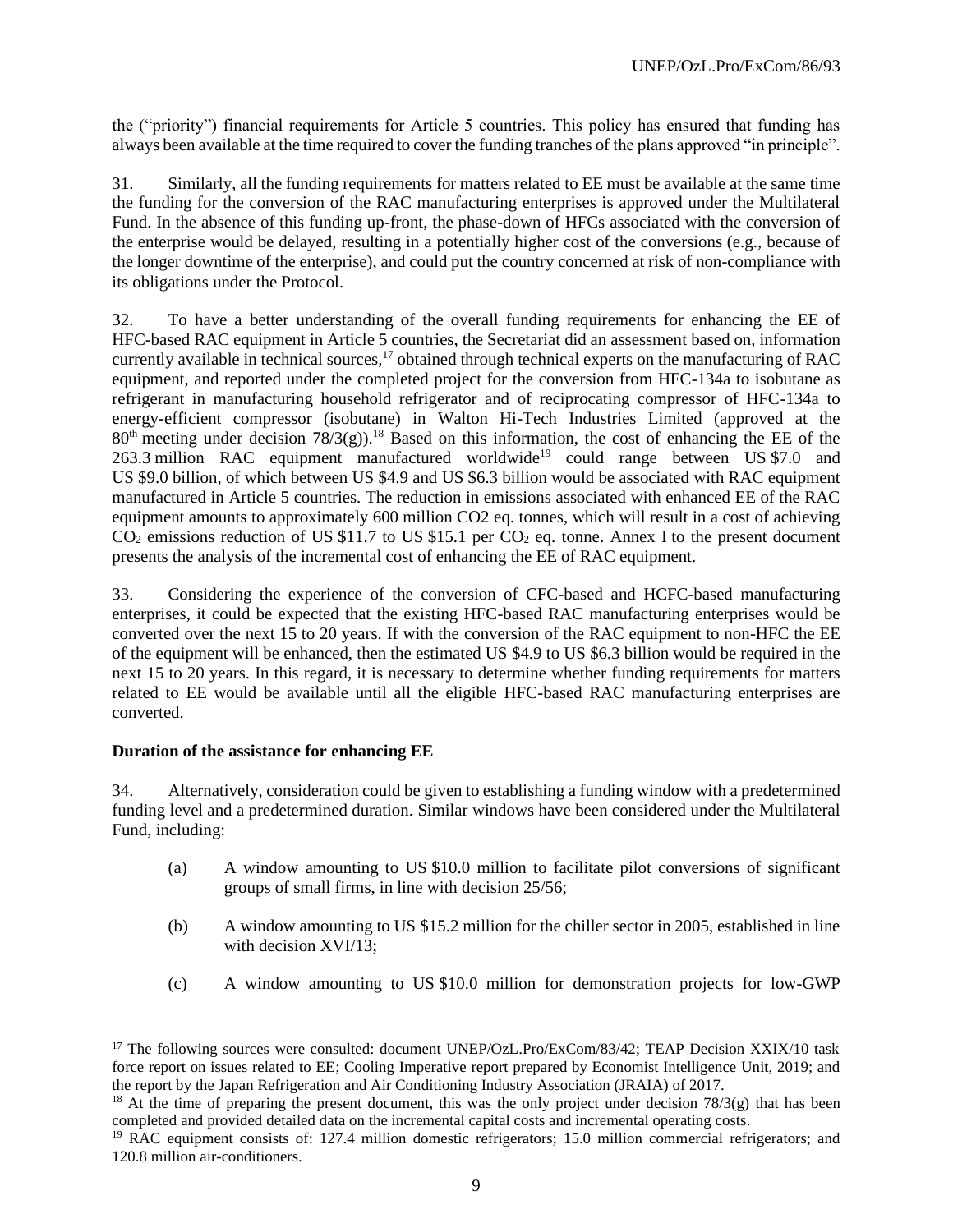alternatives established by decision 72/40; and

(d) A window amounting to US \$11.53 million for pilot projects for the destruction of unwanted ODS, noting that destruction of unwanted/used controlled substances was not required for compliance.

35. The Executive Committee may wish to consider the capacity of the Multilateral Fund to manage financial resources from additional contributions outside the Fund, in case the Committee wishes to establish a funding window for enhancing EE in RAC equipment while phasing down HFCs, with financial resources outside the Multilateral Fund.

## **Managing of additional voluntary contributions by the Multilateral Fund**

36. At its  $77<sup>th</sup>$  meeting,<sup>20</sup> the Executive Committee considered a note by the Secretariat,<sup>21</sup> which included *inter alia* information on the intent of 17 non-Article 5 Parties<sup>22</sup> to provide US \$27 million in 2017 to assist Article 5 countries through fast-start support for implementation of an ambitious HFC amendment with a sufficiently early freeze date that was adopted in 2016. During the discussions, it was noted that the modalities related to the contributions could be decided through bilateral discussions between the donor countries and the Treasurer, given variations in the financing mechanisms applied by different countries, which would necessitate a customized approach.

37. Following discussions in a contact group, the Executive Committee accepted, with appreciation, the additional contributions, noting that such funding was one-time in nature and would not displace donor contributions; such contributions should be made available for Article 5 countries that had an HFC consumption baseline year between 2020 and 2022 and that had formally indicated their intent to ratify the Kigali Amendment and take on early HFC phase-down obligations in order to support their enabling activities. The Executive Committee also requested the Secretariat to develop a document describing possible procedures for countries in accessing the additional contributions, and requested the Treasurer to communicate with contributing non-Article 5 countries on procedures for making the additional contributions available to the Fund (decision 77/59(d)).

38. Since accepting the additional contributions by the group of non-Article 5 countries, the Executive Committee has considered at each meeting a report by the Treasurer on the status of additional contributions to the Multilateral Fund.<sup>23</sup> At the 78<sup>th</sup> meeting,<sup>24</sup> the Treasurer informed the Executive Committee that, in consultation with the Secretariat, it had developed two modalities for receiving the additional contribution from each Government, either through an agreement between each Government and UNEP as the Treasurer, or through a letter of intent from the Government to UNEP.

39. As of the end of the 82nd meeting,<sup>25</sup> the Treasurer had received US \$25,513,071, representing the total additional voluntary contributions from the group of 17 non-Article 5 countries. Of this amount, the Executive Committee has disbursed US \$25,403,180 for enabling activities in 116 Article 5 countries, for the preparation of HFC phase-out projects in eight Article 5 countries, and for investment projects in five

<sup>20</sup> Montreal, 28 November - 2 December 2016.

<sup>21</sup> UNEP/OzL.Pro/ExCom/77/70/Rev.1

 $^{22}$  The 17 non-Article 5 countries are: Australia, Canada, Denmark, Finland, France, Germany, Ireland, Italy, Japan, Luxembourg, the Netherlands, New Zealand, Norway, Sweden, Switzerland, the United Kingdom of Great Britain and Northern Ireland, and the United States of America.

<sup>23</sup> UNEP/OzL.Pro/ExCom/78/3 and Corr.1; UNEP/OzL.Pro/ExCom/79/44 and Corr.1; UNEP/OzL.Pro/ExCom/80/53; UNEP/OzL.Pro/ExCom/81/5; UNEP/OzL.Pro/ExCom/82/5. The report for the 83rd meeting is contained in document UNEP/OzL.Pro/ExCom/83/5

<sup>24</sup> Montreal, 4-7 April 2017.

<sup>25</sup> Montreal, 3-7 December 2018.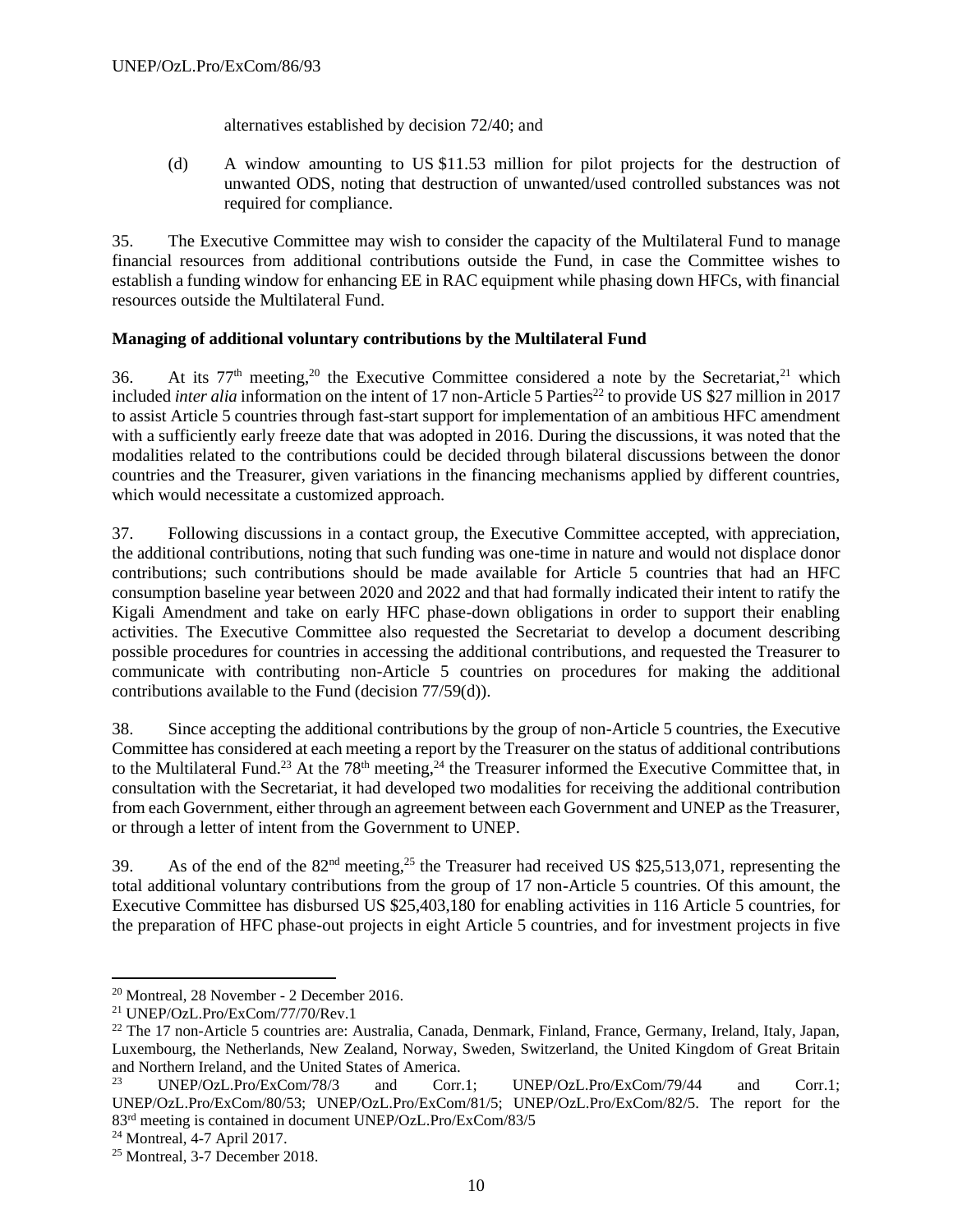Article 5 countries. The activities funded under the additional voluntary contributions were governed by the policies, guidelines and procedures of the Multilateral Fund.

40. Given that the Executive Committee, in accepting the additional contributions announced by a number of non-Article 5 Parties, noted that such funding was one-time in nature and would not displace donor contributions, the Treasurer kept such contributions separate from the pledged contributions from non-Article 5 countries. Similarly, annual progress reports and business plans submitted by bilateral and implementing agencies separated the projects and activities funded from the voluntary contributions, from the approved projects and activities funded from pledged contributions.

41. The excellent experience in handling the additional voluntary contributions has demonstrated the strong working relationship of the Executive Committee with funding institutions of Governments from non-Article 5 countries. Prior knowledge on the operating procedures of the Executive Committee (including project implementation monitoring and reporting) by the non-Article 5 countries that provided additional contributions to the Multilateral Fund, proved to be effective in utilizing such contributions cost-effectively and in a timely manner.

42. Based on the experience gained, the Executive Committee may wish to consider whether to approach funding institutions of Governments from non-Article 5 countries for mobilising additional financial resources for enhancing EE while phasing down HFCs in the RAC sector.

## **Workload of the Multilateral Fund institutions**

43. At its 81<sup>st</sup> meeting,<sup>26</sup> the Executive Committee discussed document UNEP/OzL.Pro/ExCom/81/55 on implications for Multilateral Fund institutions in terms of expected workload in the coming years, including in relation to the Kigali Amendment for the phase-down of HFCs.<sup>27</sup> The document indicated *inter alia* that while the Multilateral Fund institutions have shown initiative in strengthening their core teams and engaging in-house expertise, uncertainty on important policy matters is presently a significant challenge to better define the expected workload and its implications, particularly as forthcoming decisions of the Executive Committee will determine policies related to the HFC phase-down. One of the uncertainties relates to policies on EE matters.

44. For mobilising of financial resources in addition to those provided by the Multilateral Fund for maintaining and/or enhancing EE while replacing HFCs with low-GWP alternatives, there would be a need for the Executive Committee to have consultations and negotiations with equivalent committee/board of the relevant funds and financial institutions. Further, the workload of the Secretariat and the Treasurer would be affected and could increase significantly depending on the number of funds and financial institutions providing funding for projects for enhancing EE.

45. In addition to several other requirements including regular reporting, specific procedures and agreements for making the additional contributions available to the Multilateral Fund, there is a need to prepare and discuss with the Treasurer of each of the fund and financial institution *inter alia* specific agreement conditions, fund flow process and monitoring and reporting requirements. For example, in the case of the additional contributions by 17 non-Article 5 countries to provide fast-start support for implementation of the Kigali Amendment, the Treasurer communicated with each country on procedures and modalities for making the additional contributions available to the Multilateral Fund.<sup>28</sup>

46. While having discussions with relevant funds and financial institutions, the processes and costs associated with dealing with multiple institutions for managing the additional funding for enhancing EE,

<sup>26</sup> Montreal, 18–22 June 2018.

<sup>27</sup> UNEP/OzL.Pro/ExCom/81/55

<sup>28</sup> UNEP/OzL.Pro/ExCom/78/3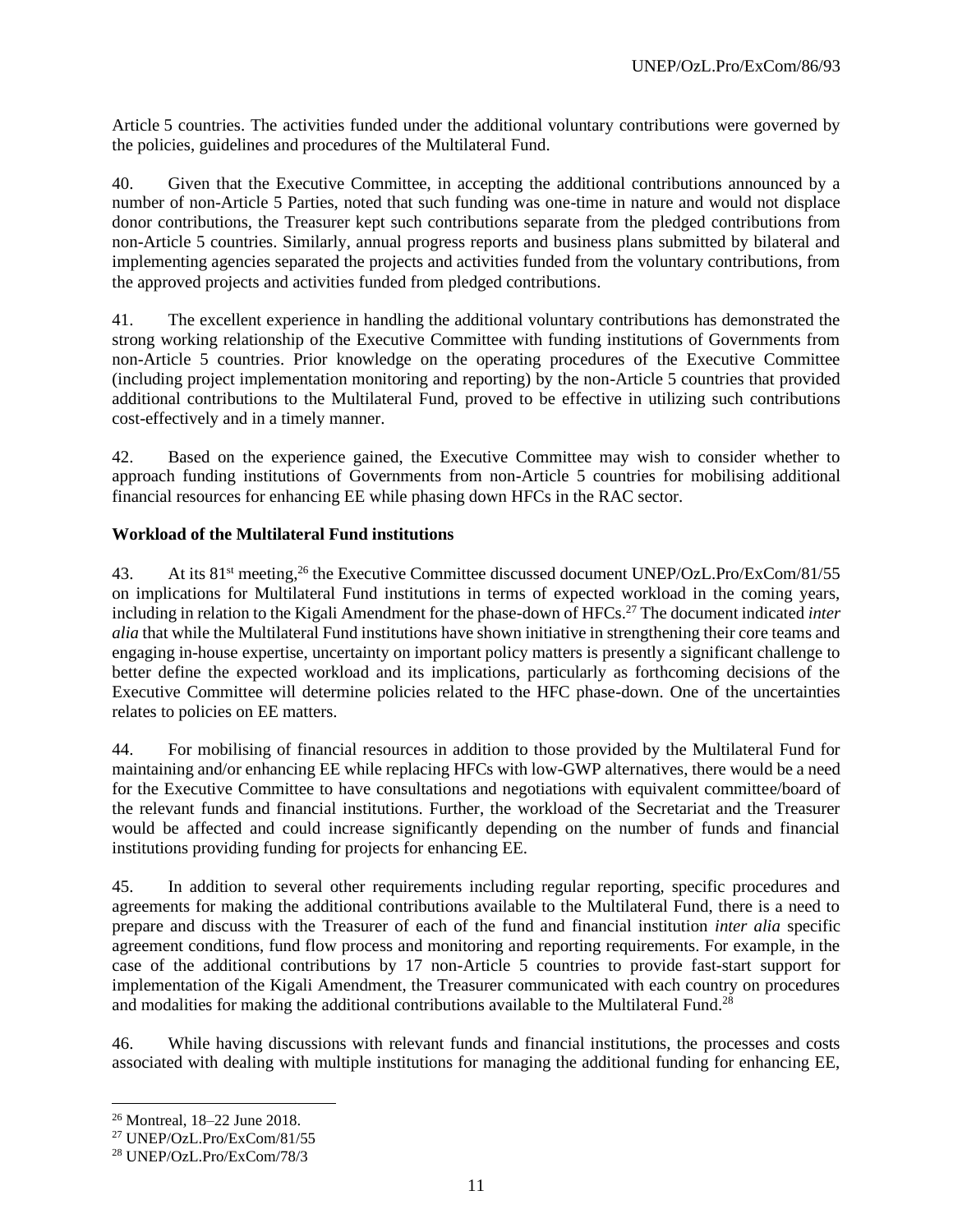has to be assessed. Depending on the number of funds and financial institutions that would be providing additional funding, the administrative costs (including human resources) of the Secretariat and the Treasurer for working with all of them could be extensive. In this regard, the Secretariat considers that details of administrative and reporting modalities for potentially working with several different funds and financial institutions, and for managing the additional financial resources, needs to be considered by the Executive Committee.

47. The workload of the Multilateral Fund institutions (including bilateral and implementing agencies, the Treasurer and the Secretariat) will be determined by mandated multiyear activities, the capacity and readiness of Article 5 countries to handle HCFC phase-out and HFC phase-down activities simultaneously, and the scheduling of those activities over the next decade. At this stage, it is uncertain whether the implementation of HCFC phase-out and HFC phase-down will be parallel or integrated.<sup>29</sup> Additional work will be required in the event that, in addition to replacing the HFC-based RAC equipment to alternative technologies, the EE of such equipment is enhanced. The size of the additional resource, would be determined by the policies followed for funding EE aspects under the Multilateral Fund or other relevant funds and financial institutions.

## **II. INFORMAL CONSULTATIONS WITH GEF AND GCF**

48. In reviewing the list of funding, financial and other institutions included in the TEAP decision XXIX/10 task force report on issues related to EE while phasing down HFCs, the Secretariat noted that the Multilateral Fund, the GEF and the GCF are the three global institutions that have been established to address global environmental issues:

- (a) The Multilateral Fund is the financial mechanism of the Montreal Protocol for the Protection of the Ozone Layer;
- (b) The GEF is the financial mechanism for the following international environmental conventions: United Nations Convention on Biological Diversity (UNCBD); Stockholm Convention on Persistent Organic Pollutants (POPs); United Nations Convention to Combat Desertification (UNCCD); the United Nations Framework Convention on Climate Change (UNFCCC), and the Minamata Convention on Mercury; and
- (c) The GCF is the operating entity of the financial mechanism of the UNFCCC.

49. The Secretariat held informal consultations with the GEF and GCF on the mobilization of financial resources additional to those provided by the Multilateral Fund, for maintaining or enhancing EE when replacing HFCs with low-GWP refrigerants in the RAC sector, as summarized below.

#### **Informal consultations with the GEF**

50. The GEF concluded its seventh replenishment in June 2018 at a total pledged funding of US \$4.1 billion, of which US \$802 million has been set aside for the Climate Change Mitigation (CCM) area for the sustainable mitigation of the concentration of greenhouse gases (GHG) in the atmosphere. Specifically, it includes: mitigated GHG emissions; increased use of renewable energy and decreased use of fossil energy resources; improved EE; increased adoption of innovative technologies and management practices for GHG emission reduction and carbon sequestration; and conservation and enhanced carbon stocks in agriculture, forest, and other land use.

51. The GEF informed the Secretariat that the CCM area has a total funding of US \$143 million allocated for accelerating the adoption of EE measures in different sectors, and equipment and appliances,

<sup>29</sup> UNEP/OzL.Pro/ExCom/81/55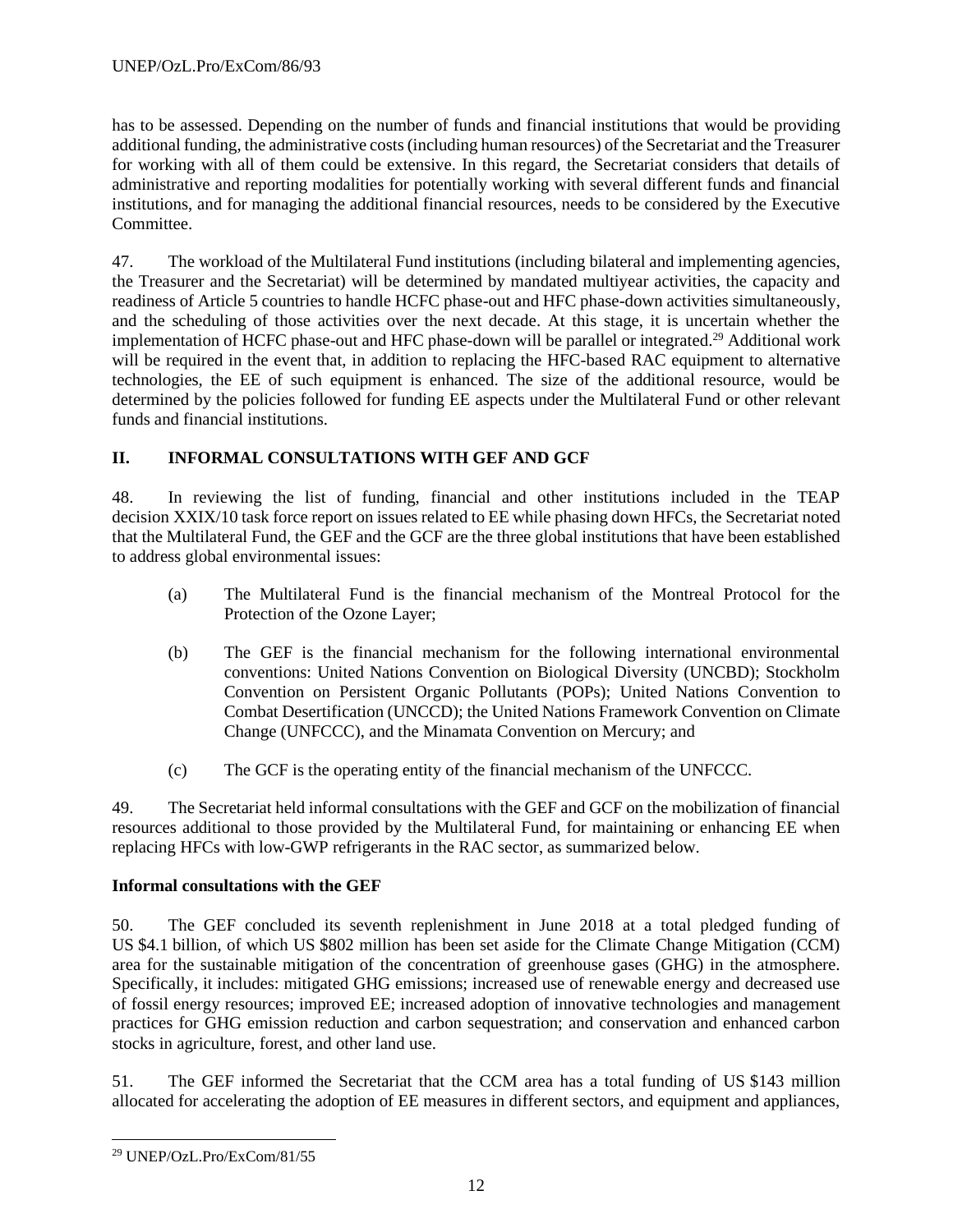by promoting best practices; fostering harmonization of testing and performance standards, and providing technical assistance to countries; and fostering technology deployment, dissemination, and transfer with a special emphasis on small and medium size enterprises, and private sector partnerships; these activities are proposed to be undertaken under funding windows for accelerating EE adoption (US \$101 million) and Cleantech innovation (US \$42 million). Since CCM falls within the System for Transparent Allocation of Resources (STAR allocation)<sup>30</sup> process, any funding required for enhancing EE-related activities in the RAC sector need to be part of the projects submitted by the Article 5 country concerned under the CCM portfolio.

52. Under the current GEF-7 replenishment, the Food Systems, Land Use, and Restoration Impact Program<sup>31</sup> and the Sustainable Cities Impact Program<sup>32</sup> could include components that can address EE when replacing HFCs with low-GWP refrigerants in the RAC sector. These programmes can draw funds from the different available focal areas within GEF-7 allocation. In addition to the impact programmes, an additional US \$136 million is available as non-grant instruments for funding projects with environment benefits; these funds are in the form of loans, concessional financing and equity, are not part of the STAR allocation process, and are approved based on the merits of the individual applications.

53. The implementing agencies of the Multilateral Fund are accredited under the GEF and can submit projects relating to EE activities in the RAC sector. To date, there is no specific institutional arrangement between GEF and the Multilateral Fund for funding EE activities when replacing HFCs with low-GWP refrigerants in the RAC sector.

## **Informal consultations with the GCF**

54. The GCF is a global fund that supports the efforts of developing countries, particularly the Least Developed Countries, Small Island Developing States, African States and nations that are particularly vulnerable, to respond to the challenge of climate change. The developing countries have a direct access modality so that national and sub-national organizations can receive funding directly beyond that of the multilateral institutions.

55. The GCF implements projects through partnerships with Accredited Entities (AEs), which submit a project proposal, in close consultation with national focal points, for consideration by the GCF Board; the four implementing agencies of the Multilateral Fund are AEs. Every project the GCF Board agrees to fund must be endorsed, via a no-objection letter, by the national focal point. AEs can also respond to Requests for Proposals (RFPs) issued by the GCF to fill current gaps and needs in climate financing. In issuing some RFPs, the GCF may accept proposals from entities which have not yet been accredited, but in such a case, the non-accredited entities must team up with AEs when formally submitting funding proposals to the GCF. In addition, the GCF has established a Simplified Approval Process for some small-scale projects (Concept notes) that may also be submitted for consideration. Those projects may be presented as long as the project size is up to US \$10 million<sup>33</sup> of the total project budget, the environmental and social risks and impacts are minimal and the small-scale project is ready for scaling up to low-emission and climate-resilient

<sup>&</sup>lt;sup>30</sup> The GEF Secretariat allocates resources in an indicative way to its eligible countries in a replenishment period; based on strategic priorities identified in the GEF replenishment for the specific focal areas and national priorities, the funds allocated under the STAR framework are utilized by individual countries. In the seventh replenishment period of the GEF, the STAR covered three focal areas: biodiversity, climate change, and land degradation

<sup>&</sup>lt;sup>31</sup> This program aims to address the underlying drivers of unsustainable food systems and land-use change by helping countries take a more holistic and system-wide approach that is in line with their specific needs for generating global environmental benefits.

 $32$  This program supports sustainable and integrated urban planning by enhancing policy and financing environments to promote innovations for improved urban infrastructure, and to revamp how cities operate at all levels and for all stakeholders.

<sup>&</sup>lt;sup>33</sup> GCF contribution level.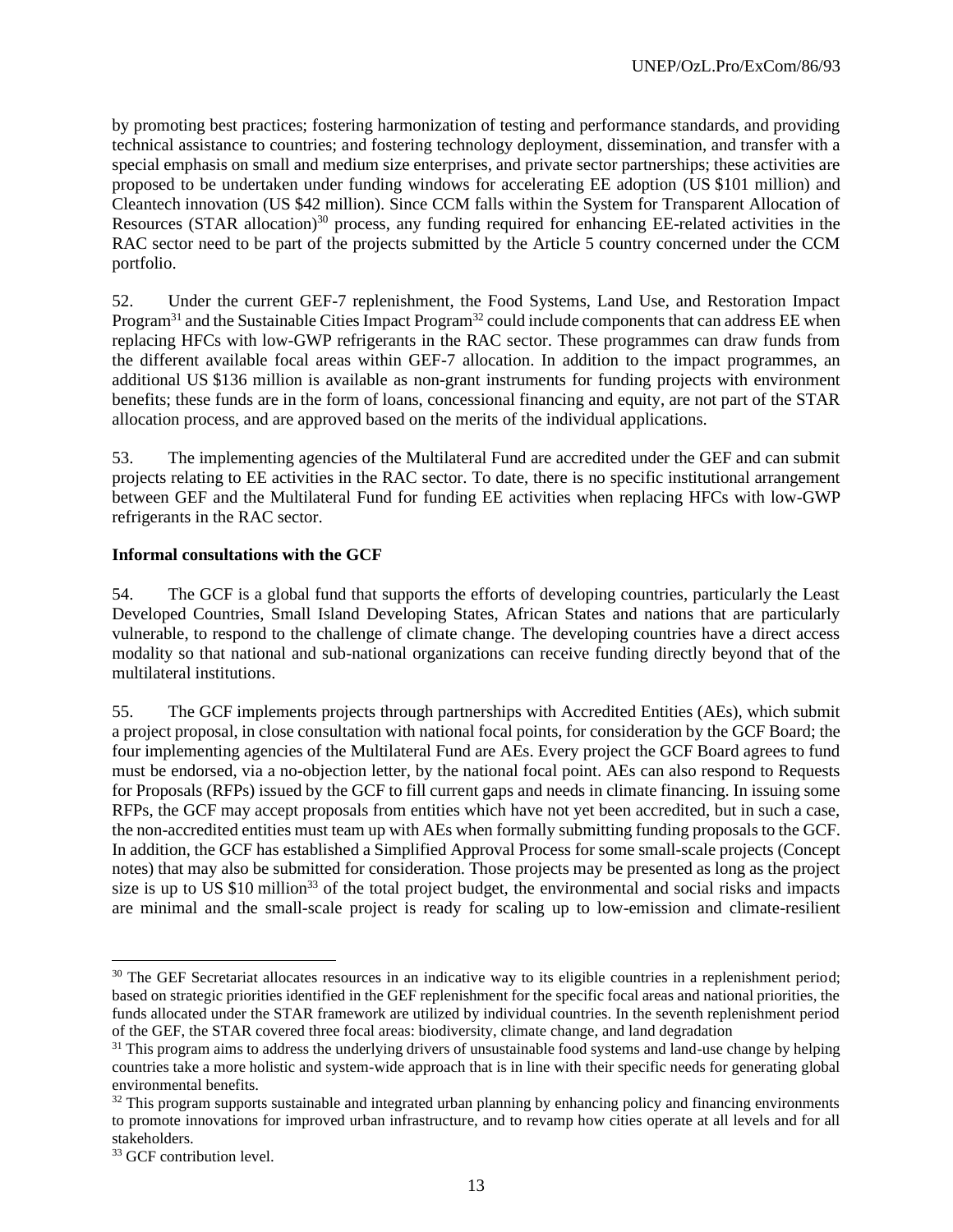development. Funding proposals are submitted to the GCF Secretariat for the review process, before consideration of their approval by the GCF Board.

56. The document on Strategic Programming for the Green Climate Fund First Replenishment ("GCF strategic programming document"), mentions that one of the focus areas for GCF should be to support the development of environmentally sustainable technologies, technology transfer and collaborative research and development.<sup>34</sup> Two of the areas where the GCF sees an opportunity to contribute are working with other climate funds to scale and replicate successful investments and accelerate uptake of green investment by mainstream investors, keeping in view the GCF's core value proposition of supporting country-driven transformation through catalytic investment. Further, in the GCF strategic programming document, promoting minimum energy performance in heat pumps and heating and cooling appliances as well as insulation are identified as interventions for creating an enabling environment for a paradigm shift in EE.<sup>35</sup>

57. During the informal consultations, the GCF reported that activities relating to EE in cooling were included in their 2020–2030 strategic plan. The funding level for EE in cooling has not been set to a specific amount, and funding would include grant and non-grant instruments. In addition, the GCF also has readiness technical assistance for countries at an annual funding level of US \$1 million per country; the activities under these proposals could include *inter alia* the national climate change action plan (NCAP) and minimum energy performance standard (MEPS) for equipment.

58. The GCF indicated that it was eager to explore options to collaborate with the Multilateral Fund in the context of the GCF Operational Framework for Complementarity and Coherence,<sup>36</sup> in line with the mandate in the GCF Government instrument. Furthermore, the GCF is a country-driven fund and would be responsive to interest on the part of countries that would like to see synergies between the GCF and Multilateral Fund activities.

59. The GCF also informed the Secretariat that the following two options could be considered for collaboration between the two funds in the short run:

- (a) Collaboration via an existing common entity to develop a programme maximizing the impact of funding from both funds (e.g., one of the GCF-accredited agencies can submit a programme to the GCF that leverages resources from the Multilateral Fund for specific components/activities or that builds on previous Multilateral Fund projects); and
- (b) Collaboration through a GCF-accredited entity (the GCF has almost 100 accredited entities) to develop a programme maximizing the impact of funding from both funds (e.g., a GCF-accredited entity can build on successful Multilateral Fund demonstration projects through appropriate coordination on such projects/programmes with the relevant National Designated Authority (NDA) to ensure alignment with the GCF Country Programme).<sup>37</sup>
- 60. In terms of upstream programming, the following two options could be considered in parallel:
	- (a) Collaboration between institutions to develop and make public a framework or guide showing how countries and entities can rapidly pursue resources from both institutions

<sup>34</sup> Pages 33, 35, 36 of the GCF strategic programming document, February 2019.

<sup>&</sup>lt;sup>35</sup> Page 77 of the GCF strategic programming document, February 2019. Paradigm shift potential is identified and adopted as one of the investment criteria indicators.

<sup>&</sup>lt;sup>36</sup> The operational framework for complementarity and coherence operates in a diverse and evolving climate finance landscape. It seeks to strengthen complementarity and enhance coherence with regard to operations and processes across climate finance institutions. The Operational Framework may also incorporate other institutions when appropriate and as the work evolves. Its evolution requires collaboration with the other institutions.

<sup>&</sup>lt;sup>37</sup> The GCF Country Programme outlines the needs of the country under climate change and how the funding will be used to address these needs, both in terms of mitigation and adaptation.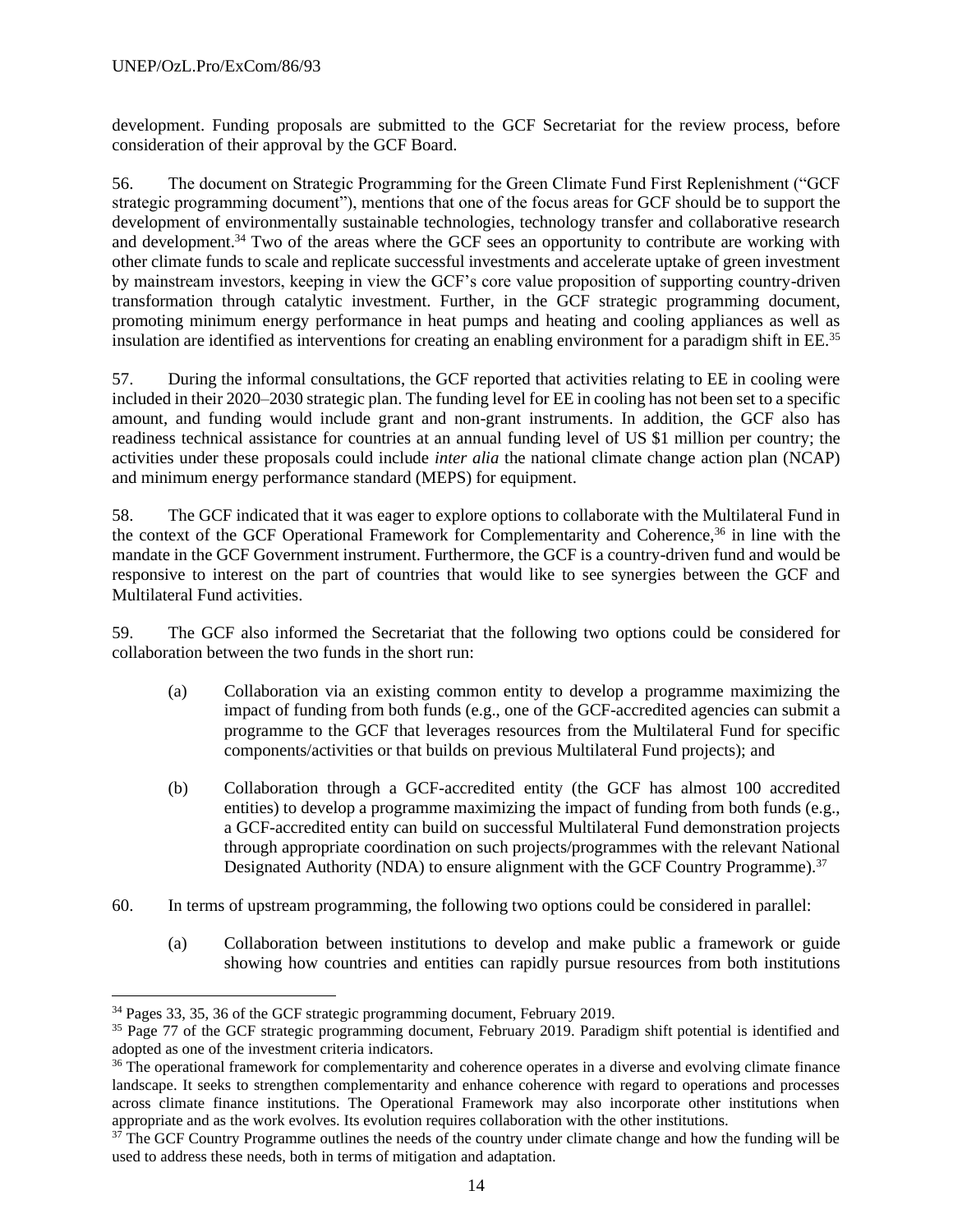(e.g., the GCF and the Multilateral Fund Secretariat can jointly develop a narrative in the format of (say) a two-page document outlining how to link the projects/programmes of both entities, how countries can tap these resources, and how to select the proper channels for achieving specific objectives; and

(b) Setting up a mechanism for strategic information sharing between institutions for programming (e.g., a process relating to collaboration between the two Secretariats including responsibilities, information to be disclosed on projects and programmes, and steps of engagement that can be agreed between the Secretariats).

#### **Secretariat's observations**

61. The Secretariat notes that both the GEF and the GCF have expressed their interest in exploring synergies while implementing activities that would result in enhancing EE in the RAC sector; in this context, both financial institutions have expressed that sharing information on the Multilateral Fund's activities, including policies on the RAC sector, would be helpful during their project/programme review.<sup>38</sup>

62. Further, under the current framework of the GEF, countries could access funds from their STAR allocation for EE-related activities from the US \$143 million available under the CCM area. Under the current framework of the GCF, funds for EE activities in the RAC sector can be accessed only through the AEs; the specific levels of funding for cooling have not been identified.

63. Based on the informal consultations with the GEF and the GCF, the Secretariat considers that there is a limited opportunity for accessing funds from these financial institutions for enhancing EE while replacing HFC-based RAC equipment with equipment using low-GWP refrigerants.

## **III. ESSENTIAL ELEMENTS OF A DRAFT FRAMEWORK FOR CONSULTATIONS WITH RELEVANT FUNDS AND FINANCIAL INSTITUTIONS TO EXPLORE OPPORTUNITIES FOR MOBILIZATION OF FINANCIAL RESOURCES**

64. The Secretariat considers that the framework would need to cover key elements for engagement, as well as the process of engagement for consultations, including the information that needs to be shared with the relevant funds and financial institutions.

#### **Key elements of engagement with funding and financial institutions for mobilizing additional resources**

- 65. The main elements of engagement include the following:
	- (a) Principles of collaboration, describing the overall objective for the collaboration, project/programmes falling within the framework, country driven approach, levels of funding and mechanisms of replenishment, expected impact, and monitoring and reporting framework;
	- (b) Governing structure, describing the overall relationship between the Executive Committee of the Multilateral Fund and equivalent committee/board of the relevant funds and financial institutions involved in project/programme development and approval processes, and implementing, monitoring and evaluation units and their reporting processes; and
	- (c) Operating process, describing the relationship between the Multilateral Fund and the

<sup>&</sup>lt;sup>38</sup> The Secretariat provides inputs to the GEF upon request on projects relating to cooling, particularly highlighting the importance of promoting and adopting low-GWP refrigerant technologies.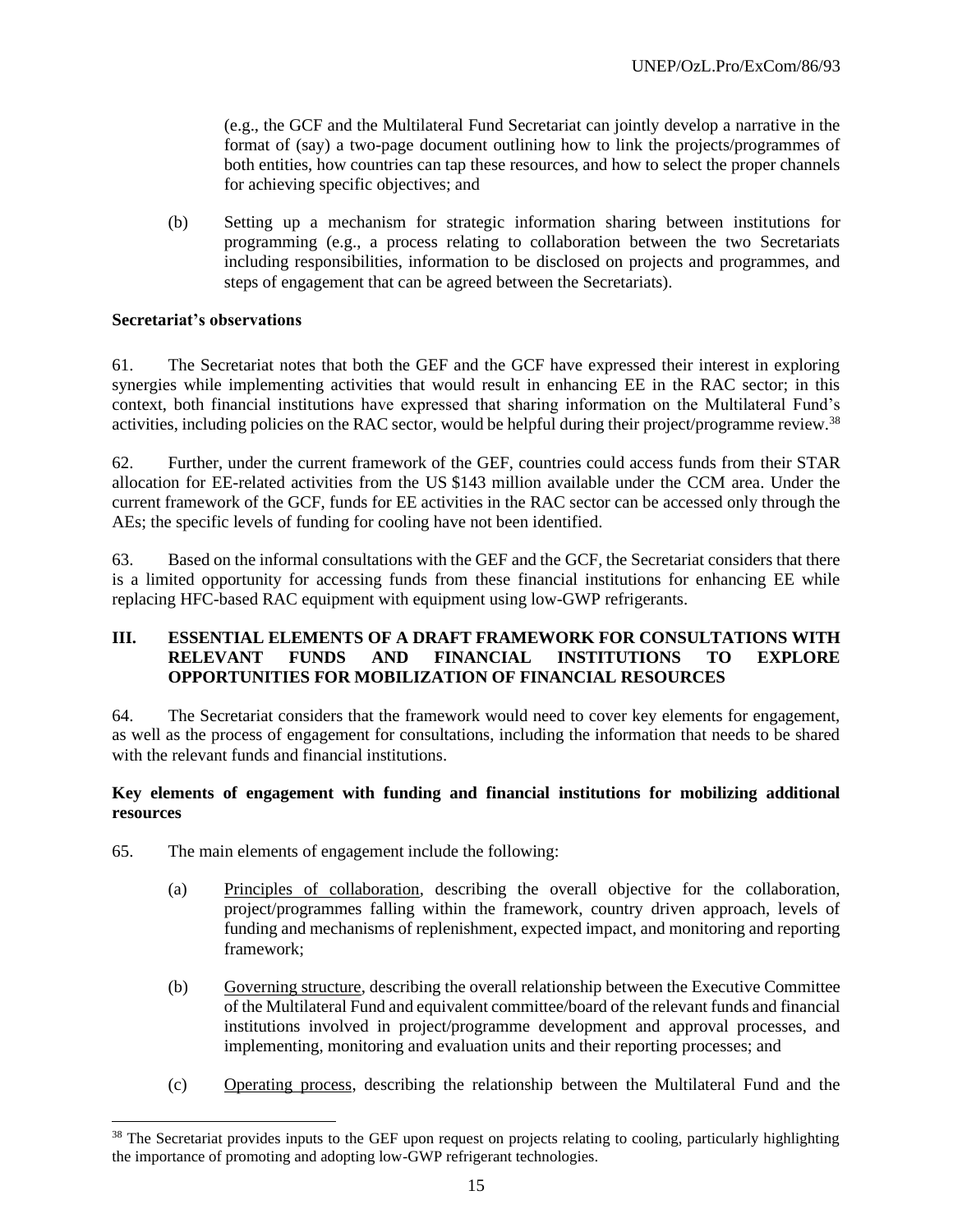relevant funds and financial institutions in terms of fund flow and management, and the overall operating process *inter alia* the policy development process for projects/programmes, project development, the approval and implementation process, and the project monitoring and reporting process including performance indicators.

66. In order to provide information about the Multilateral Fund and its project review, approval and monitoring process, the importance of EE in cooling, the linkages between the Multilateral Fund project implementation process for refrigerant technology transition and EE, and the need for collaboration between the Multilateral Fund and other funds and financial institutions to address EE, an information note is contained in Annex II to this document.

#### **Process of engagement**

67. As a first step, a communication should be sent by the Secretariat, on behalf of the Executive Committee, inviting the equivalent committee/board of the relevant fund or financial institution to engage in consultations aimed at establishing a collaborative bilateral agreement for providing complementary financial resources as a grant to enhance the EE of RAC equipment being converted to low-GWP alternative refrigerants with financial resources from the Multilateral Fund.

68. In facilitating the dialogue between the Executive Committee and the committee/board of the fund or financial institution concerned, the Secretariat could initiate discussions with its secretariat by *inter alia*:

- (a) Providing written communication on the Executive Committee decision to mobilize additional resources, including background information on the Multilateral Fund and its overall project management process; the linkages between refrigerant technology and EE; and the potential opportunities for funding activities within the conditions included in the key elements of engagement;
- (b) Sharing information on the policies, guidelines and criteria of the Executive Committee for implementing projects under the Multilateral Fund, so that funds and financial institutions may use that information when analyzing their own projects and programmes that relate to the RAC sector;
- (c) Sharing information on project experience and case studies on EE in different Multilateral Fund projects and programmes; and
- (d) Participating in relevant consultative meetings on EE and cooling for the purpose of sharing information on approved projects relating to EE and cooling, as well as policy decisions by the Executive Committee relating to EE and cooling, to the extent feasible, and providing periodic reporting to the Executive Committee on the outcomes.

#### **Recommendation**

- 69. The Executive Committee may wish:
	- (a) To note:
		- (i) Document UNEP/OzL.Pro/ExCom/86/93 presenting the framework for consultations with relevant funds and financial institutions to explore the mobilization of additional financial resources for maintaining or enhancing energy efficiency (EE) when replacing HFCs with low-global-warming-potential (GWP) refrigerants in the refrigeration and air-conditioning (RAC) sector (decision 84/89);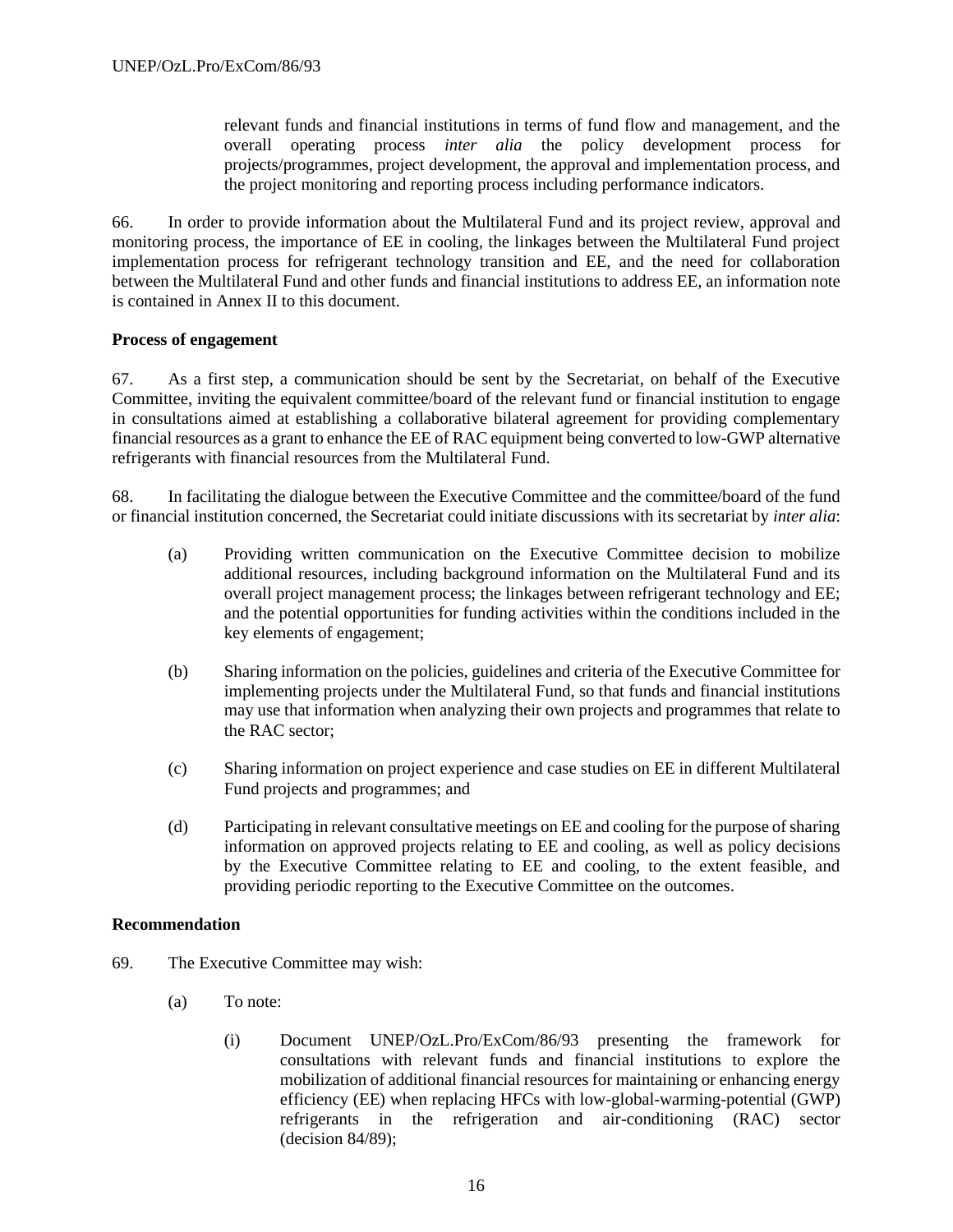- (ii) The policy and management considerations, including the potential magnitude of the financial resources that may be required for enhancing EE when replacing HFCs with low-GWP refrigerants in the RAC sector, described in the document mentioned in sub-paragraph (a)(i) above;
- (iii) With appreciation the informal consultations between representatives from the Global Environment Facility and the Secretariat, and between representatives from the Green Climate Fund and the Secretariat on mobilization of financial resources additional to those provided by the Multilateral Fund, for maintaining or enhancing EE when replacing HFCs with low-GWP refrigerants in the RAC sector;
- (b) To provide guidance to the Secretariat on whether the additional costs associated with maintaining and/or enhancing the EE of low-GWP or zero-GWP replacement technologies and equipment when phasing down HFCs:
	- (i) Would be considered eligible for funding by the Executive Committee;
	- (ii) Should be provided exclusively through mobilisation of financial resources, additional to those provided by the Multilateral Fund; and
	- (iii) Should be provided through a funding window with predetermined funding level and for a predetermined duration to be established;
- (c) To consider whether the existing Multilateral Fund institutions, and the current monitoring and reporting mechanisms are appropriate and adequate for implementing projects for enhancing the EE of low-GWP or zero-GWP replacement technologies and equipment when phasing down HFCs, if agreed by the Executive Committee;
- (d) To request the Secretariat:
	- (i) To use the framework referred to in sub-paragraph (a)(i) above, to hold formal consultations with funding institutions of Governments from non-Article 5 countries that might be interested in providing financial resources for enhancing EE when phasing down HFCs in the RAC sector;
	- (ii) To prepare a document for consideration at the second meeting of 2022 on:
		- a. The outcomes of the formal consultations with funding institutions of Governments from non-Article 5 countries referred to in sub-paragraph (d)(i) above; and
		- b. Key policy and management considerations contained in Section I of the document referred to in sub-paragraph (a)(i) above, taking into account the outcomes of consultations referred to in sub-paragraph (d)(i) above, and the draft criteria for funding the phase-down of HFCs containing *inter alia* a component on EE.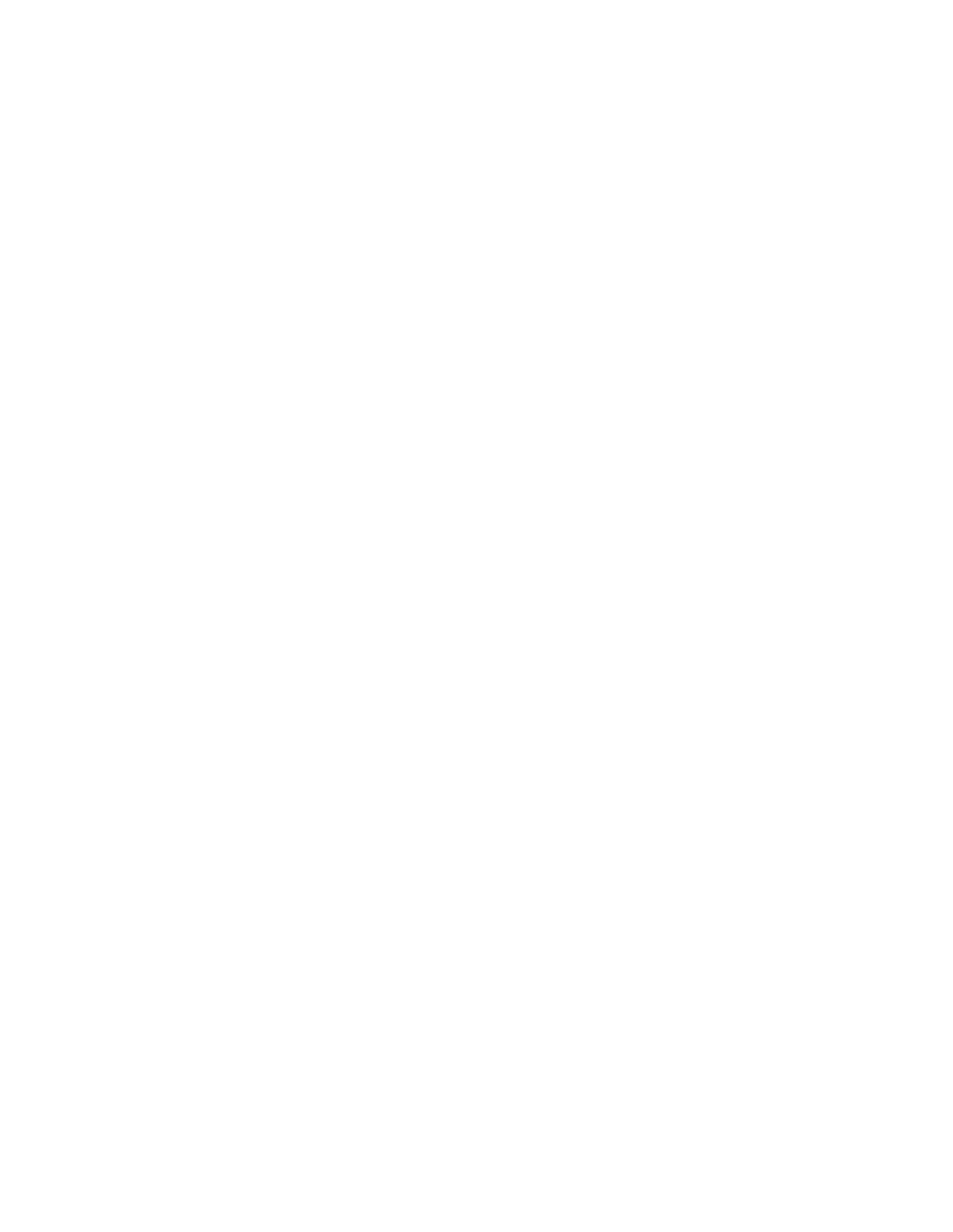#### **Annex I**

#### **ESTIMATED COST FOR ENHANCING THE EE OF RAC EQUIPMENT WHEN PHASING DOWN HFCs**

1. Currently, information available in the Multilateral Fund on the incremental costs for enhancing the EE of RAC equipment when phasing down HFCs is limited.<sup>1</sup>

2. As reported in document UNEP/OzL.Pro/ExCom/83/41, the additional costs of adopting energy-efficient conversion from HFC-based RAC equipment in manufacturing facilities would broadly cover design and product development, modification of primary and secondary components (e.g., variable-speed compressors, controls, heat-exchangers, fans) and manufacturing and testing facilities, which can yield efficiency improvements (compared to a baseline design) that can range from 10 per cent to 70 per cent (for a "best in class" unit). Integrated phase-out of HFCs as a refrigerant and the adoption of an energy-efficient low-GWP product would result in a reduction in overall costs of conversion for the industry, mainly due to integrated implementation of equipment and supply-chain redesign and reduced downtime for the modification of manufacturing operations. The capacity-building of manufacturing personnel and necessary supportive measures would result in achieving the sustainable adoption of these options.

3. Based on information collected by the Secretariat from technical sources and technical experts on the manufacturing of domestic and commercial refrigerators and residential and commercial air-conditioners (i.e., RAC equipment), and the information from the completed project for the conversion from HFC-134a to isobutane as refrigerant in manufacturing household refrigerator and of reciprocating compressor of HFC-134a to energy efficient compressors (isobutane) in Walton Hi-Tech Industries Limited (approved at the 80<sup>th</sup> meeting under decision 78/3(g)), the following data is used to arrive at broad estimates of additional costs for conversion of equipment to energy-efficient products:

- (a) In 2020, the estimated total global production of RAC equipment amounted to over 263.3 million units (consisting of 127.4 million domestic refrigerators; 15.0 million commercial refrigerators; and 120.8 million air-conditioners);
- (b) The average output of a manufacturing line of domestic and commercial refrigeration equipment amounts to 300,000 units, and 250,000 units of a production line of air-conditioning equipment;
- (c) The average capital cost (including design and modifications to the manufacturing lines) for enhancing the EE of the RAC equipment ranges from US \$75,000 to US \$150,000;
- (d) Operating costs relate to additional costs for compressors (inverter technology), controls, fan motor, and thermostat, and ranges from US \$15 to US \$20 per unit of domestic and commercial refrigeration equipment, and from US \$40 to US \$50 per air-conditioning unit; and
- (e) There is no incremental cost associated with the redesign of the heat exchanger for increasing the EE of the RAC equipment.

<sup>&</sup>lt;sup>1</sup> The following sources were consulted: document UNEP/OzL.Pro/ExCom/83/42; TEAP Decision XXIX/10 task force report on issues related to EE; Cooling Imperative report prepared by Economist Intelligence Unit, 2019; and the report by the Japan Refrigeration and Air Conditioning Industry Association (JRAIA) of 2017.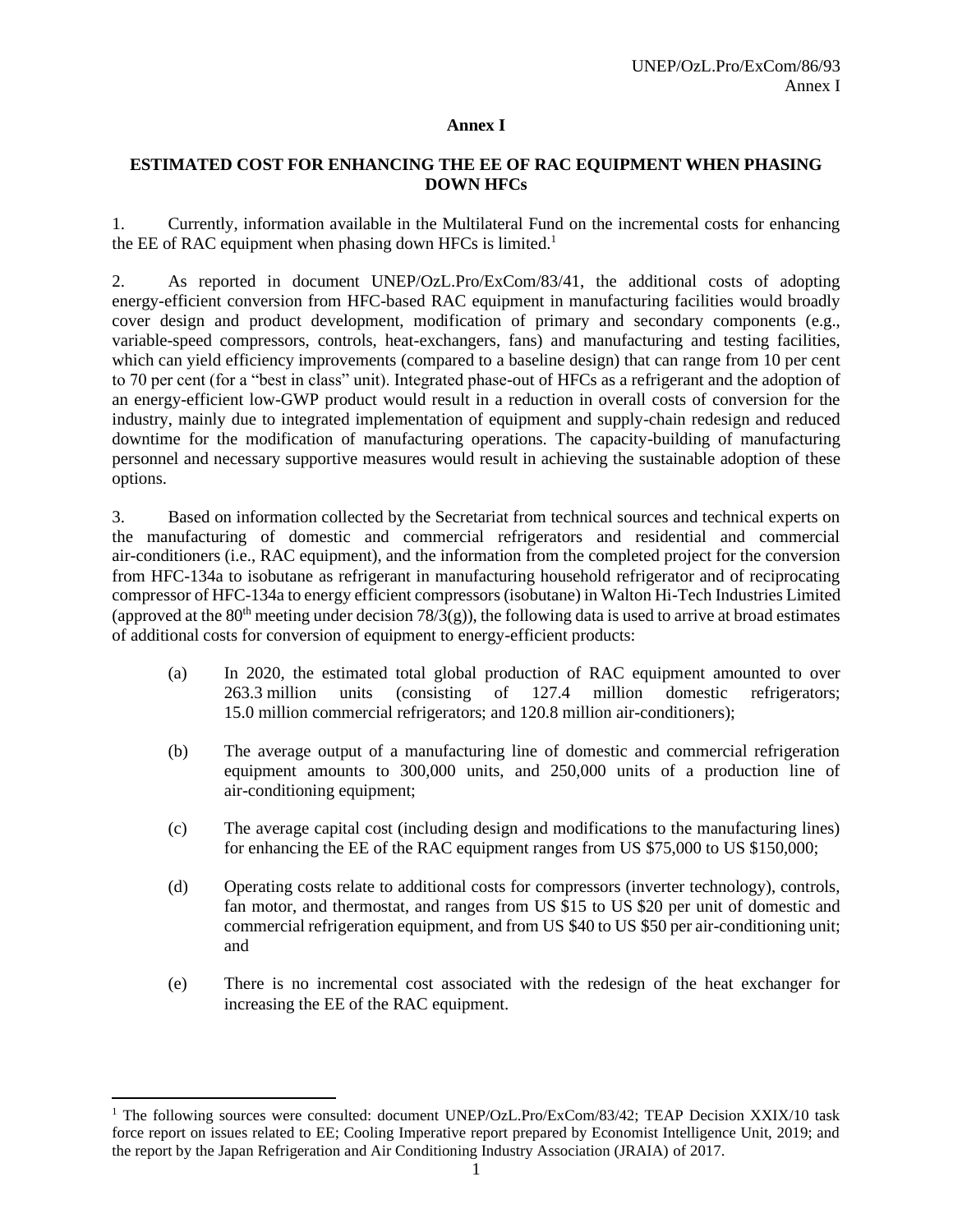#### UNEP/OzL.Pro/ExCom/86/93 Annex I

4. Based on the above (limited and preliminary) information, the cost of enhancing the EE of all the domestic and commercial refrigerators, and residential and commercial air-conditioners manufactured worldwide ranges between US \$7 and US \$9 billion, as shown in Table 1. It is estimated that about 70 per cent is manufactured in Article 5-owned enterprises. The reduction in emissions associated with enhanced EE of the RAC equipment amounts to approximately 600 million  $CO<sub>2</sub>$  eq tonnes.<sup>2</sup>

| <b>RAC</b>      | <b>Capital cost</b> |                | <b>Operating cost</b> |                | <b>Total cost</b> |                |
|-----------------|---------------------|----------------|-----------------------|----------------|-------------------|----------------|
| equipment       | <b>Minimum</b>      | <b>Maximum</b> | <b>Minimum</b>        | <b>Maximum</b> | <b>Minimum</b>    | <b>Maximum</b> |
| Domestic        | 31,800,000          | 63,600,000     | 1,911,675,000         | 2.548.900.000  | 1,943,475,000     | 2,612,500,000  |
| Commercial      | 3,750,000           | 7.500.000      | 225,000,000           | 300,000,000    | 228.750.000       | 307,500,000    |
| Air-conditioner | 36.225,000          | 72,450,000     | 4.832.687.000         | 6.040.858.750  | 4.868.912.000     | 6,113,308,750  |
| <b>Total</b>    | 71,775,000          | 143,550,000    | 6,969,362,000         | 8,889,758,750  | 7,041,137,000     | 9,033,308,750  |

**Table 1. Estimated cost of enhancing the EE of RAC equipment** 

5. Though the payback to the consumer for adopting EE measures compared to the incremental costs would vary depending upon *inter alia* costs of energy and equipment usage characteristics, the consumer is typically expected to recover the initial outlay of funds in 2 to 3 years; further the added benefit would also include lesser demand on energy grid.

<sup>&</sup>lt;sup>2</sup> Energy savings of 20 per cent are assumed during operations of the equipment with an average lifetime of 15 years. Power savings per year for domestic and commercial refrigerators are assumed to be 130.7 kilowatt hour (KWH), and 653.5 KWH for air-conditioners. Average emission of power consumed is assumed at 0.41 kg  $CO<sub>2</sub>/KWH$  (equivalent of gas power) assuming a mix in energy supply and likely energy emission trend to low-carbon-intensive energy sources.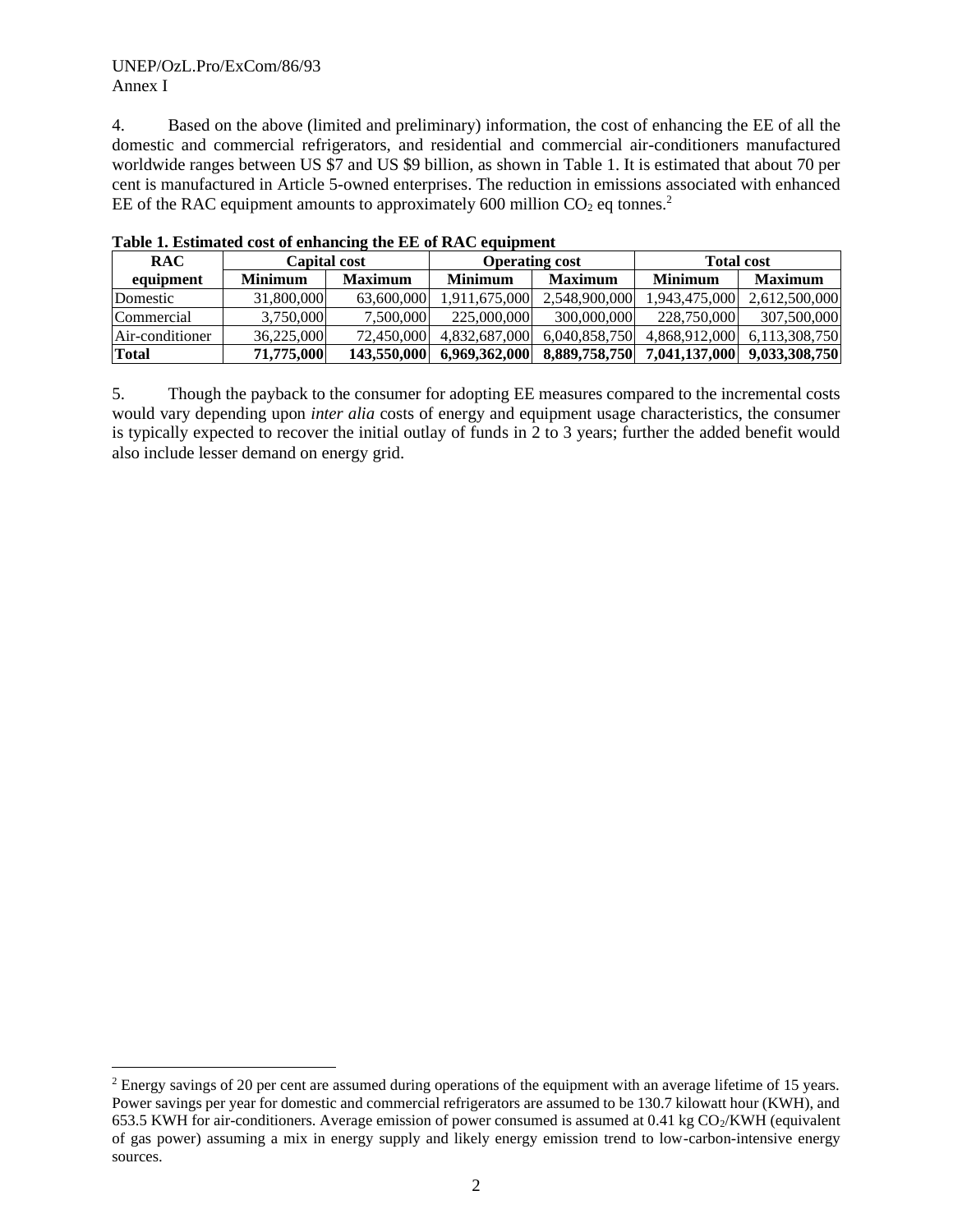#### **Annex II**

## **INFORMATION NOTE ON THE MULTILATERAL FUND AND EE ASPECTS IN RELATION TO RAC EQUIPMENT UNDER THE KIGALI AMENDMENT**

#### **Background**

1. This note has been prepared to provide information to potential funding institutions relating to the operations of the Multilateral Fund (Multilateral Fund), the importance of EE in the context of HFC phase-down, the experience of the Multilateral Fund Secretariat relating to technology conversion projects in RACHP equipment, and important elements that need to be considered for the framework.

2. This document includes the following sections:

- (a) Introduction to the Multilateral Fund;
- (b) Overview of the Multilateral Fund project approval and monitoring process;
- (c) Importance of cooling and energy consumption in RACHP equipment;
- (d) Montreal Protocol project implementation and linkages with refrigerant technology and EE;
- (e) Need for collaboration of the Multilateral Fund with other mechanisms, funding and financial institutions for addressing EE; and
- (f) Examples of collaboration of the Multilateral Fund with other funding institutions

Introduction to the Multilateral Fund

3. The Multilateral Fund for the implementation of the Montreal Protocol was established in 1991 to assist developing countries in meeting their Montreal Protocol commitments. It is managed by an Executive Committee with equal membership from developed and developing countries; this committee ensures that the funding is provided to the developing countries so that they may achieve their Montreal Protocol commitments in a cost-effective manner, and oversees the project implementation process. The Fund Secretariat in Montreal assists the Committee in this task.

4. The Multilateral Fund was established to meet, on a grant or concessional basis as appropriate, and according to criteria to be decided upon by the Parties, the agreed incremental costs; to finance clearing-house functions;<sup>2</sup> and to finance the secretarial services of the Fund and related support costs.

5. The Multilateral Fund was financed by contributions from non-Article 5 Parties in convertible currency or, in certain circumstances, in kind and/or in national currency, on the basis of the United Nations scale of assessments.<sup>3</sup> The Multilateral Fund has been replenished every three years since 1994 by the

<sup>&</sup>lt;sup>1</sup> The provision for concessional funding has not been used.

<sup>&</sup>lt;sup>2</sup> To assist Article 5 Parties, through country-specific studies and other technical co-operation, to identify their needs for co-operation; facilitate technical co-operation to meet these identified needs; distribute, as provided for in Article 9, information and relevant materials, and hold workshops, training sessions, and other related activities, for the benefit of Parties that are developing countries; and facilitate and monitor other multilateral, regional and bilateral co-operation available to Parties that are developing countries.

<sup>&</sup>lt;sup>3</sup> For convenience the annual amount of contributions for each Party is based on the United Nations scale of assessment adjusted to provide that no one contribution shall exceed 22 per cent of the total.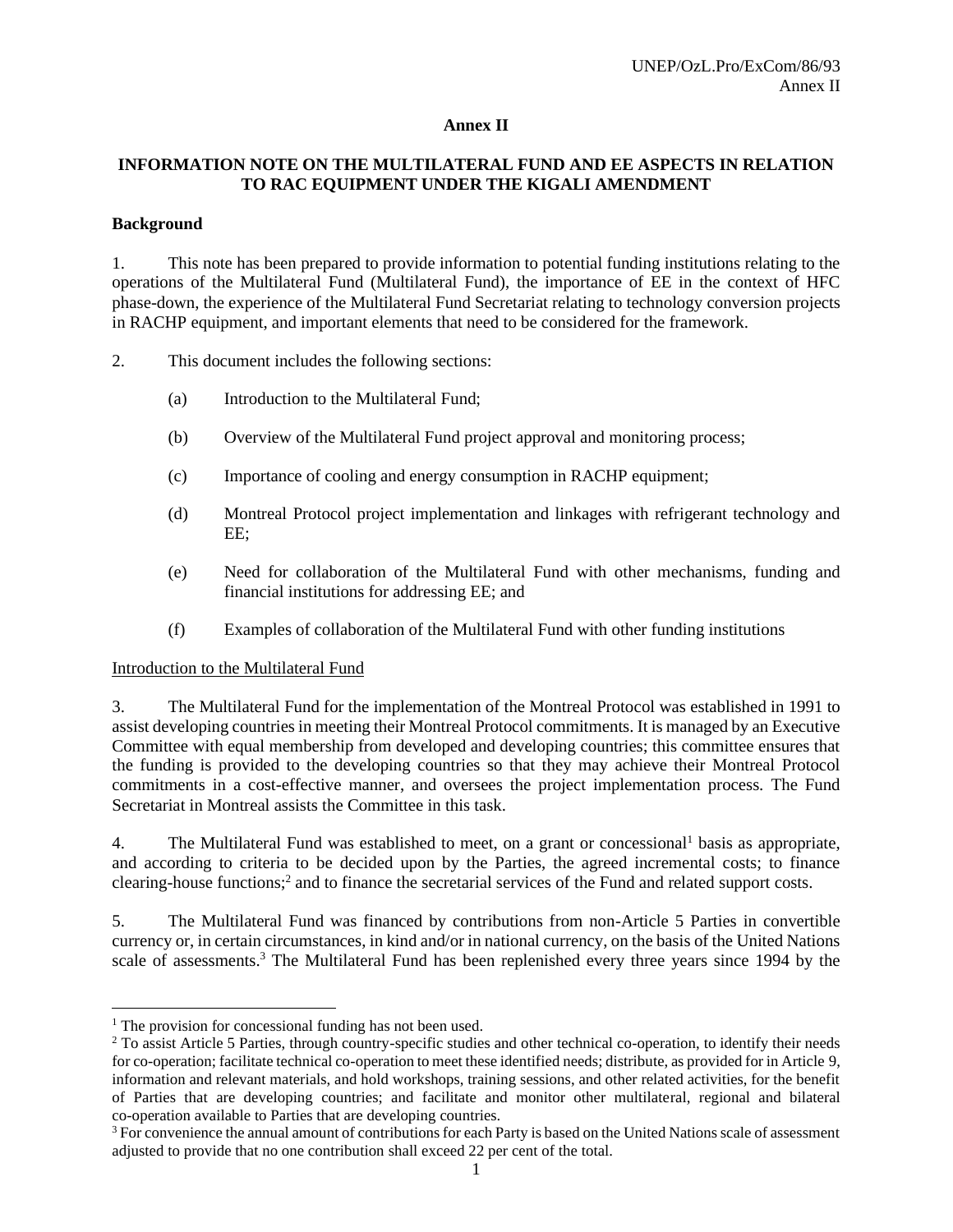Parties to the Montreal Protocol,<sup>4</sup> amounting to about US \$4.2 billion by 2020.<sup>5</sup> As at December 2020, cash payments from pledged contributions to the Multilateral Fund amounted to about US \$4.2 billion and an additional US \$27 million was related to bilateral assistance provided by a number of non-Article 5 countries. The average annual funding approved for projects/programmes amounts to about US \$150 million.

6. Projects funded by the Multilateral Fund include *inter alia* investment, technical assistance, capacity-building including training, demonstration, institutional strengthening, monitoring and verification and project coordination and management. Projects funded by the Multilateral Fund are predominantly performance-based, including individual or multi-year projects and funded after a detailed assessment of incremental costs in line with Executive Committee decisions. Further, the projects have specific project outputs, operational and financial progress reporting which determines approval of funding of future tranches, implementation procedures including reporting conditions, and compliance targets for phasing out controlled substances. The projects often also include components with external sources of funding when additional resources are needed for implementation; in these cases, funding from different sources have to be synchronized in terms of fund flow and implementation needs, for timely completion of the project.

7. The Multilateral Fund has processes for accepting additional contributions subject to approval by the Executive Committee; such contributions can be used for implementation of specific activities fulfilling criteria approved by the Executive Committee. At the 59<sup>th</sup> meeting of the Executive Committee, it was proposed that such a facility could maximize climate and other environmental benefits associated with Montreal Protocol activities; at the 70<sup>th</sup> meeting, voluntary additional contributions for fast-start support for implementation of the Kigali Amendment amounting to up to US \$27 million was accepted and utilised for approved HFC phase-down projects and enabling activities.

#### Overview of the Multilateral Fund's project approval and monitoring process

## *Triennial business planning*

8. Overall planning for projects is done through the three-year rolling business plans which are submitted by the agencies<sup>6</sup> on behalf of the countries for different project activities aimed at achieving the national compliance targets. While some of the project activities have funding approved "in-principle",<sup>7</sup> others are proposed at an estimated fund level in the business plan; timing of the activities and funding levels are typically based on country needs and Executive Committee policy and guidance on funding.

## *Approval of work programmes and projects*

9. Work programmes<sup>8</sup> and projects (e.g., tranche requests for specific countries, new projects) are submitted by the agencies based on the business plans submitted by them. These work programmes are reviewed by the Secretariat and are then presented for approval by the Executive Committee. The Secretariat undertakes a thorough review of the documents based on Executive Committee policies and guidelines, overall project approach as well as implementation plan, and presents an analysis of the findings

<sup>4</sup> As mandated by the Parties, the Technology and Economic Assessment Panel (TEAP) prepares a study analyzing relevant issues and calculates an appropriate replenishment level to finance the Fund's work over the next triennium to assist the Parties.

<sup>5</sup> For the 2018–2020 triennium, the Parties established a replenishment budget of US \$540,000,000 (i.e., US \$34,000,000 from anticipated contributions due to the Fund and other sources for the 2015–2017 triennium, and US \$6,000,000 from interest accruing during the 2018–2020 triennium.

<sup>&</sup>lt;sup>6</sup> This includes UNDP, UNEP, UNIDO, World Bank (implementing agencies) and bilateral agencies.

<sup>7</sup> For these project activities, the Executive Committee has already decided "in-principle" funding levels.

<sup>8</sup> Work programme includes project activities that are submitted by the agencies for approval by the Executive Committee at each meeting.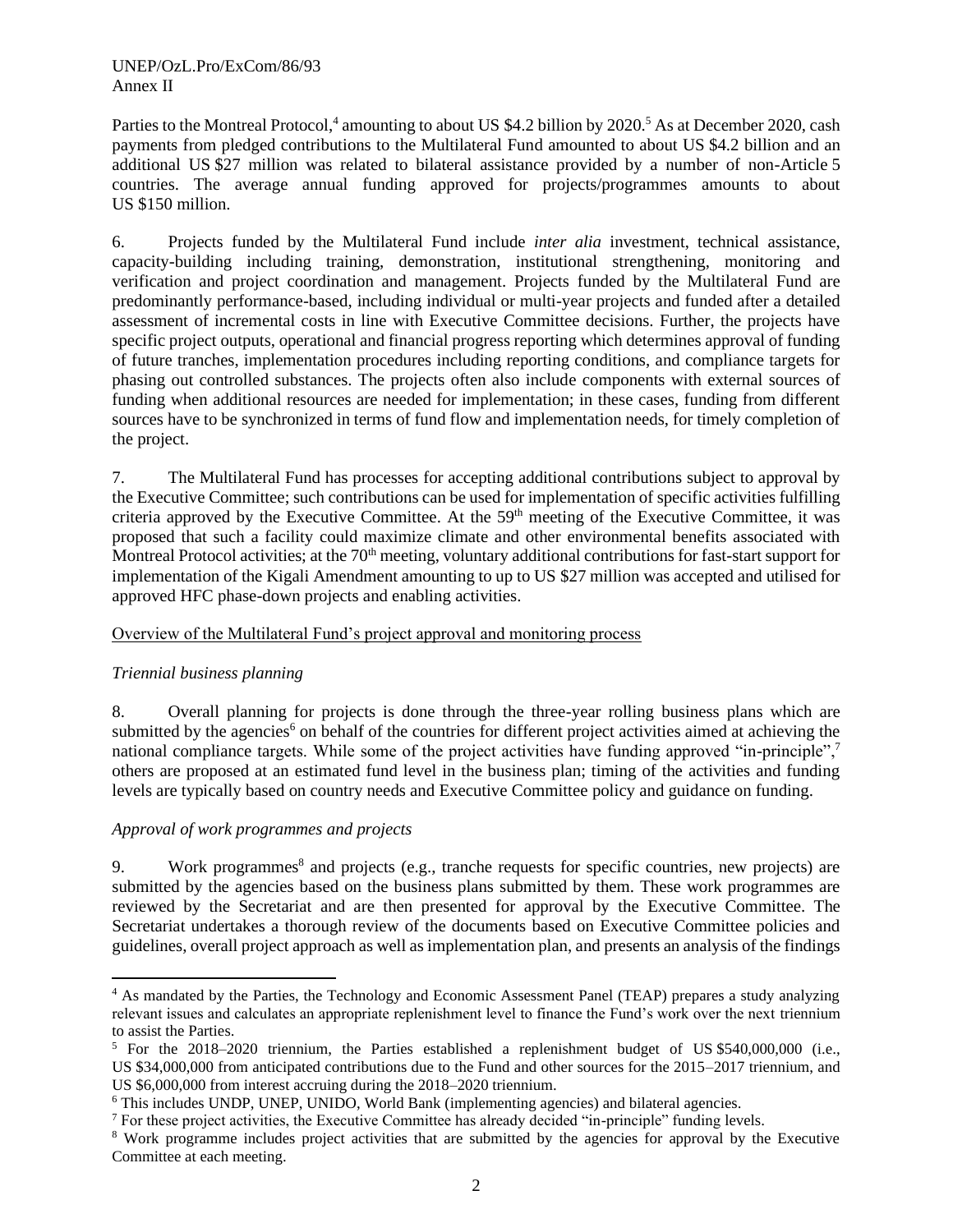to the Executive Committee for its consideration for approval. Upon approval, the funds approved are released by the Treasurer to the agencies typically about 30 days after approval.

10. Funds approved by the Executive Committee and transferred to the agencies for project implementation are carefully monitored. The funds received, disbursed and returned are very carefully scrutinized, accounted for and reported to the Executive Committee. An important aspect of the mechanism is reporting on any interest earned on balances with the agencies and the return of all unspent balances on projects.

## *Project monitoring and evaluation*

11. Project progress is monitored very closely through specific project reports, such as annual project progress reports that also include financial account reconciliation. Unspent balances on projects are monitored and returned by the agencies on an ongoing basis. Upon completion of projects, except for project preparation and institutional strengthening activities, project completion reports (PCRs) providing a complete overview of project implementation achievements against plans and learning from project implementation, are submitted; the Executive Committee is provided an overview of the information presented in the PCRs. Thematic evaluations of projects are undertaken by the independent monitoring and evaluation officer and the reports are presented to the Executive Committee. These reports are used by the agencies and the Secretariat on future project assessments and evaluations. Some individual projects (e.g., demonstration of specific technologies, HFC phase-out projects) for addressing specific needs are also approved and implemented to achieve specific objectives.

12. From the above, it can be seen that the Multilateral Fund has a robust monitoring and accountability framework and operates under policy guidance from the Executive Committee. The Meeting of the Parties provides overall direction to the Executive Committee on priority areas of action and phase-out programme support for Article 5 countries. Sustainability of project impact is ensured through a country-driven project/programme development and approval process after thorough project/programme review by the Secretariat and approval by the Executive Committee, based on *inter alia* technical soundness, country commitments keeping in view the country's specific market needs, and country compliance requirements. Further, independent monitoring and evaluation approved by the Executive Committee also provides an independent assessment of project outcomes to the Executive Committee which, in turn, provides inputs to the Executive Committee, agencies and the Secretariat on possible actions that could be taken to improve the effectiveness of implementation.

#### *Additional contributions<sup>9</sup>*

13. As mentioned earlier, additional contributions for funding specific activities approved by the Executive Committee are accepted after careful consideration of such contributions by the Executive Committee, and are managed by the Multilateral Fund Secretariat. In the past, such additional contributions in the form of grants were accepted by the Executive Committee after detailed consultations relating to the objectives to be achieved through the use of the funds. The activities for which these funds were to be utilized were approved by the Executive Committee; after approval, these activities were monitored and reported on through processes similar to those for funds approved under the regular contributions. These funds were managed by the Treasurer based on specific agreements with the funding institutions (e.g., Governments of donor countries).

14. Projects approved through these funds are monitored and reported in line with conditions associated with these projects; the monitoring and reporting framework broadly follows the monitoring and reporting

<sup>&</sup>lt;sup>9</sup> Additional contributions are funds that are in addition to the regular replenishment funding; at the  $77<sup>th</sup>$  meeting of the Executive Committee held in November 2016, additional contributions amounting to US \$27 million were accepted by the Executive Committee to fast-start support for implementation of the Kigali Amendment.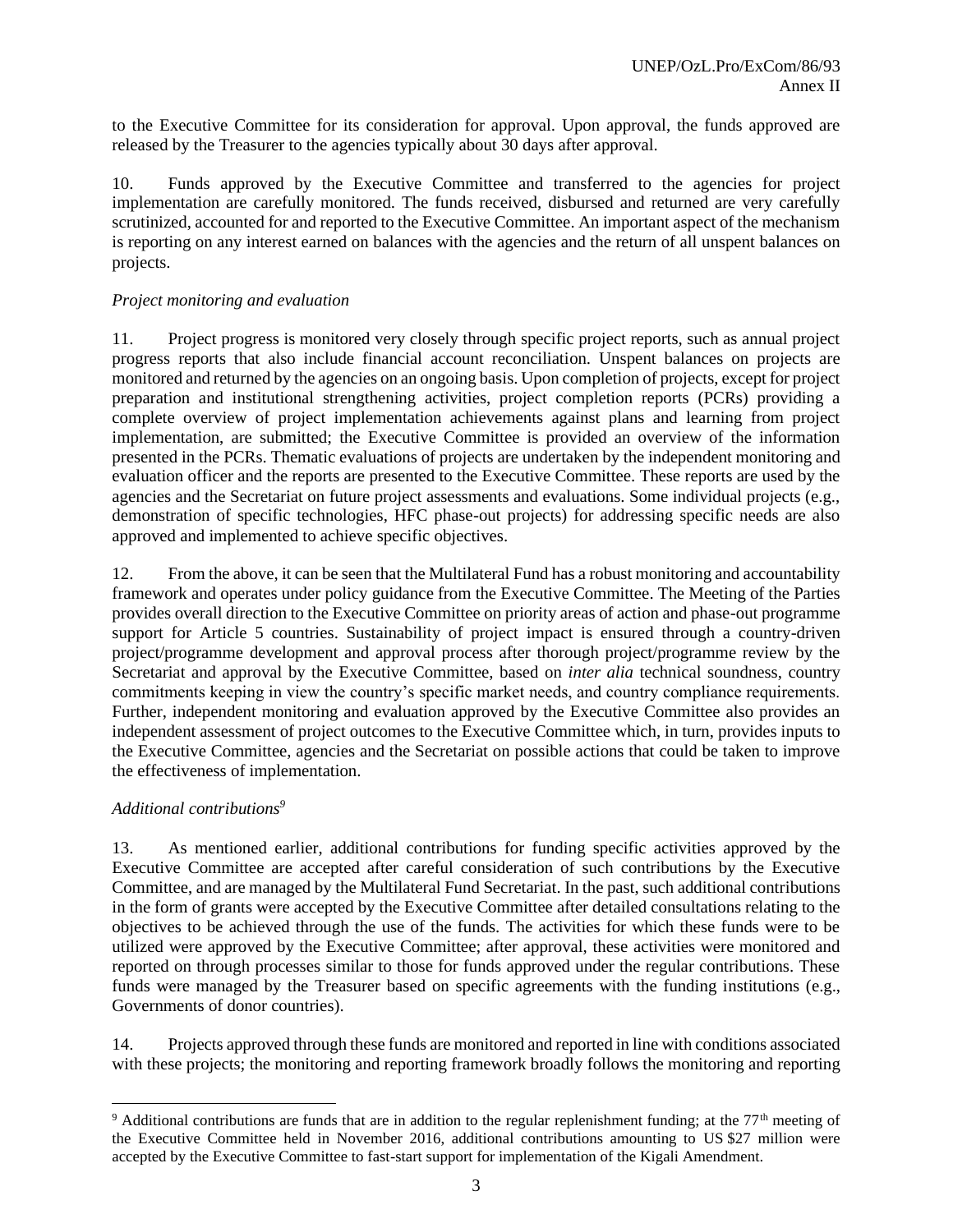#### UNEP/OzL.Pro/ExCom/86/93 Annex II

framework for regular contributions explained above. The information relating to these funds including balances are presented separately in the Executive Committee and progress reports.

#### Importance of cooling and energy consumption in RACHP equipment

15. In the context of the Montreal Protocol, measures to improve EE and use energy-efficient RAC equipment would provide climate benefits in addition to benefits achieved while phasing out HFCs. According to the Montreal Protocol's Scientific Assessment Panel "improvements in EE in refrigeration and air-conditioner equipment during the transition to low-GWP alternative refrigerants can potentially double the climate benefits of the HFC phase-down of the Kigali Amendment." In this context, the importance of cooling access coupled with energy-efficient performance of cooling equipment need to be understood.

16. Cooling access has become an important issue that needs to be addressed to achieve the Sustainable Development Goals (SDGs). Estimates made by a study undertaken under the leadership of the Sustainable Energy for All team<sup>10</sup> indicates that by 2050, work-hour losses are expected to be more than 2 per cent in ten world regions, and as high as 12 per cent in the worst-affected regions. Losses worth billions of US dollars and as much as 6 per cent of annual gross domestic product (GDP) are estimated in the worst-affected regions of South Asia and West Africa. The report also mentions an estimated 470 million people living in poor rural areas without access to electricity and cold chains for food and medicines, 630 million slum dwellers living in hotter-climate urban areas where electricity services do not exist or are intermittent or are too expensive, and 2.3 billion people in the increasingly affluent lower middle class in developing countries who are on the brink of purchasing the most affordable and likely least efficient air conditioners. All of these situations are vulnerable to actions taken in cooling applications, and represent an opportunity to avoid a huge burden through sustainable, efficient and affordable cooling technologies.

17. Energy consumption in refrigeration and air-conditioning, and heat pump applications has largely received attention at the consumer level and at the national level. International Energy Agency (IEA) reports<sup>11</sup> show that electricity use for cooling worldwide in 2016 was about 2,000 TWH, which is about 10 percent of electricity consumption in all sectors; the share of total energy consumption taken up by space cooling in residential buildings grew from about 2.5 per cent in 1990 to 6 per cent in 2016; this trend in growth is steady if not accelerating. In commercial buildings, the share grew from 6 per cent in 1990 to 11.5 per cent in 2016.

18. Currently, refrigeration and air-conditioning applications consume about 20 per cent of overall electricity used; this is expected to grow due to both global warming and increasing demand for refrigeration in different sectors. Based on estimates made by the International Institute of Refrigeration (IIR), the global electricity demand for refrigeration and air-conditioning could double by 2050 and in the case of space air-conditioning, the electricity needs are expected to triple by 2050; further, around 37 per cent of this global-warming impact is due to direct emissions (leakage) of fluorinated refrigerants (CFCs, HCFCs and HFCs), while the remaining 63 per cent is due to indirect emissions originating from the electricity production required to power the systems. The IIR estimates that refrigeration-and-air-conditioning-related emissions account for 4.14 gigatons of CO<sub>2</sub>-equivalent, representing 7.8 percent of global GHG emissions. Such high levels of emissions necessitate actions for reducing direct emissions of fluorinated gases and reducing the primary energy use of this equipment.

19. A report by the Economist Intelligence Unit (EIU) on cooling shows that the annual sales of different types of cooling equipment are expected to grow from around 315 million in 2016 to 460 million

 $10$  Chilling prospects: Providing sustainable cooling for all, Sustainable Energy for All and Kigali Cooling Efficiency Program.

<sup>&</sup>lt;sup>11</sup> "The Future of Cooling - Opportunities for energy-efficient air conditioning", OECD/IEA report, 2018.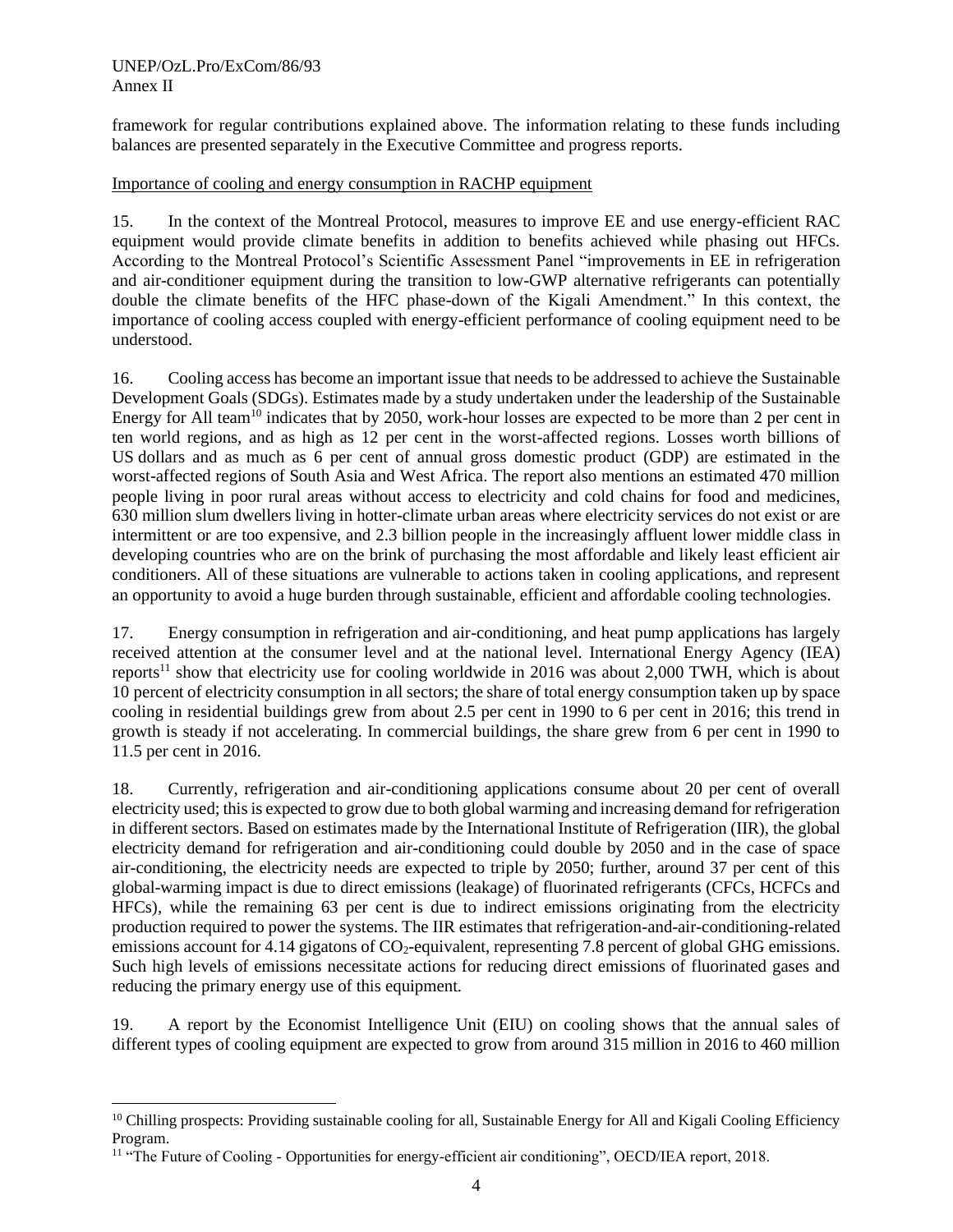in 2030<sup>12</sup>; this growth would contribute to higher levels of energy demand in cooling applications if no measures are taken to ensure their energy-efficient operations.

20. Currently, air-conditioning is much less commonplace in lower-income countries that can be hot and humid; use of this type of equipment is often confined to the wealthier segments of the current population. According to IEA estimates, of the 2.8 billion people living in the hottest parts of the world, only 8 per cent have air-conditioners; the estimated population of 1.6 billion air-conditioners in 2016 is expected to grow to more than 5 billion by 2050. Economic growth, though considered an important determinant of air-conditioning demand, may not be the only factor driving air-conditioning growth; hot and humid climatic conditions plays a key role in driving air-conditioning demand. Analysis conducted by the IEA on air-conditioner ownership in 68 countries shows that when cooling degree days (CDD) are over 3,000, higher per-capita income results in steep increases in ownership of air-conditioners for cooling and comfort. Higher urbanization results in increasing demand for air-conditioning from urban pockets. Availability of cooling equipment at affordable prices as well as access and affordability of electricity are important factors that contribute to the growth in air-conditioning.

21. High temperature affects children's learning; fatigue, discomfort when temperature is high, and the possibility of illness due to spoiled food and water-borne illness are key factors that result in negative impacts of learning. Access to cooling can offset this situation. Further, demand for air-conditioning and cooling is becoming a necessity for personal comfort and contributes to the productivity of employees in organizations. The International Labour Organisation (ILO) has warned that a mere 1.5 degrees centigrade increase in global temperature by the end of the century would result in loss of 2.2 per cent of working hours or 80 million jobs by 2030. In addition, temperatures above 25 degrees centigrade can increase levels of discomfort and temperatures above 37 degrees centigrade can produce cardiac failure, heat exhaustion, dehydration and kidney failure. Low-income countries where women often spend more time than men at home are disproportionately affected by lack of access to reliable and cost-effective cooling solutions. As countries shift towards more knowledge-driven digital economies and where employee productivity will be an increasingly significant differentiator of organizational performance, access to reliable and cost-effective cooling will be very important. This again necessitates the implementation of measures to achieve cooling in a sustainable manner.

22. Higher levels of usage of cooling solutions that result in efficient storage and distribution of food can significantly contribute to reducing food wastage. As per the IIR, the food cold chain is still insufficiently developed, especially in developing countries, and better cold-chain access could reduce global food losses that are estimated at about 20 percent of global food supply. Further, to cater to growing global food production needs, minimizing food waste through continuous and ubiquitous refrigeration is necessary. Several studies show that improving access to quality cold-chain infrastructure can reduce waste of agricultural produce and can increase the profitability of enterprises in those businesses; cooling access can improve efficient storage and post-harvest management of farming products, which improves farmers' income. Medical supplies are a critical area that need a well-established cold-chain network.

23. Preservation of pharmaceutical products through refrigerated systems is seeing high growth. According to the IIR the number of heat-sensitive healthcare products increased by 45 per cent between 2011 and 2017, and 1 out of 2 medicines on the market is heat-sensitive. The COVID-19 pandemic is also driving the importance of cooling and EE in the vaccine distribution chain. Reports by building air-conditioning experts have emphasized the importance of indoor air-quality as an important variable to reduce the risk of infection in indoor settings; reports indicate that this would necessitate a combination of ventilation with other controls including filtration of recirculated air in enclosed spaces. Further, cold chain for storage and distribution of vaccines also plays an important role and is currently being carefully

<sup>&</sup>lt;sup>12</sup> The Cooling Imperative: Forecasting the size and source of future cooling demand; forecasts include cooling demand in residential, commercial, industrial and mobile air-conditioning, as well as domestic, commercial, industrial and transport refrigeration.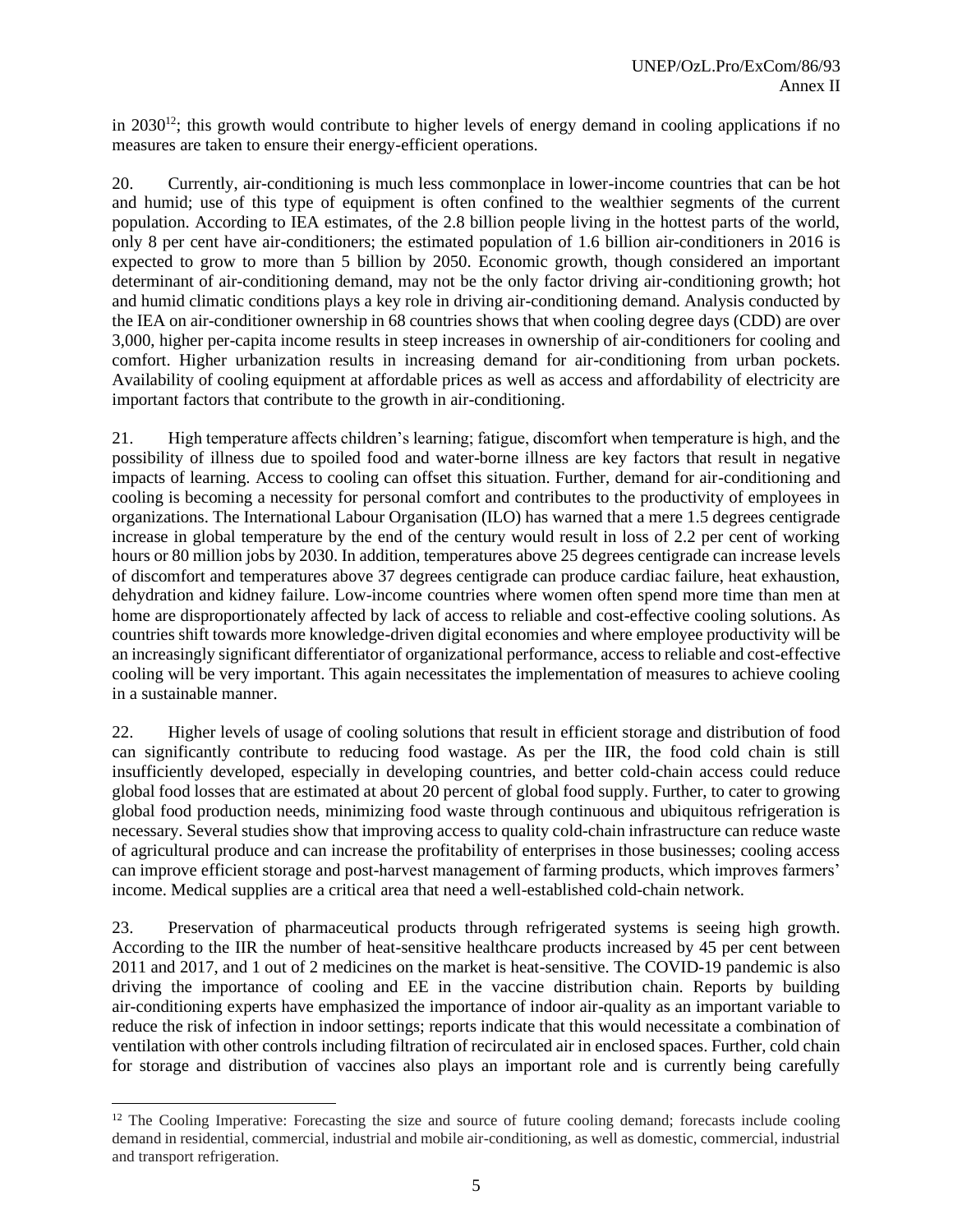#### UNEP/OzL.Pro/ExCom/86/93 Annex II

addressed by health policy professionals and enterprises involved in vaccine production, storage and distribution. Opportunities for strengthening the cold chains with low-GWP-refrigerant-based equipment are available where investments in strengthening cold chains for vaccines are required.

24. The energy efficiency of air-conditioning equipment has been increasing over the years driven by incremental improvements in air-conditioning technology. The average seasonal EE ratio (SEER) of ACs in the residential sector weighted by sales reached 4.2 in 2016, about 50 per cent higher than 1990s; in commercial air-conditioning, the sales have improved slightly more, i.e., by about 57 per cent since the 1990s, to the same global average of 4.2. The IEA report also indicated that the global best available technology is more than twice as energy efficient as market averages, and more than three times more efficient than the most inefficient models currently available. Even if most of the major cooling markets today have mandatory minimum energy performance standards (MEPS), the required EE levels of these standards in these markets are far below those of the most efficient products available. There is an opportunity for more energy-efficient equipment offtake through appropriate policies and measures for greater supply and demand of energy-efficient cooling equipment.

25. The largest potential for EE improvement of the equipment comes from improvements in total system design and components, which can yield efficiency improvements (compared to a baseline design) that can range from 10 per cent to 70 per cent (for a "best in class" unit)<sup>13</sup>. An integrated approach to RACHP equipment design and selection that includes ensuring minimization of cooling/heating loads, selection of appropriate refrigerant, use of high-efficiency components and system design, ensuring optimized control and operation under all common operating conditions, and designing features that will support servicing and maintenance can contribute to energy savings; this would result in reduced greenhouse gas (GHG) emissions over the life of equipment, reduced energy costs to the end-user and reduced peak electricity demand that would result in lower investments in power generation and distribution capacity.<sup>14</sup>

26. Currently, for improving the EE of equipment, efforts are underway to optimize the systems and components to achieve energy-efficient cooling with new refrigerants.<sup>15</sup> In addition to equipment design, policies and measures for promoting EE, proper "sizing", installation and maintenance of equipment and other factors relating to energy pricing and billing schemes, innovative building design that can result in achieving passive cooling, and maintenance of the equipment play an important role in lowering the energy consumption of air-conditioning equipment. These measures have to be integrated well with measures to reduce high-GWP refrigerant use in those equipment to achieve long-term sustainable GHG emission reduction goals.

#### Montreal Protocol project implementation and linkages with refrigerant technology and EE

27. The Montreal Protocol bodies have been addressing cooling since 1990s. Initially, the focus was mainly on refrigeration equipment – mainly domestic and commercial equipment using CFCs, besides mobile air-conditioning. During the CFC phase-out era, the equipment was being converted to natural refrigerants like R-600a, R-290, Ammonia and high-GWP HFCs like HFC-134a and R-404A.

28. After the approval of accelerated HCFC phase-out under the Montreal Protocol in September 2007, air-conditioning equipment, mainly in residential and commercial air-conditioning applications, was also being addressed to phase out the use of HCFC-22 as the refrigerant. Refrigerant consumption in air-conditioning equipment, both HCFCs and HFCs, poses a significant challenge under the Montreal Protocol as it is growing fast. While significant efforts were made in implementing projects to ensure that

<sup>&</sup>lt;sup>13</sup> Updated summary of the report by the Technology and Economic Assessment Panel on matters related to EE with regard to the issues identified in decision 82/83(e) (UNEP/OzL.Pro/ExCom/84/69).

<sup>&</sup>lt;sup>14</sup> In addition to the above, passive cooling solutions and energy-efficient designs of buildings also contribute to energy-efficient operations of equipment.

<sup>&</sup>lt;sup>15</sup> Different technical studies indicate that EE improvement efforts in HCFC-based equipment are negligible.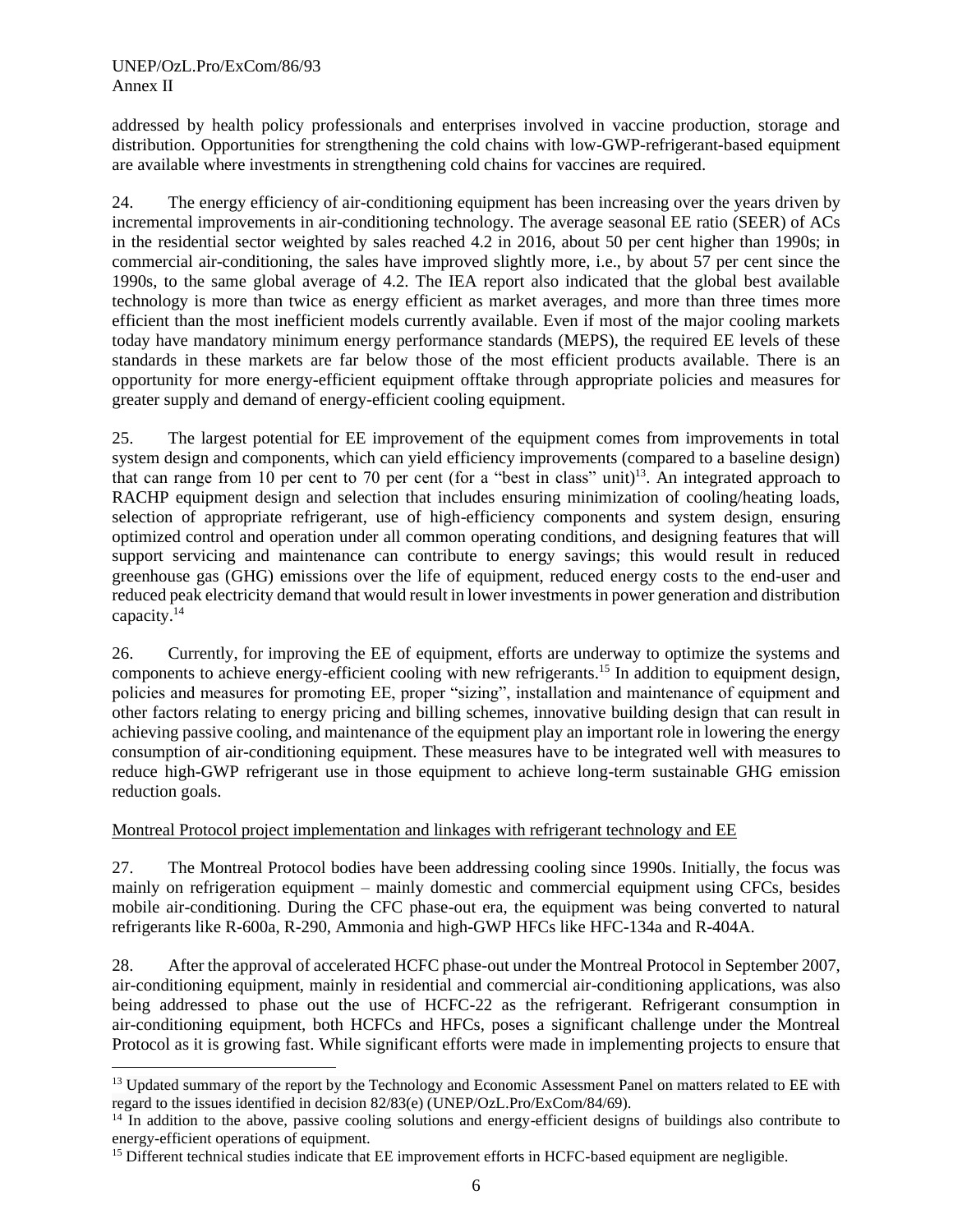the equipment was converted to low-GWP refrigerants to replace ODS, there have been challenges faced in the pace of adoption of such refrigerants in air-conditioning applications; most of the equipment that are currently sold use HCFC-22 or high-GWP HFC-based refrigerants with the proportion of the latter increasing rapidly.<sup>16</sup>

29. The Secretariat has reviewed and recommended funding for a large number projects in refrigeration and air-conditioning; these projects have been implemented in 145 countries. The applications covered in these projects include domestic and commercial refrigeration and air-conditioning equipment, industrial refrigeration equipment, chillers, mobile air-conditioning and transport air-conditioning equipment; support was also provided to the servicing sector and demonstration projects for equipment manufacturers and installations. The type of projects included conversion of manufacturing facilities to use refrigerants that use low-GWP and/or ozone-friendly technologies, demonstration projects to facilitate faster widespread adoption of these technologies, and technical assistance and capacity-building for sustainable adoption of these technologies through activities focusing on the servicing sector and end-users.

30. It must be noted that certain lower-GWP refrigerant-based equipment (e.g., HFC-32, R-290) are currently being adopted in specific markets; research and product development is also underway for other new refrigerants, typically blends with better performance.<sup>17</sup> The main challenges affecting fast-track adoption of low-GWP refrigerants is potential flammability risk perceived when flammable refrigerants are used, competitive prices, ease of product installation and operations and product performance of equipment using high-GWP refrigerants and lack of integrated policies that not only address the energy efficient performance of these equipment but also controls the use of high-GWP refrigerant-based equipment.

31. The additional cost of interventions for the energy-efficient performance of equipment are not considered eligible for funding under Montreal Protocol, as funding provided by the Multilateral Fund of the Montreal Protocol is for achieving compliance with Montreal Protocol compliance targets. The industry has implemented measures for the energy-efficient design of equipment and components that are affordable for consumers. This effort, over time, has resulted in energy-efficient products at a lower inflation-adjusted price.<sup>18</sup> With the expected high growth in production and use of refrigeration and air-conditioning equipment, there is a strong need for integrated efforts to ensure that the conversion projects achieve both the adoption of low-GWP refrigerants and equipment operating at high EE levels.

32. Proper installation, maintenance and servicing practices play a critical role in minimizing wear-and-tear and ensuring efficient operation of the equipment at the highest feasible EE over the life of the equipment. Assessment of the right size and installation needs of the equipment and building envelope also plays a critical role in the energy-efficient performance of equipment. Servicing sector training activities could build capacity and train technicians in methods to ensure the energy-efficient performance of equipment and change the operating practices of technicians to ensure the energy-efficient and safe operation and maintenance of equipment. With the new types of refrigerants that have different performance and safety characteristics, constant upgrading of the servicing capabilities of technicians keeping in view the alternatives that are entering the market is essential for a smooth transition to low-GWP refrigerants in refrigeration and air-conditioning equipment. Given the number of new designs and models of equipment produced by the private sector, it is imperative that the private sector engaged in the manufacturing and trade of equipment be directly involved in these activities.

<sup>&</sup>lt;sup>16</sup> Based on reports submitted by the agencies, the proportion of HCFC-based equipment in the sale of RAC equipment is decreasing fast; this is driven by measures implemented by countries under the Montreal Protocol and other policies and regulations driving the EE of equipment.

<sup>&</sup>lt;sup>17</sup> Blends using low-GWP HFO-based chemicals are under research and products are being introduced in some of the refrigeration and air-conditioning applications.

<sup>&</sup>lt;sup>18</sup> The Technology and economic assessment panel (TEAP) task force report on the cost and availability of low-GWP technologies/equipment that maintain/enhance EE, September 2019.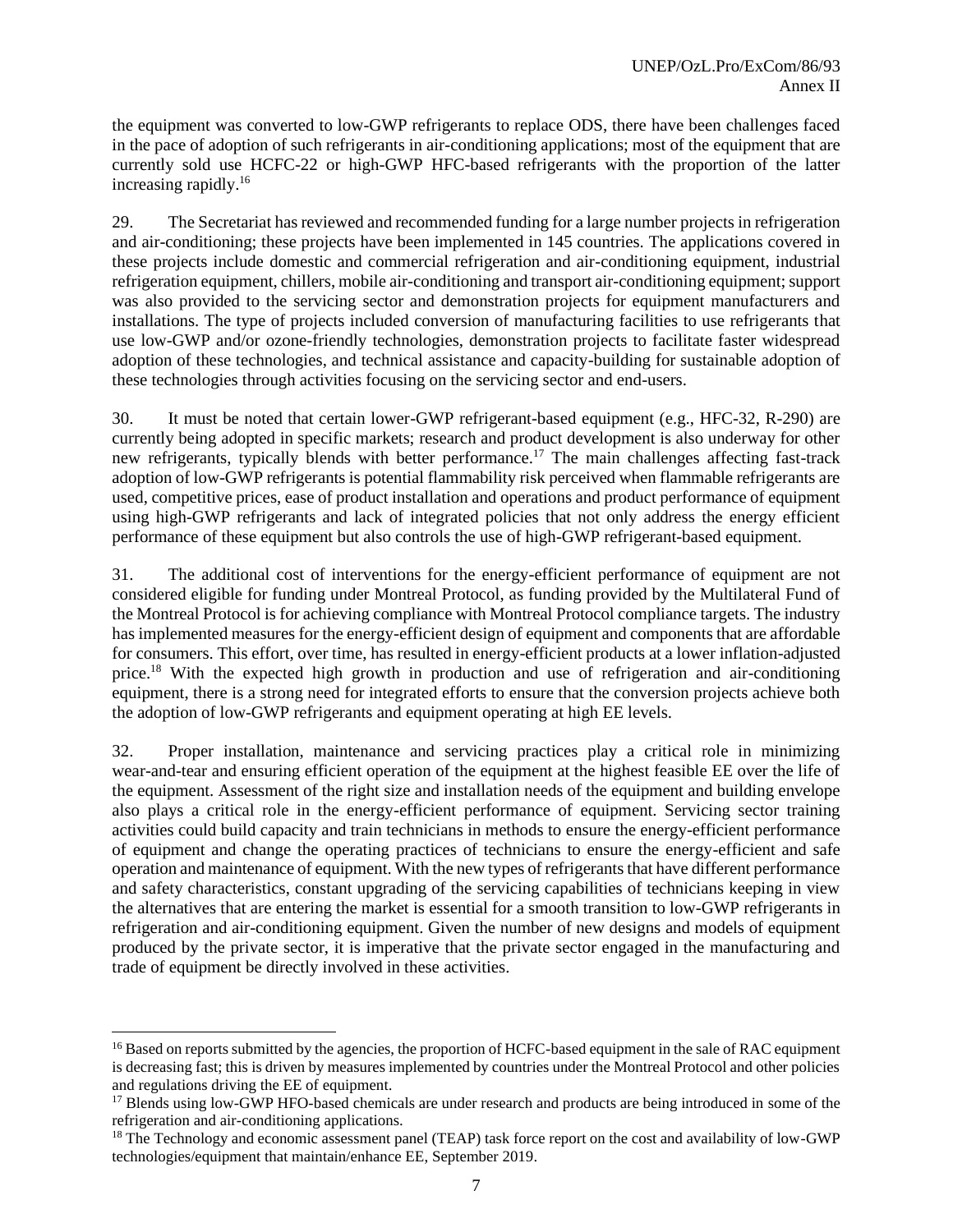33. Through project implementation over almost three decades, the Secretariat has gained rich experience in the incremental needs associated with conversion activities and costs for RACHP equipment, which include: changes in design and product development for refrigerants using new technologies; changes in components and consumables needed;<sup>19</sup> changes in manufacturing facilities to manufacture new equipment using alternative substances; and support needed for the servicing sector<sup>20</sup> for the safe and cost-effective adoption of these technologies. This has helped the Secretariat to develop a good understanding of industry structure and factors that influence technology change and adoption. While EE was not considered an incremental cost and consequently was not assessed as a part of project costs, most of the principles associated with these additional costs are expected to be similar. Further, EE benefits form an integral part of project implementation activities, even though funding to achieve EE benefits is not supported by the Multilateral Fund.

#### Need for collaboration between the Multilateral Fund and other funds and financial institutions to address EE

34. In the current context, where HCFC phase-out projects are being implemented and projects related to HFC phase-down are expected to commence based on policies defined by the Executive Committee, integrating the adoption of low-GWP refrigerant with EE measures in refrigeration and air-conditioning conversion projects is important as this would be a cost-effective approach for improving EE and sustaining energy-efficient environmentally friendly technologies, while achieving HFC phase-down.

35. A recent study by the TEAP task force on EE has reported that in China, 42 per cent of the 167 million rotary compressors produced in 2017 were of the variable-speed type, compared to five years earlier in 2012, when these were only 30 per cent of 103 million.<sup>21</sup> Over 80 per cent of the compressors produced in China are not exported. An analysis of the models shows that none of the models are HCFC-22 based. This naturally leads to a conclusion that most of these 70 million compressors use R-410A as a refrigerant and are energy efficient. A "no action" scenario would result in an increase in the adoption and growth of these R-410A-based compressors, particularly by enterprises that are not getting funding assistance from the Multilateral Fund, unless low-GWP-technology-based products are adopted very quickly. This situation could be true in the case of other RAC applications depending upon the maturity and costs associated with the adoption HFC-based technologies compared to low-GWP technologies. This provides a compelling reason for immediate and integrated steps for achieving conversion from HFC-based technologies to energy-efficient sustainable options.

36. In the case of countries that import equipment depending upon their national and regional market structures, there is a need to take action that is synchronized with the evolution of the technology and promote the adoption of low-GWP energy-efficient technologies. There is also an increasing push among many of these countries that are import-dependent to adopt measures to reduce dependence on obsolete RAC technology-using products and prevent them from entering the country;<sup>22</sup> in light of the prevailing product market characteristics, an integrated approach for the adoption of energy-efficient low-GWP technologies would result in direct GHG emission reductions through the adoption of low-GWP refrigerant, as well as indirect GHG emission reductions through the reduced energy consumption of the energy-efficient equipment.

37. The above paragraphs demonstrate the importance of integrating EE issues with the implementation framework of projects funded under Multilateral Fund under the new HFC phase-down project

<sup>&</sup>lt;sup>19</sup> Conversion projects for compressors were also supported to facilitate the adoption of alternative refrigerant technologies.

 $^{20}$  This includes technical inputs as well as policy/regulations related support for facilitating adoption of environment friendly alternatives.

<sup>21</sup> Nicholson and Booten, 2019.

<sup>&</sup>lt;sup>22</sup> Discussions relating to and the decision XXX/5. EE standards such as MEPS are at varying degrees of adoption in refrigeration and air-conditioning applications.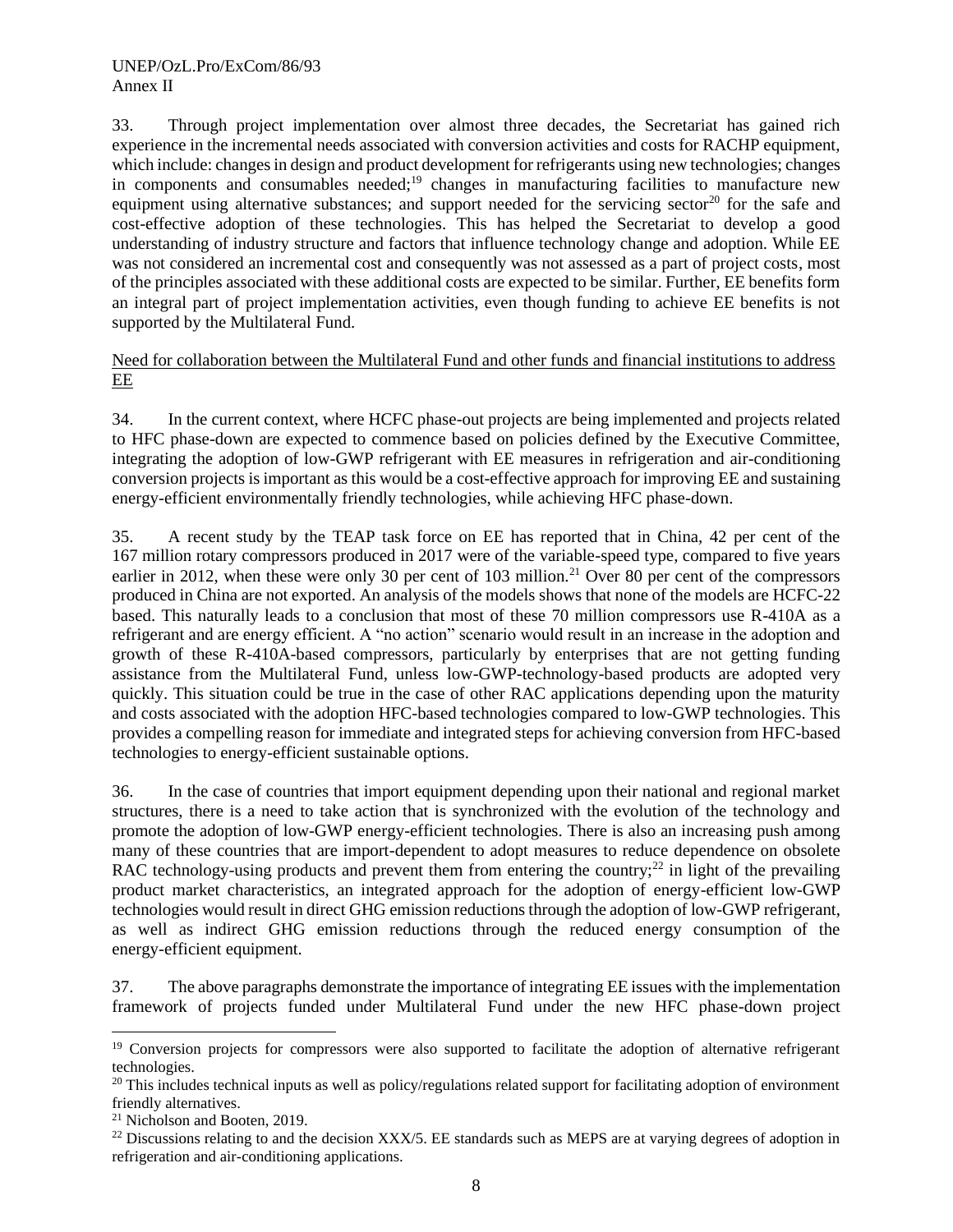implementation era. There is a strong need to promote and implement measures to ensure that projects $2<sup>3</sup>$ that relate to HCFC and HFC consumption reduction have strong policy measures that ensure the adoption of integrated EE and low-GWP refrigerant requirements in RAC applications. This would involve interaction with national institutions dealing with EE for ensuring well coordinated and integrated actions. Activities that are not eligible for funding by the Multilateral Fund also need to be "bound" by a comprehensive policy framework to promote the adoption of low-GWP alternatives and systematically reduce dependence on high-GWP refrigerants over time.

38. It is in this context that the Executive Committee proposes to consider potential opportunities for collaborating with other funding institutions for addressing EE aspects relating to HFC phase-down programmes/project activities. This will enable the synchronizing of both HFC phase-down and EE aspects so that the projects/programmes address both of these aspects together and achieve sustainable results cost-effectively.

## Examples of Multilateral Fund cooperation with other funding institutions

39. ODS phase-out projects for Montreal Protocol implementation in countries with economies in transition were undertaken through funding from the GEF. While the Multilateral Fund does not directly participate in the GEF's project review process, it does provide support for project review for specific projects when requested. Though the project activities under GEF-funded ODS phase-out could be of similar nature to those of the Multilateral Fund, the cost guidelines and policies of the Executive Committee do not fully apply to these projects. In addition, the Multilateral Fund provides technical review support for the consideration of the GEF review team for both ODS phase-out projects and other projects that relate to cooling applications.

40. To provide fast-start support for implementation of the Kigali amendment, funds amounting to US \$27 million were provided by 17 donor countries. These funds were provided for projects relating to enabling activities needed to facilitate early ratification and some priority activities relating to the Kigali Amendment, and investment projects for assessing incremental capital and operating costs for conversion from HFC-based technologies to low-GWP alternatives.<sup>24</sup>

41. There are other initiatives where the Secretariat has, under specific requests and guidance by the Executive Committee, initiated dialogues with other institutions and bodies for additional income from other sources. During a study undertaken on possible legal, structural and administrative issues related to a special funding facility that was presented to the Executive Committee, it was noted that the Multilateral Fund would not be precluded from funding other activities from additional income as long as those activities were related to ODS phase-out or considered to be agreed incremental costs; consultations were also held with the Treasurer on how the treasury function could accommodate funds under this facility.<sup>25</sup> Discussions on this were discontinued after the 60<sup>th</sup> meeting of the Committee due to lack of consensus on moving forward on this matter.

42. When additional funding is proposed to be provided to the Multilateral Fund from bilateral agencies or similar institutions, the Executive Committee carefully considers the specific cases where funding is proposed. These cases are deliberated and based on the consultations, funds are accepted if agreed by the Executive Committee. These funds typically follow the governing processes of the Multilateral Fund and would be used for projects approved by the Executive Committee. Paragraphs 44 to 59 of the paper on information on relevant funds and financial institutions mobilizing resources for EE that may be utilized

 $^{23}$  Eligibility is defined in terms of Montreal Protocol policies and guidelines (e.g., cut-off date, capacity, technology upgrade, foreign ownership).

 $24$  Decision 78/3(g).

<sup>25</sup> UNEP/OzL.Pro/ExCom/57/64, UNEP/OzL.Pro/ExCom/58/49, UNEP/OzL.Pro/ExCom/59/54, and UNEP/OzL.Pro/ExCom/60/Inf.2